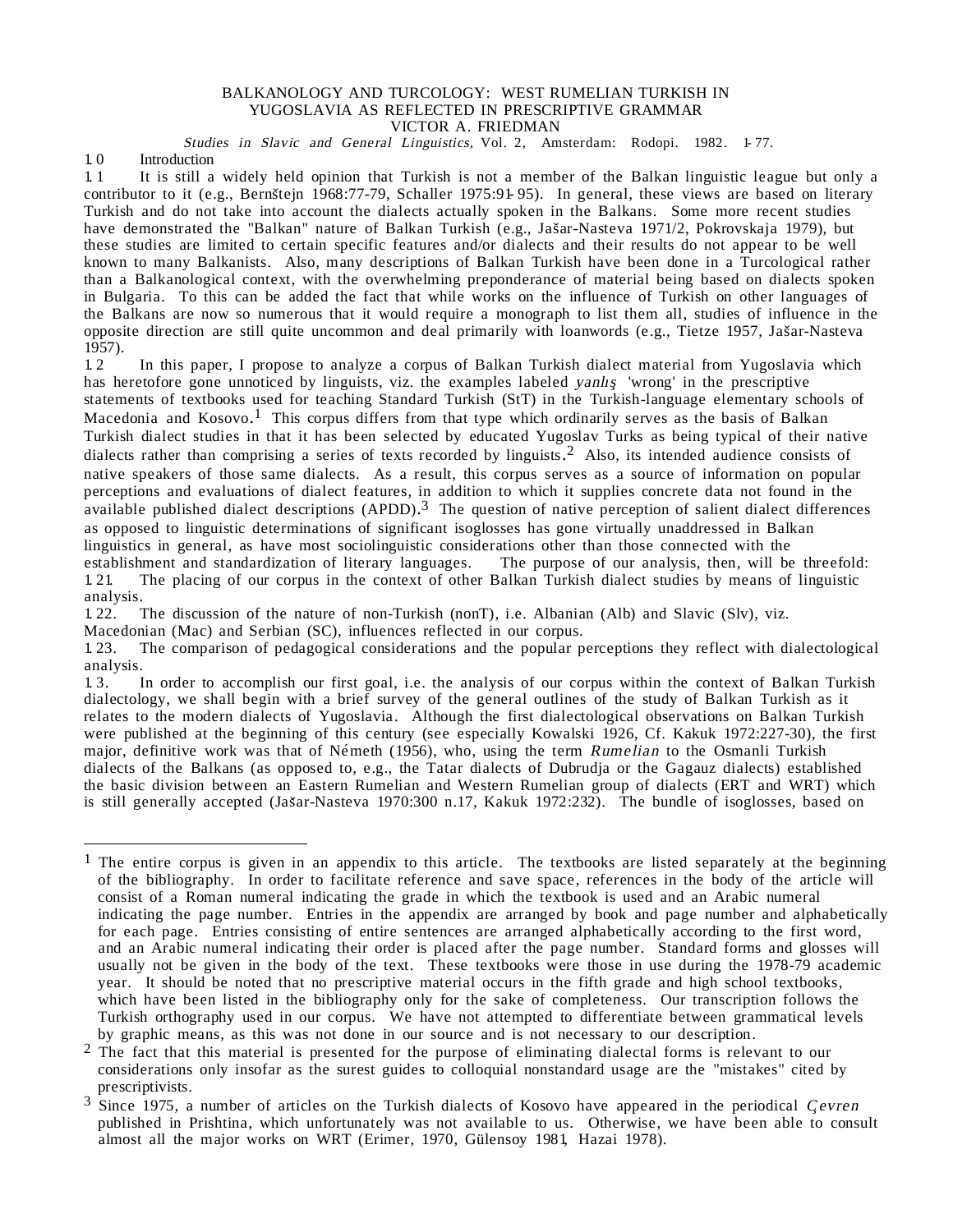eight WRT features, very roughly follows the Bulgarian *jat* -line, thus putting all the dialects of Yugoslavia in WRT linguistic territory (see Hazai 1961, Mollova 1970). 4

1. 4. The eight basic WRT features can be summarized as follows (after Doerfer 1959:263; the order is that used in all the works referring to these features):<br>1.41 1. u.  $\ddot{u} \rightarrow i$  in word final position.

1. 41.  $\mu$ ,  $\ddot{u}$ ,  $\ddot{v}$  -> i in word final position.<br>1. 42. The perfect (indefinite past) suffix

The perfect (indefinite past) suffix  $-mis$  is invariant (i.e. the suffix always has the shape  $-mis$  rather than being subject to the rules of vowel harmony).

1. 43. i -> 1 in noninitial and closed final syllables.<br>1. 44. ö ->  $\sigma_i^a$  o and  $\ddot{u}$  ->  $u^a$ , u in many words.

1. 44. ö ->  $o^a$ , o and ü ->  $u^a$ , u in many words.<br>1. 45. In suffixes with low yowel harmony (e  $\mathring{U}$  a)

1. 45. In suffixes with low vowel harmony (e  $\hat{U}$  a), one of the two forms is generalized.<br>1. 46.  $\ddot{o}$  ->  $\ddot{o}$  in about 40 words.

 $\ddot{o}$  ->  $\ddot{u}$  in about 40 words.

1.47. Osmanli  $\check{g}$  is preserved as  $g$ .<br>1.48. The progressive participle for

1.48. The progressive participle form in -yor is replaced by one in -y.  $1.49$ . In a later work. Németh (1961: 22) suggested the fronting of k and

In a later work, Ne´meth (1961: 22) suggested the fronting of k and g to palatal affricates or stops as a possible ninth feature.<br>1491 The loss of h,

The loss of  $h$ , especially in initial position, can be considered as a tenth feature. Although Németh (1956:21) points out that this is an extremely complicated phenomenon manifested in various ways in much of the Turkish speech area, it is nonetheless particularly characteristic of WRT, especially in Yugoslavia (cf. Boretzky 1975:153-4, 164-6).

1. 5. The exact details of the distributions of these features within the WRT area are complicated and have yet to be satisfactorily established, but they are of no concern to us here, since we are treating a generalized corpus rather than the dialect of a specific place. Numerous other features in addition to these ten occur in descriptions of specific dialects and in our corpus. In the analysis which follows, we will discuss all the phonological, morphological, lexical and syntactic WRT features present in our corpus (sections 2-5) and, whenever possible, refer to the APDD which cite these items or the same features, thus placing our corpus in the context of Balkan Turcology.<sup>5</sup> Our commentary on sociolinguistic and Balkanological (contact) phenomena will be placed at the end (section 6-7).

2.0. Phonology<br>2.01 Of the ten 2.01. Of the ten principal WRT features enumerated in 1. 4., four are vocalic, three are consonantal, and two involve vowel harmony.<sup>6</sup> Thus phonology plays the major role in the traditional classification of WRT. All of these features are represented by items occurring in our corpus. In addition to these features, there are a few other regular changes (e.g., the devoicing of z to s in word final position and the simplification of geminates) and a number of nonsystematic phonetic changes and archaisms in isolated lexical items most, but not all, of which occur in the APDD.<sup>7</sup>

2.1. Vocalic features

2.11. Németh's four features<br>2.111.  $\ddot{o}$  ->  $\ddot{u}$ . This change i

 $\ddot{o}$  -> ü. This change is limited to syllable initial position in certain lexical items (Din.190), and while the words it actually occurs in vary from one area to another, it occurs more frequently, virtually to the point of regularity, as one moves farther west (Alb.19, Flo.96, Gos.278, Kum.11 3, Ohr.236-7, Pri.4, Pri-2.11 8, Sko.17, S/S.84, Vid.44, WM.111, Németh 1951/2), although in the southeast, as in ERT and rarely in Anatolia, it is limited to initial syllables before  $\check{g}$ , v, and v (Din.191,1 98; S/S.90, Yur.336, CaferogTlu 1964:15-16, Kaz.309,311, Rho.209, Tre.63).

2.1111. The following words occur in our corpus: Verb stems cür-/gür- (III.74; IV.56,58,61, 63; VII.7: VIII.13,14), günder- (IV.63), süle- (IV.56,58,59,61, 63; VIII.14), üğre- (III.17), ül- (VIII.13); other words bürek

 $4$  The situation in ERT is now considered more complex than Németh (1956) realized (see, e.g., Hazai 1964, Mollova 1970), but this is irrelevant for WRT. The Yuruk (Yürük, Yörük) dialects of the Stip region between Kočani and Radoviš in southeastern Macedonia do form an island differing from the rest of WRT and showing both some ERT features and archaisms of their own (see Eckmann 1960, Hazai 1959/60, 1964; Manević 1 953/4), but since no specifically Yuruk features are reflected in our corpus, these dialects will be treated

together with the rest of WRT.<br><sup>5</sup> By Balkan Turcology we mean essetnially the APDD on Macedonia, where four fifths of Yugoslavia's Turks live (McDonald 1973:81). Although we will have occasion to refer to other WRT dialects, our main concern is with the existing analyses of dialects spoken in Yugoslav Macedonia, as our corpus is drawn almost entirely from those dialects. We shall also refer to ERT and Anatolian dialects from time to time, but it is not our intent to attempt a systematic comparison of WRT, ERT, and Anatolian, which is the task of a much larger

work.<br>Invariant -mis is closer to morphology than morphophonemics (see 3.1, but also 2.132), while generalization of<br>e or a in suffixes subject to low vowel harmony also affects certain enclitics (see 2.145).

 $\frac{7}{7}$  To save space and facilitate reference, the most frequently cited dialect studies will be referred to by means of abbreviations, a list of which is given after these notes, immediately before the bibliography.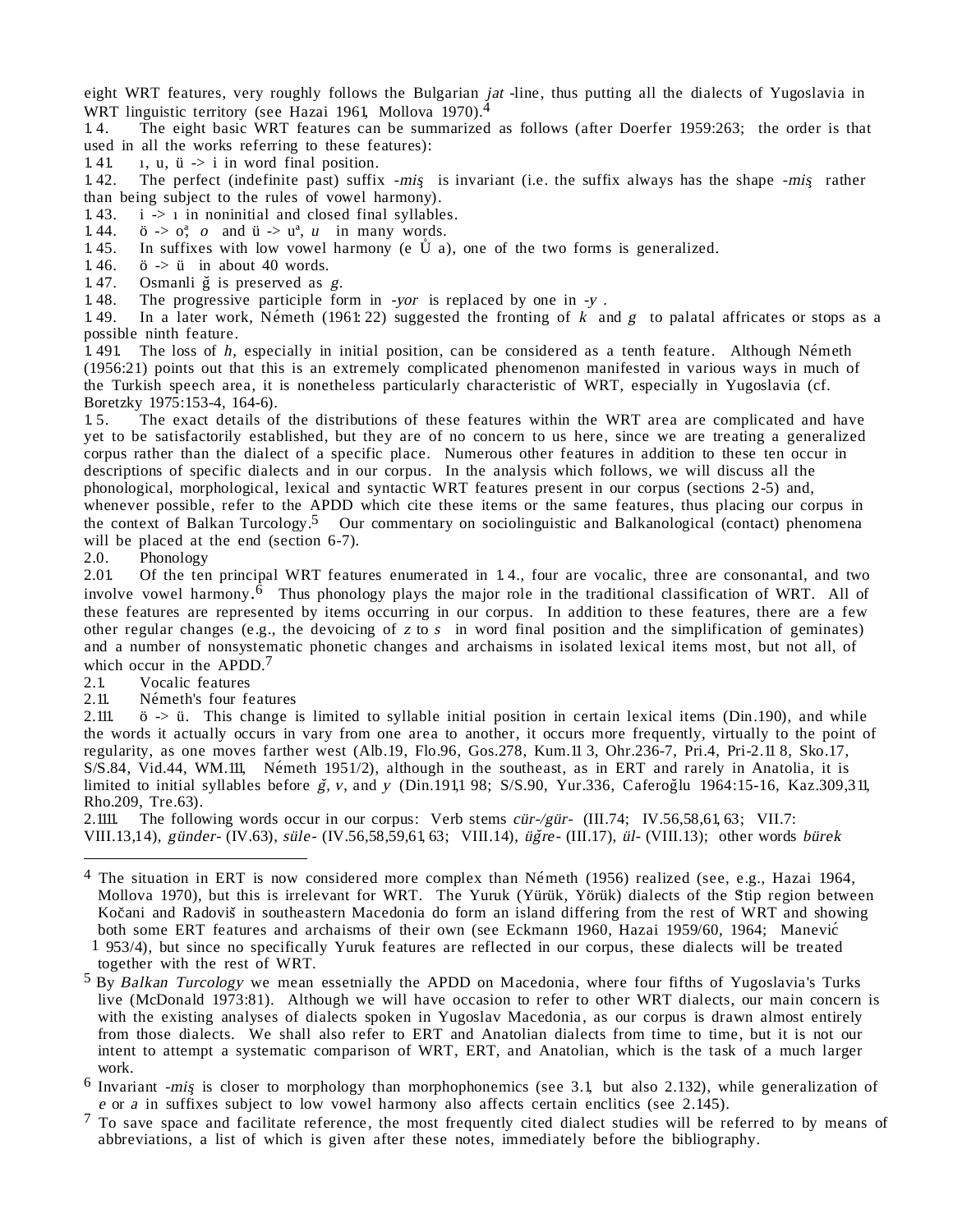(VII.7, VIII.13), güz (IV.32), küfte (VII.7, VIII.13), küpek (VIII.13), küpri (IV.32, VII.7), Ümer (IV.32), ünceleri (III.32), üyle (VIII.13). In addition to these items we can cite the pronunciations implicit in an exercise in a section on the differentiation of  $\ddot{o}$  and  $\ddot{u}$  (III.45) in which the student is given pictures of an ox (StT  $\ddot{o}k\ddot{u}z$ ), a duck (StT ördek), an iron (StT ütü), and a bunch of grapes (StT üzüm) and is intructed to write out the words paying attention to the difference between ö and <sup>ü</sup> . All of the forms in our corpus are attested in the APDD cited above.

2.11 2. ö &  $\ddot{u}$   $\rightarrow$  o &  $u$ . This change is most common in the northeast (Bulgarian) zone of WRT territory (Alb.16-17) and occurs only sporadically in Macedonia (Bit.559, Flo.96, Gos.278-9, Ohr.237, S/S.84, WM.107, Yur.336). It only occurs in four items in our corpus: dort (III.62), duçan (III,30), Munevera (III.53), and Sukri (IV.32). It is interesting to note that in a list of "errors in numerals", 'three', which is attested as uç in Ohrid (Ohr.287) and Skopje (WM.190) but consistently occurs as  $\ddot{u}$  (as in StT) in Kosovo (Alb.17) and Gostivar (Gos.279), is not included. Of the four forms in our corpus, only Munevera (III.53) does not occur in the APDD.

2.11 3.  $\mu \& \mu \& \mu \rightarrow i$  in word final position. This change is characteristic of all of WRT except, perhaps, some of the Yuruk dialects (S/S.91, but cf. Din.199, Yur.336). Our corpus contians the following forms, all of which are attested in the APDD (Alb.14, Bit.559, Blg.12, Gos.277-8, Kum.11 2, Ohr.235, Pri.3, Sko.20, S/S.86): alti (III.62), bayagi (III.35), buldi (IV.56), büyüdi (IV.56),çarşı (VIII.13), Gideysık mi (III.82), havli (IV.32), kapi (III.30, IV.5, VIII.13), kapıyi (VI.59), kırmızi (VIII.62), kirmzi (III.62),

2.11 4.  $i \rightarrow 1$  in noninitial and closed final syllables. This phenomenon is especially common in suffixes subject to vowel harmony, although it does not appear to occur in some Yuruk kialects (S/S.89, but cf. Yur.339). All the examples in our corpus involve verbal suffixes attested in the APDD: bilir (IV.63), celdim/geldim (IV.56), cittm/gittm (IV.56), geldik (III.74), gelir (IV.63, VIII.13), gelmişsik (III.74), gideceksik (III.74), gideysık (III.82), gittik (III.10-2), günderi (IV.63), gürmeymisin (VIII.14), sevindik (III.74), sülerim (VIII.14). 2.12. The remaining vocalic phenomena illustrated by our corpus are, for the most part, not systematic, although some have phonetic rather than lexical bases.<br>2.13. Phenomena connected with StT high vowels

Phenomena connected with StT high vowels

2.131. *i -> u or i*. This phenomenon is limited to three lexical items, none of which are attested in the APDD: kurşunu (III.62), Münur (IV.32), mavı (III.62). While the change of i to u in Münur is of a type attested elsewhere, albeit quite rarely, (WM.151, cf. also Caferoğlu 1964:12), the other two examples are particularly striking because they violate Németh's first WRT feature  $(1.41, 2.113)$ , which is one of the most common and consistent. It could well be that these forms represent hypercorrections.

2.132.  $I \rightarrow I$  next to a palatal. This change is well attested but not entirely consistent in WRT (Alb.23,29; Flo.100,121; Gos.293, Kum.11 3, Ohr.236, WM.123, Boretzky 1975:167). A number of our examples are connected with syncope and ellision in the future and y -progressive tense forms and will be discussed in the appropriate sections below (see 2.152, 3.2, 3.4). The invariance of the perfect suffix -mis (1. 42, 3.1) may also be connected, at least in part, with this phenomenon. Our remaining examples consist of two substantives, bicak (VIII.13) and kais/kayis<sub>(III.30)</sub>, and two finite verb forms, ali (VII.5-1) and oli (VIII.5-5) (<- aliy, oliy, cf. Blg.20,40,71), see also 2.15242.

2.133.  $\mu$  u and a. The WRT forms actually represent archaisms (u) or forms influenced by nonT (a), hence our avoidance of an arrow. Our examples all occur in the APDD (e.g., Din.192, Flo.107, WM.11 6): Argat (III.17), bunar (III.17), furun (IV.32), kapu (III.30).

2.134. u -> o. This change is attested elsewhere (Din.191, Gos.283, Kum.11 3, Ohr.238, S/S.89, WM.151), although not for the forms in our corpus: dokoz (III.62), Yonuz (III.23). The latter form may actually be an archaism.<br>2.14.

2.14. Phenomena connected with StT low vowels<br>2.141. Dissimilation a -> e. Of our two examples

Dissimilation a  $\rightarrow$  e. Of our two examples, pare (III.53, VIII.13, probably due to SC influence) is attested (Gos.301 n.32, Kum.11 4, cf. also Ohr.240, WM.147) while  $ema$  (III.34) is not (but cf. also CaferogTu 1964:6).

2.142. Assimilation  $e \rightarrow a$ . The forms in our corpus are actually either archaisms (in which case the a is original and StT  $e$  is the innovation) or have been influenced by nonT (see 3.8, 4.2, and 4.3): alma (IV.32), alva (III.35), Ayşa (III.53), cesma (III.35), kafa (III.30), karavan (III.35). All forms except Ayşa and kafa are attested in the APDD (Din.192, Flo.96,107; Gos.282, Kum.120, S/S.85,87,94; WM.149,cf. also Boretzky 1975:182, 1976:35,77,106).<br>2.143.  $e \rightarrow i$ . The raising of

 $e \rightarrow i$ . The raising of e to i, especially in the vicinity of y, is widespread in Turkish (Caferog˘lu 1964:10) and well attested in the APDD (Din.191, Gos.283, Kum.11 3, S/S.89, WM.148, Yur.340). Four examples occur in our courpus: two, cumairtesi (III.23, Gos.283) and yinge (III.53, Din.191, Gos.284) involve raising, one, div (III.35, Vid.386) is an archaism reinforced by nonT, while the last, ni. . .ni. . . (III.34, VI.90) is clearly the result of Slv influence and is not attested in the APDD.<br>2.144.  $e \rightarrow 1$ . While this change is attested in at least one lexical it

 $e \rightarrow 1$ . While this change is attested in at least one lexical item in the APDD (Kum.11 3), its manifestation in our corpus is not found in the APDD, although it should be noted that our phenomenon is really more a case of a type of lexical influence from nonT, viz. what we have is a statement that the names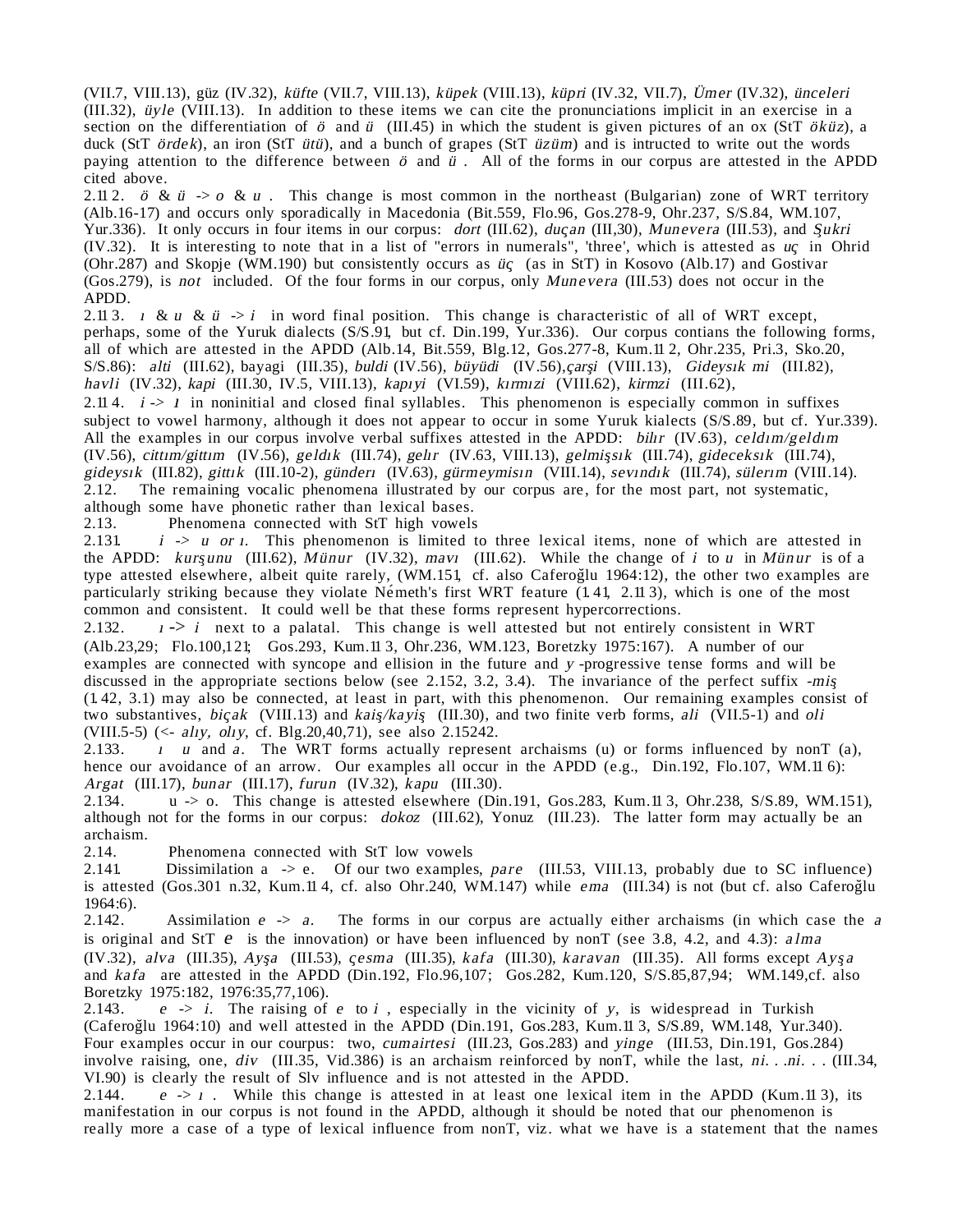of consonant letters are to be pronounced, e.g., be, ce and not b<sub>i</sub>, c<sub>i</sub>, as is done in SC and Mac (III.41, and, we should add here, also in Alb).<br>2.145. Lack of low yowel harmo

Lack of low vowel harmony (generalization of e or a in suffixes with the alternation e  $ch a$ ). Although this phenomenon is morphophonemic, it is actually so sporadic and inconsistent (see, e.g. Ohr.238) that its treatment with lexically limited phonetic phenomena is not inappropriate. It appears to be limited to a small number of suffixes and clitics, where generalization of a single form (as opposed to free variation) may or may not take place. Other suffixes appear to be used consistently in accordance with the rules of vowel harmony. These facts are reflected in our corpus, which devotes very little attention to this phenomenon. The inflectional and clitic forms illustrating it all involve a generalized back vowel: ben da, hem da (III.34), citma (StT gitme negative imperative; VIII.14), gitma (StT gitmege dative infinite; VIII.14-5), and Ohri'ya  $(VI.59)$ .<br>2.1451

It is intersting to note that while invariant  $da$  even occurs in areas which normally retain low vowel harmony consistently (WM.152, cf. also Flo.103, Gos.279, Kum.11 2, Ohr.239) and generalization of -ma as the negative imperative and use of dative  $-(y)a$  are widespread (e.g. Blg.17, 36, Gos.279, df. also Din.190), no mention has been made of this phenomenon in the infinitive (see especially Boretzky 1975:175, df. also Kum.125).

2.1452. The derivational suffixes  $-ka$  and  $-c$ g, which have been borrowed from Slv and are used for forming diminutives, hypocorisms, etc., are invariant, as is the high-vowel hypocoristic suffix -us (see 3.8).

2.1453. The suffix of the future participial form (StT -ecek) exhibits low vowel harmony in our corpus (see 2.1523, 2.1524, 2.2111 , 3.4), which appears to be consistent with the situation in most of WRT (e.g., Din.201, Flo.200, Kum.123, Vid.187, but cf. also *atacem* 'I'll throw', *gidecam* 'I'll go' in Ohr.239).<br>2.15. Apharesis, Prothesis, Apocope, Syncope, and Ellision

2.15. Apharesis, Prothesis, Apocope, Syncope, and Ellision<br>2.151 Apharesis and prothesis. The absence of prothetic is

Apharesis and prothesis. The absence of prothetic  $i/\tau$  in skara, skelet (III.35), Skender (III.53), and  $\frac{s}{k}$  (III.35) all reflect nonT forms of these words which have come to influence the WRT forms (cf. Jas ar-Nasteva 1969:243, Ohr.240). The form tasiyon (IV.32) displays apharesis with simplification of the initial cluster and has not been noted in the APDD. On the other hand, the form isporija (VII.5-4; Mac sporija 'roasted pumpkin seeds') displays the traditional Turkish prothesis.

2.152. Syncope, Apocope, and Ellision<br>2.1521. The forms kirmzi (III.62) and k

The forms kirmzi (III.62) and kuntralar (III.23) involve syncope of the sort typical of rapid speech phenomena (cf. Boretzky 1975:185-6). The latter is attested in a similar form elsewhere (Gos.282, KM.380), but the former is not (cf. kirimzi in Kum.11 8). The forms amica/amuca (II.53) represent archaisms where the StT  $(amca)$  is syncopic (Flo.107).<br>2.1522. *Vhi. Vği. Vyi* 

Vhi, Vği, Vyi -> Vy. The forms Feymi (III.47), Sabayle (III.35), Salaydin (III.47, IV.32), saymi (III.27) are all typical (Flo.107, S/S.85). Examples involving  $\check{g}$  are future tense forms: geleceys (III.74), gitmeyeceys (III.77) (see 2.111 , 3.4). Those involving y are y -progressive forms: gideym (VII.5-4), gideys (III.74, IV.59, VIII.14-6), seveym (III.74), süleys (IV.59), yapmaym (III.77) (see 3.2).<br>2.1523. V<sub>1</sub>CV<sub>2</sub> -> V--2. Although length is not noted in our corpus, as is also the case  $V_1CV_2 \rightarrow V_{2}$ . Although length is not noted in our corpus, as is also the case in StT orthography, the APDD and my own experience indicate that the vowel in question must be long.<br>2.15231  $a\breve{g}i \rightarrow i$  (cf. 2.2111 and 2.132) vazacim (IV.61, VIII.14), vazaciz (IV.61), see 3.4  $a\ddot{g}i \rightarrow i$  (cf. 2.2111 and 2.132) yazacim (IV.61, VIII.14), yazaciz (IV.61), see 3.4.

2.15232.  $e\breve{g}i \rightarrow i$  (cf. 2.2111 and 2.143) dil (III.7.2) (Blg.18, Din.204, KM.313, Kum.11 8, Vid.71, Yur.336), güreciz (IV.61, see 3.4).

2.15233. uha  $\rightarrow$  a Marem (IV.32) and perhaps the hypocoristic Mamka (VI.53). We can also include here Mazes (IV.32) and perhaps the hypocoristic Masko (VI.53), although these result from ellision without the preceding loss of an intervocalic consonant. This type of change is well attested (Din.197, Flo.99, KM.312, Kum.11 8, S/S.93, Vid.73, Yur.339) although these particular forms have not been recorded.

2.1524.  $V_y V \rightarrow V-$ <br>2.15241  $aya \rightarrow a\text{ }p$ 

2.15241. aya -> a proma (VII.5-5) (Slv promaja 'draft'), cf. buraa 'hither' (Kum.11 9).<br>2.15242. *ivi. ivi -> i* (cf. 2.11 3. 2.132) accusative *kapi* (VII.5-5), *v* -progressives *alim* 

 $1y1, iyi \rightarrow i$  (cf. 2.11 3, 2.132) accusative kapi (VII.5-5), y -progressives alim (VIII.14), bilim (III.74, VIII.14), gelim (III.74, VIII.14), gelis (VIII.14), see 3.2.

2.1525. 
$$
V_1CV_2 \rightarrow V_1
$$

2.15251. aği -> a lsg futures başlayacam (III.7-8), celecem/gelecem (Iv.61), diverecem (III.74), gidecem , süleyecem (IV.61), yapacam (III.74), diminutive kızcaz (VI.60), see 2.2111 , 3.4, 3.8.

2.15252. ay  $1 \rightarrow a$ . It is possible that the forms alam (VII.5-4, StT alayim 'that I get') and calis am (III.7-8, StT calisayim 'that I work') represent this type of change. With the exception of the forms verem (StT vereyim 'that I give') and yavolam (<- yav olayım 'that I report to' from Mac javi se appear, report, call') (Jas ar-Nasteva 1957:152-3), however, all the forms in the APDD either show a lengthened second vowel (i.e. type 2.1523) or no ellision, e.g.,

 $al<sub>1</sub>$ —m (KM.306), alayim (Kum.124, Vid.18). Another possible explanation of these forms is that they represent the Anatolian lsg optative-subjunctive suffix -am/-em , e.g. gidem 'that I go' (Lewis 167:133), for which see  $3.5.$ <br> $2.2.$ 

Consonantal features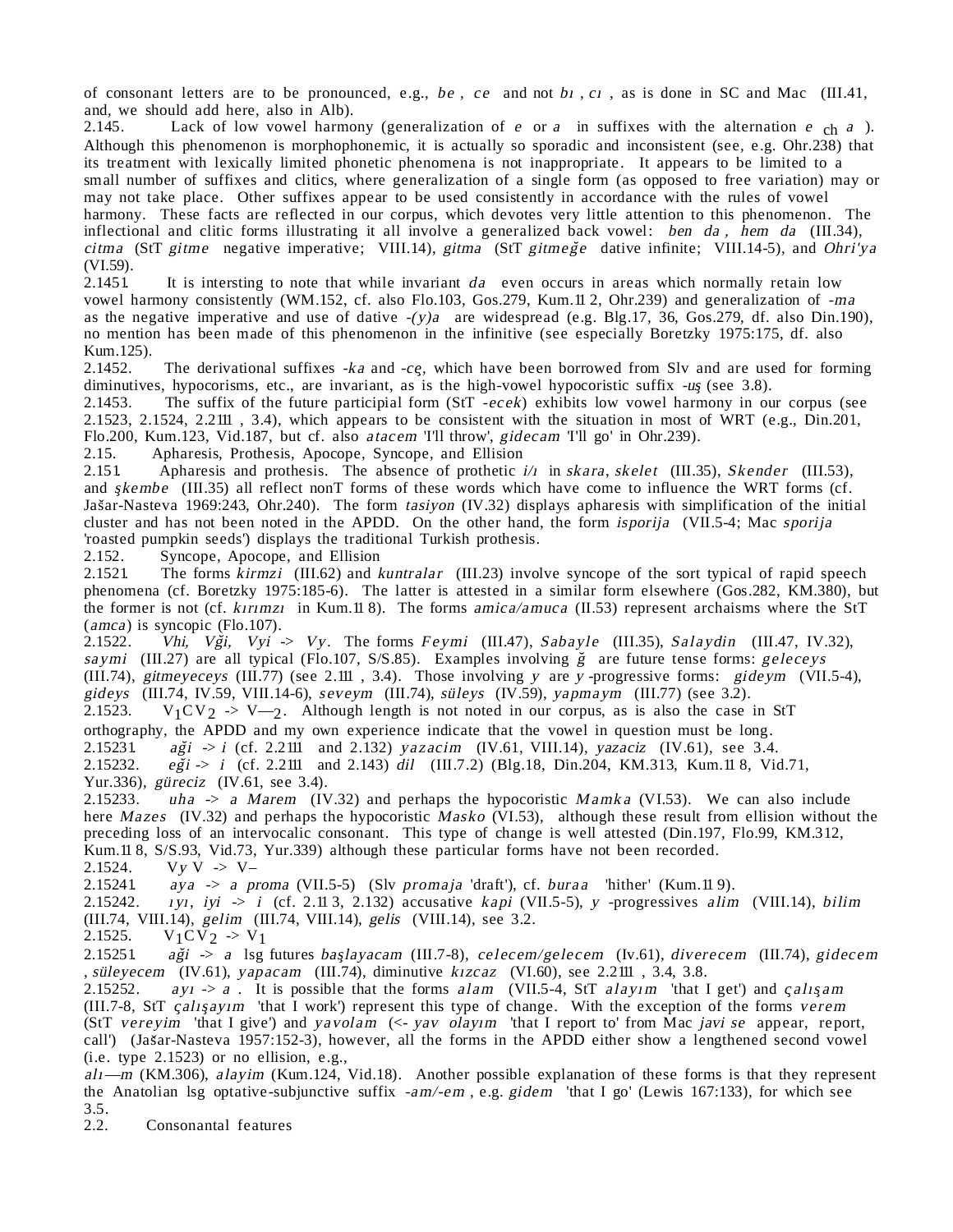2.21. Németh's three features

2.211. Preservation of  $\zeta$  as g. This phenomenon is attested in most of WRT (Alb.20, Bit.559, Blg.17,23; Flo.97, Gos.286, KM.311 , Kum.11 8, Ohr.241, Pri.7, Sko.21, S/S.87-8, WM.156-8), and our corpus gives the following common examples: agac (III.46), bayagi (III.35), dag (VII.7), sogan (III.46), yag, yagmur (VII.7). 2.2111. In all of WRT, however, there are certain lexical items and morphemes in which  $\zeta$  is lost or transformed into y or v, and in the Yuruk dialects, as in ERT, this is the normal development (Din.196, S/S.92, Yur.338). These facts are also represented by the following examples in our corpus: deil, deyil (III.46), dil (III.7-2), saylıklar (III.22), sovan, sovuk, soyuk (III.46), as well as the following first person future forms, başlayacam (III.7-8), geleceys, diverecem, yapacam (III.74), gitmeyeceys (III.77), celecem, gelecem, gidecem, güreciz, süleyecem, yazaciz (IV.61), and yazacim (IV.61, VIII.14). These future examples are particularly characteristic of the WRT of Yugoslavia (vs, e.g., KM.306). For other lexical examples of unpreserved  $\check{g}$ , see Alb.20, Blg.18, Din.194, Flo.93, Gos.286, KM.313, Kum.11 8, Ohr.188,241; Sko.21, Vid.405, WM.149,157; Yur.336.

2.212. Palatal mutation of  $k, g$  before front vowels. The automatic palatalization of velars before front vowels is characteristic of StT, but the change from palatalized velars to palato-velars ( $\vec{k}, \vec{g}$ ), palatal affricates ( $\check{c}/\check{c}$ ,  $d\check{z}$ ,  $d\check{z}$ ) or palatal stops (t  $\check{c}$ , d  $\check{c}$ ), while also a feature of northeast Anatolian Turkish, is characteristic of WRT on the Balkan Peninsula (Alb.22). The wide variety of possible pronunciations reflected in the APDD<sup>8</sup> cannot be easily represented in StT orthography, and so this feature occurs in our corpus simply as the replacement of the letters  $k$ ,  $g$  by  $c$ ,  $c$ , which is the method used by folklorists (e.g. Pri-2) and also occurs in students' spelling errors (VII.7). Our examples are the following: ducan (III.30), cemer, cepenk, cilim, citap, cöfte, dücan<sup>9</sup>, sirce, secer (III.35), celdim, cittim (IV.56), cürmiş (IV.58), celecem (IV.61), celi (VII.5-6), celdi, citti (VII.7), cel, citma (VIII.14).

2.213. Loss of h. This feature, as was indicated earlier (1.491), occurs in many Turkish dialects. It is particularly charcteristic of WRT and is mentioned in all the APDD, but it never occurs with absolute consistency (e.g., Alb.22, Bit.559, Blg.21, Din.195-7, Flo.97-8, KM.312, Kum.11 8-9, Ohr.241, Pri.7, Sko.21, S/S.86-7, 92-3; Vid.62, WM.158-9, Yur.338, also Boretzky 1975:164-6, Kowalski 1926:167-8). With the exception of the words albuki (III.34), neir, tari (III.47), and most of the proper names, all 39 of the forms in our corpus occur in the APDD; Asan, Fari (II.36, III.47), *ilamur* (II.56, n.b. also hypercorrect or metathesized hilamur III.47), ramet (StT rahmet, II.100, IV.32), Say mi? (III.27), alva (III.30,35), elva, sabayle (III.35), all 19 words in III.47 (see appendix), of which the following also occur elsewhere in the corpus: Seyfula (IV.32), siya (III.62), also kaverengi (III.62), Abdula, Amet, Büran, Mamut, Marem, Tasin, Üseyin, Üsni (VI.32), acan (VIII.14), *birangi* (III.10, IV.50), and perhaps *Farus* and *Mamka* (VI.53). 2.22. Other consonantal phenomena. The remaining features, with the

Other consonantal phenomena. The remaining features, with the exception of the devoicing of final  $z$ and the simplification of geminates, are not regular phonetic processes in WRT. Some of these phenomena also occur in ERT and/or Anatolian dialects, and others are due to or reinforced by nonT Balkan languages.<br>2.221 Voicing Voicing

2.2211. Initial. This phenomenon is characteristic of Anatolian, other Turkic languages and dialects, and certain East Rhodopian and a small group of northeastern dialects of ERT (Mollova 1962a:120).

2.22111. Initial. bunar (III.17, S/S.86, Vid.64), dembel (III.53, Flo.106, Gos.289, S/S.92, Vid.64), gemik (III.53, Gos.289, KM.313, Kum.11 6, Vid.64, Mollova 1962a:120). Of these three items, bunar and dembel have been borrowed by nonT in these forms.<br>2.2212. Medial. Salaydin (III.47, IV.32.)

Medial. Salaydin (III.47, IV.32, cf. Flo.106).

2.2213. Final. I<sup>a</sup>driz, Yonuz (III.23, cf. Flo.106, Boretzky 1975:193, Caferoglu 1959:250). Both these names are used in these forms by nonT (especially Alb) Moslems.<br>2.222. Devoicing

2.222. Devoicing<br>2.2221. Nonfinal

Nonfinal (b  $\rightarrow$  p, d  $\rightarrow$  t, z  $\rightarrow$  s). All our examples involve words which were borrowed originally from nonT and, with the exception of kuntralar, which may involve a native dissimilative devoicing process (cf. Blg.70), all the forms cited here occur in Slv and/or Alb in these forms (see 4.2 and 4.3).

- $2.22211$  piper (III.17, cf. Caferoglu 1959:250)
- 2.22212 kuntralar (III.23, cf. Blg.70)<br>2.22213 sincir (III.35, Boretzky 1975;
- sincir (III.35, Boretzky 1975:191,193)
- 2.22214 skara (III.35, direct borrowing from Slv)
- 2.22215 sapun (III.35, cf. Boretzky 1975:193)

8 Examples of representations used are the following:

 $\check{\mathbf{c}}, \check{\mathbf{c}}$ '' $\check{\mathbf{c}}, \check{\mathbf{3}}, \check{\mathbf{3}}$ ' Alb.21, Pri.7, Sko.21, WM.154

k', k'', *k*/g<sup>c</sup> Ohr.242, Gos.287, Yur.335

Alb.21- 2, Gos.287, Kum.11 2, Ohr.242 t  $\ell$ ˆ

<sup>&</sup>lt;sup>9</sup> This example (düçan, and also the preceding duçan, StT dükkân 'shop') actually represents a reflex of palatalized k before a back vowel, but as this represents the same basic type of palatal mutation, viz.  $k'$  -> c, we have included it here.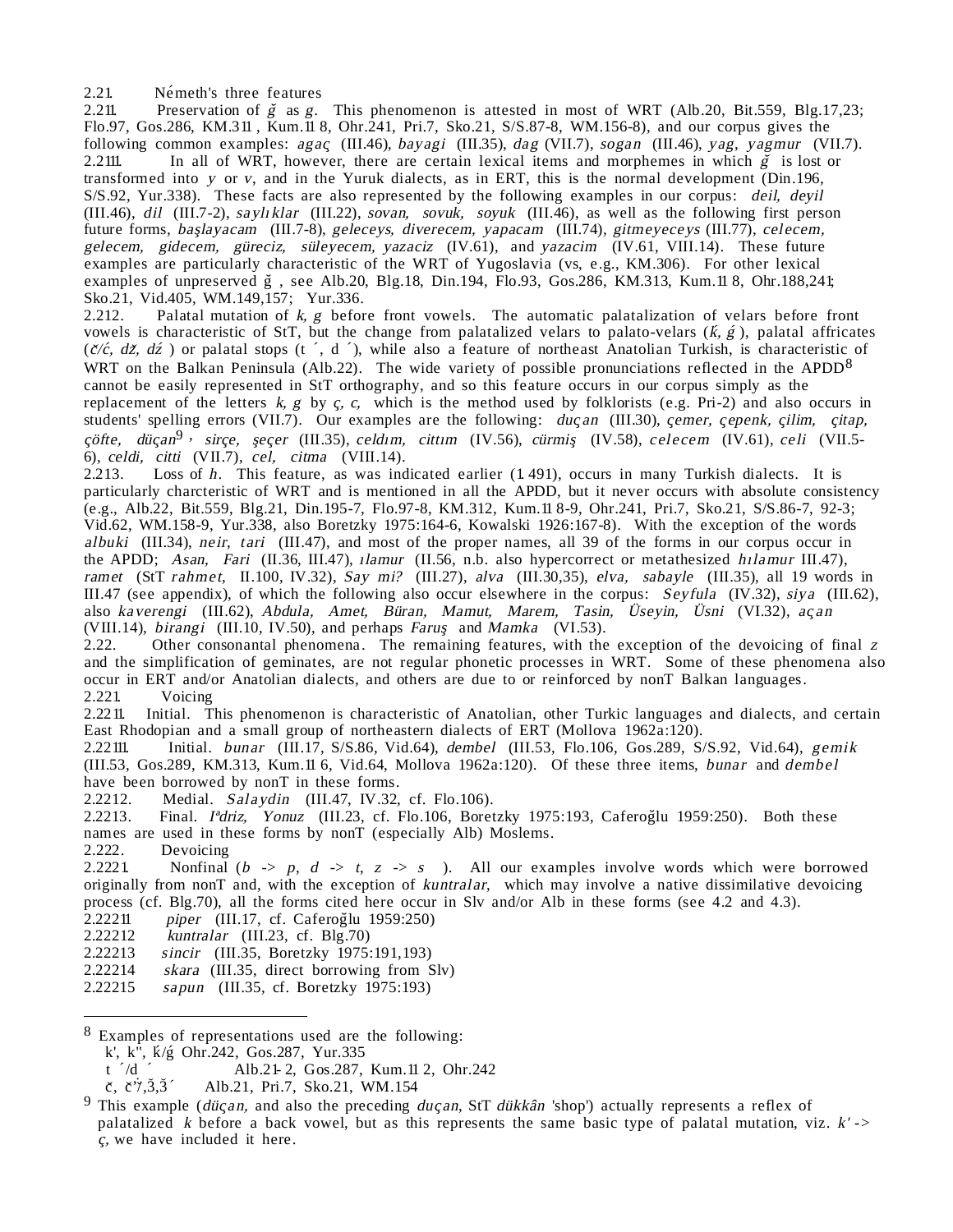2.22216 pita (III.53, cf. Flo.107)

2.2222 Final <sup>z</sup> -> s. This feature is found in most of WRT with varying degrees of consistency (Alb.23, Din.194,200; Gos.288,292; KM.313, Kum.11 6,120; Ohr.243, Pri-2.121, Sko.25, S/S.86,89,91; Vid.68-9, Yur.339, but generally not in Flo.105). With the exception of Mazes (IV.32), all representations of this pronunciation in our corpus consist of the lpl suffix  $-(i)z$  in the future and y-progressive: geleceys (III.74), gideys (III.74, IV.59), gitmeyeceys, süleys (III.77), gelis (VIII.14).

2.223. Simplification of geminates. This change is typical of WRT, although it is not completely regular (Alb.29, Flo.98,106; Gos.289, Kum.120, Ohr.243, S/S.94, cf. also CaferogIu 1959:255). With the exception of dükân/ducan/

düçan/dükan (III.30,30,35, IV.32; Flo.98, Gos.289) and teşekür (IV.32; Gos.289, Kum.120), all the examples in our corpus occur in proper names: Emrula (III.47), Salaydin, Seyfula (III.47, IV.32), Munevera (III.53), Abdula (IV.32), Marem, Mazes (IV.32), also Tefik (<- \*Teffik <- Tevfik, IV.32; KM.314). The following observations can be made in the context of Balkan Turcology:

2.2231. Although  $11 \rightarrow 1$  is attested (e.g.  $ma-le \leftarrow mahalla$  'neighborhood' S/S.94, akili  $\leftarrow ah111$ 'clever' Ohr.243) the  $11$  in alla(h) 'God', which is the second morpheme in the relevant names, does not ellide even in expressions such as  $i(n)$  s<sub>q</sub>alla(h) 'God willing' (Blg.73, Gos.289, KM.312, Kum.11 9, Ohr.241, WM.159).<br>2.2232. The simplification of dd to d is attested in Ohrid (Nüsredin, Ohr.243) but not in nearby Resen The simplification of  $dd$  to  $d$  is attested in Ohrid (Nüsredin, Ohr.243) but not in nearby Resen (Nasräddin, WM.65) or Florina (Mukaddes, Flo.106).<br>2.2233. The form Minävär occurs in Anatolia (C

The form Minävär occurs in Anatolia (Caferoğlu 1959:255), but we have münevver 'educated' in Albania (Alb.29).<br>2.2234. All t

All the types of geminates in our corpus  $(dd, ff, kk, ll, rr, vy, zz)$  show ellision in at least one of the APDD except zz.<br>2.2235. Ellision in proper

Ellision in proper names, in contradistinction to the loss of  $h$ , does not appear to occur in ERT (Kaz.266).<br>2.224,

 $1 \rightarrow 1$ . In StT, clear 1 occurs automatically after and before front vowels and also occurs before a and  $u$  in certain words of foreign origin. The pronunciation of clear  $1$  is only indicated orthographically in this latter enfironment, by means of a circumflex over the vowel letter. The tendency to velarize clear 1 word finally and before all back vowels is well attested for WRT (Flo.97,121; Gos.287-8), but due to the fact that the indication of this sound has such a marginal place in StT orthography our examples may not be particularly significant: lakin (III.34), Salaydin (III.47).

2.225. Phenomena with v and f. These phenomena are of different types. Some represent phonetically motivated changes, while others are strictly lexical. In our corpus, however, they are each represented by a single lexical example, and so we have grouped them together here.<br>2.2251  $v \rightarrow w$ . tausan (III.30; WM.155; phonetic).

2.2251. v -> w. tauşan (III.30; WM.155; phonetic).<br>2.2252. v (-> w) -> Ø. tauk (IV.32; Gos.290, Kur

 $v(-> w)$  -> Ø. tauk (IV.32; Gos.290, Kum.11 9, Ohr.281, S/S.94, WM.160, Yur.338; phoneetic).<br>2.2253.

2.2253. v  $(-5 f?) \rightarrow p. taps_{\text{tan}}$  (III.30, III.53, IV.32; not in APDD, lexical?).<br>2.2254. f ch p. pasul (III.35, cf. Din.194, Flo.107, Kum.117, Vid.72; lexical from

2.2254. *f*  $_{ch}$  *p. pasul* (III.35, cf. Din.194, Flo.107, Kum.11 7, Vid.72; lexical from Slv).

2.2255. f <- b. fafrika (III.53, cf. Gostivar Alb. favrikë [Jas ar-Nasteva 1957:157]; lexical?).

2.2256. hv  $\rightarrow$  f. kafa, kafe (III.30,35; only ka-ve/qa-ve is attested in the APDD, but this type of

change occurs in mafet- (StT mahvet- 'destroy' Din.194, ef. also S/S.86, Vid.67; lexical from nonT).

2.2257. *vf*  $(-> ff)$   $\rightarrow$  *f. Tefik* (IV.32; KM.314; phonetic).<br>2.226. Other conconantal phenomena

Other conconantal phenomena

2.2261.  $y_{ch} \varnothing$ 

2.22611. Initially. emis¸ (III.35, cf. Din. 196).

2.22612. Intervocalically. kais (III.30, cf. Gos.290), all the examples in 2.1524 and, perhaps, 2.15252 (loss of intervocalic y followed by ellision of the two vowels) are also of this type.

2.22613. Finally. All our examples are 3 sg y-progressives with a preceding i: bili (III.82, IV.59), celi/geli (III.82, IV.59, VII.5-6, VIII.14-5), ali (VII.5-1), oli (VII.5-5).

2.2262. km  $\rightarrow$  tm. petmez (III.53; Vid.399, Eckmann 1962b:50, Mollova 1967a:145). It is interesting to note that this form is typical of Bulgaria rather than Yugoslavia.

2.2263. nb  $_{ch}$  mb. penbe (III.62; ;Gos.292, Flo.106, archaism).<br>2.2264. vn -> ng. pengir (IV.32: Gos.291, WM.158, Caferoğlu

2.2264. *yn -> ng. pengir* (IV.32; Gos.291, WM.158, CaferogIu 1959:254).<br>2.2265. *s -> s. cesma* (III.35: SC influence).

 $s \gg s$ . cesma (III.35; SC influence).

3.0 Morphology. Excluding phenomena connected with vowel harmony which have already been treated (2.145) and morpho-syntactic phenomena, which will be treated under syntax, our corpus displays nine phenomena worthy of note; of these six involve verbal inflection, one nominal inflection, one nominal derivation, and one verbal derivation.

3.1. Invariant -mis¸ (1. 42). This feature is characteristic of all of WRT (Alb.15, Blg.13, Din.193, Flo.100, Gos.276, KM.306, Kum.11 2, Ohr.236, Sko.20, S/S.86, Vid.86) except some Yuruk dialects (S/S.91). Our corpus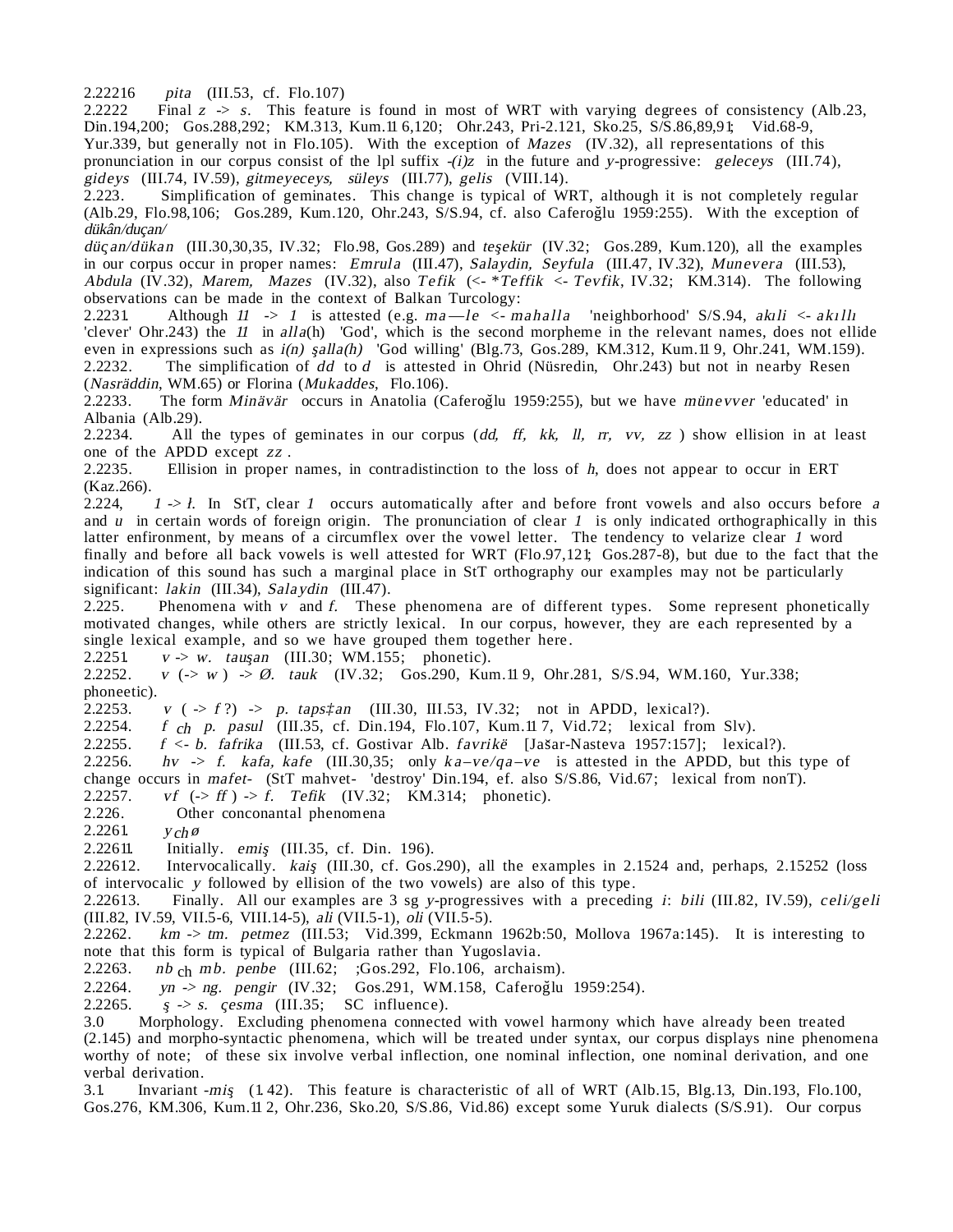contains the following examples: yapmişidik (III.74), ağlamiş, almiş, büyümiş, cürmiş/gürmiş, kaçmiş, yakmiş  $(IV.58)$ , *ülmiş*  $(VIII.13)$ .<br>3.20. Progressive in

3.20. Progressive in -y (1. 48). This feature occurs in much of WRT (Alb.21, Blg.20, Din.201, KM.315-316, Kum.122-3, Sko.21, S/S.88, WM.162) but in some Yuruk dialects and in Albania -yor is used (Alb.21, S/S.95, Yur.339) and in Gostivar, Nevrokop (modern Goce Delčev), and Ohrid the aorist has completely replaced the progressive (Gos.280, Nev.95, Ohr.245).

3.21. Our corpus contains examples of these forms in all persons of the singular and in the 1 pl. We will first cite the forms and then discuss the relationship between their representation in our corpus and the transcriptions used in the APDD.

3.211. 1sg. bilim, gelim (III.74, VIII.14), seveym (III.74), yapmaym (III.77), gideym (VII.5-4), alim (VIII.14).<br>3.212.

3.212. 2sg. yapaysın (III.74), gürmeymisin (VIII.14).<br>3.213. 3sg. dev. okumav (III.74), celi/geli (III.82, IV.5

3sg. dey, okumay (III.74), celi/geli (III.82, IV.59, VII.5-5, VIII.14), bili (III.82), kaçay, yazay (IV.59), ali (VII.5-1), oli (VII.5-6), anlay (VIII.14).<br>3.214. 1pl. gidevs (III.74, IV.59, VIII.14-6).

1pl. gideys (III.74, IV.59, VIII.14-6), gideysik, yapaysık (III.82), çalışız, süleys (IV.59),  $yapaymışsik (VII.5-2),$  gelis (VIII.14).<br>3.22. Until now, we have been ab

Until now, we have been able to accept our corpus, within its orthographical and pedagogical limitations (cf. 2.212) as representing both spoken and written WRT forms. We have thus not been required to differentiate between our corpus and the narrower phonetic transcriptions of the APDD. There are a number of 1sg, 3sg, and 1pl forms of the y-progressive, however, which differ from all or most of the forms in the APDD in such ways that we must discuss the difference between spoken and written forms. It is worth noting in passing that while written records of WRT have been studied from an historical point of view (see, e.g., Hazai 1960b), no attention has been paid to modern day writing influenced by these dialects such as compositions

which undoubtedly served as the sources for some of the forms in our corpus.<br>3.23. The basic rule for the formation of the *v*-progressive of consonant-st Ths basic rule for the formation of the y-progressive of consonant-stem verbs in the APDD can be formulated in the following manner:  $root + V + y + ending (1sg=Nm/n, 3sg = \emptyset, 1pl=Vs/z)$ 

Examples: geleyim, gideyim (KM.315-6), bakayın

(S/S.88), vuriyim (Kum.122-3)

aliy  $ch$  alıy  $ch$  alay (Blg.20,40,71), geliy (Vid.84-85)

veriyis ch veriyis (Din.201), bakayıs (S/S.88), gideyis (KM.315-6)

3.24. The forms in our corpus present two significant deviations from the basic rule as it is formulated in 3.23.

3.241. If  $V=i/1$ , then  $y \rightarrow \emptyset$ , i.e. there is no y if the preceding vowel is  $i/1$ .

3.242. 1sg=m/n, 1pl=s/z  $_{ch}$  sik, i.e. the person marker is immediately preceded by -y or the preceding  $i$ /*i* which caused *y* to drop.<br>3.25. The ending  $-sik$ 

The ending  $-s_1k$  will be discussed in 3.3 below and is not at issue here. What is at issue is whether the forms in our corpus represent actual pronunciations or popular perceptions of pronunciations more accurately represented by the transcriptions of the APDD. The former analysis is supported to some extent by the following forms from the APDD which do not fit the rule in 3.23: bakayn I look' (S/S.88), geliim 'I'm coming', seveim 'I love', seveis 'we love' (Yur.339). It could be that the transcriptions in the APDD are really morphophonemic in these forms, whereas the forms in our corpus represent phonetic realizations. In either case, the data from our corpus makes it clear that the precise morphology of the y-progressive is in need of further investigation.

3.3. 1pl in -sik/-sik. This ending is recorded for the indefinite past, aorist and future in the APDD for WRT and other dialects (Nev.95, Lewis 1967:11 8), but none mention it as occurring in the y-progressive (see also Din.202, Flo.111 ,11 3, Gos.295, Kum.123, S/S.96, Vid.85-6, WM.133). In WRT, as elsewhere in Turkish, this ending is an alternative in free variation with StT -iz, etc. Our corpus contains four types of examples: indefinite past gelmişsik (III.74, VI.43), progressive indefinite past yapaymışsık (VII.5-2), future gideceksık,  $yapacaks \, ik$  (III.74), and progressive gideysik, yapaysik (III.82).

3.31. It should be noted here that our corpus does not indicate that the consonant clusters resulting from the suffixing of -sik are simplified. This is in marked distinction to the APDD.

3.311. The cluster ss is generally simplified to s (this can also occur in StT, Lewis 1967:102) or rarely to s (Kum.123) or ss (Nev.95). The combination ss is recorded for the 2pl indefinite past (Din.202, Kum.123). 3.312. The cluster ks is simplified to s (Kum.123, Gos.306).

3.4. First person future suffixes. Aside from the two forms cited in 3.3, the WRT forms all reflect developments of StT -acağnz/-eceğiz. The APDD display various combinations of three basic types of developments<sup>10</sup>:

<sup>&</sup>lt;sup>10</sup> We should note here that the archaic ending  $-n$  sometimes occurs in the 1sg in WRT (S/S.96, Vid.87, Yur.339). Like the alternation of 1pl -z with its devoiced variant -s, this alternation is not germane to our considerations here.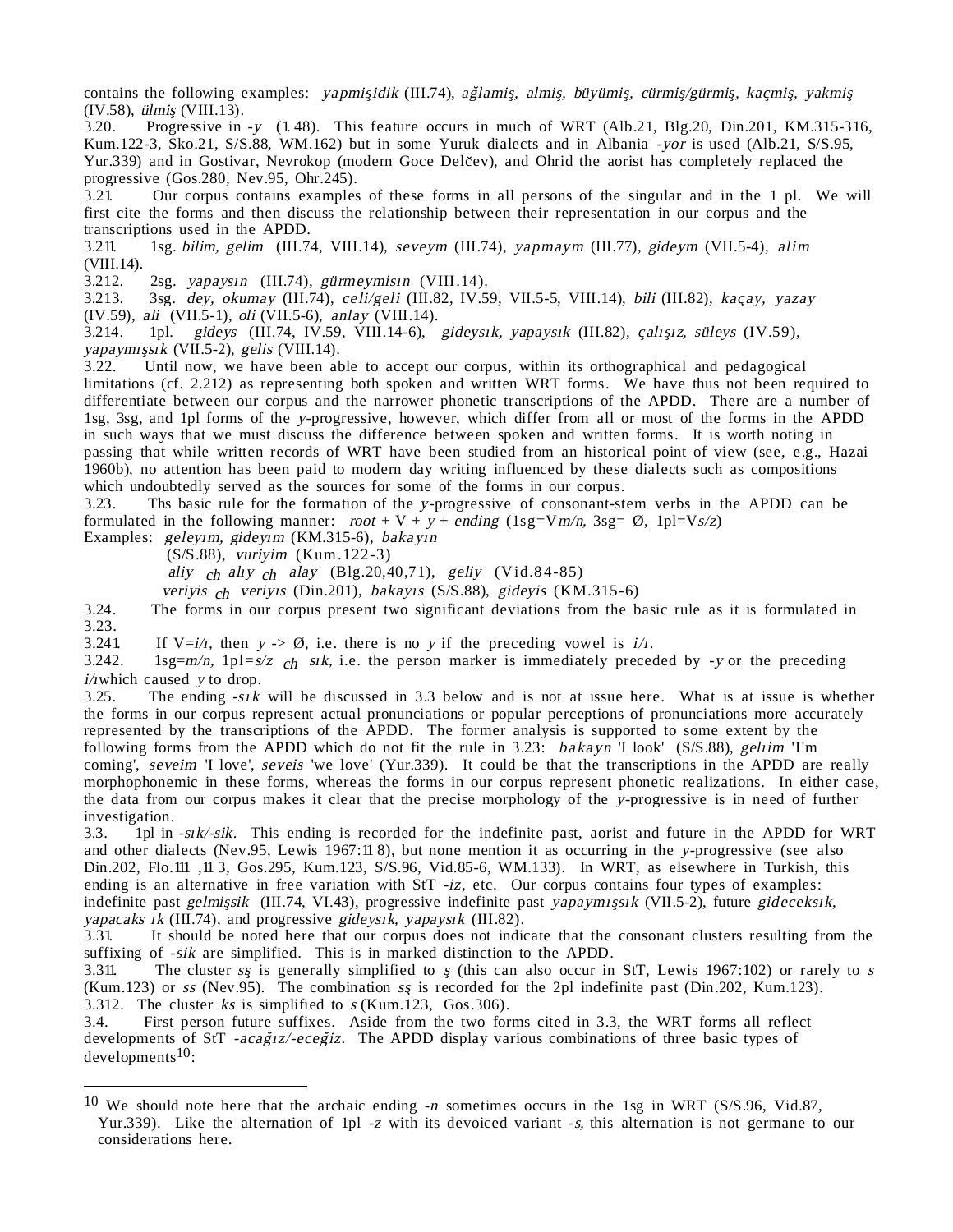2.  $V\check{g} \rightarrow \emptyset$  (& 1 -> i)<sup>11</sup> -acim/-ecim, -aciz/-eciz

3.  $\breve{g} \Rightarrow g, y, \emptyset$  -eceyiz, etc.

The details of the various combinations which occur in the APDD need not concern us here (see Din.201, Flo.11 2, Gos.292, Kum.11 8,123, Nev.88, Ohr.244, S/S.96, Vid.87, WM.129, Yur.339). Our corpus contains examples of the first two types in the singular and the first and third types in the plural: bas $\ell$ layacam, diverecem, yapacam (III.74), celecem/gelecem, süleyecem (IV.61), yazacim (IV.61, VIII.14), geleceys, gitmeyeceys (III.74), yazaciz, güreciz (IV.61). Our comments on the lack of a vowel between y and the person marker in section 3.2 have equal relevance here.<br>3.5. First singular optative-subjunctive

First singular optative-subjunctive. As was mentioned in section 2.15252, it is possible that the forms alam (VII.5-4) and caligam (III.7-8) represent the Anatolian ending  $-am/cem$  rather than resulting from ellision. This matter requires further investigation.

3.6. Participle + auxiliary. The separation of the definite past auxiliary idi 'was' from some participles, e.g., the aorist and progressive, is considered nonstandard (Lewis 1967:109,11 9, where it is labeled as an Armeniansim). There is definitely a tendency to separate the auxiliary in compound tense forms in WRT (Flo.11 5, Vid.87, Yur.339). Our corpus contains one form, albeit with a perfect participle (i.e. indefinite past),

viz. *yapmisidik* (III.74), which could be interpreted as illustrative of this phenomenon.

3.7. Dative. The case form *Ohri'ya* (VI.59), like the accusative kapivi (VI.59), has already been treated with phonological phenomena connected with vowel harmony (2.1451, 2.11 3). The pronominal forms bene and sene (VI.75), if not resurrected on the basis of analogy, are actually archaisms (see Deny 1921: 200, cf. also WM.187). 3.8. Hypocorisms, diminutives, and kinship terms.<br>3.81 Our corpus devotes considerable attention to

3.81. Our corpus devotes considerable attention to proper names, citing various hypocorisms as "incorrect" and urging students to use the full forms of proper names. Together with some kinship terms and a few

diminutives, we can group the examples according to suffixes and endings:

3.811. - ka. Hüska (III.53), Fetka (III.53, VI.53),

Samka (VI.53)

3.812. - ko. Salko (III.53), Neçko (VI.53)

3.813. - us¸. Farus¸, Remzus¸ (VI.53)

3.814. - çe. Nurçe (VI.53), kızçe, odaçe (VI.60), çoyçe 'child' (VIII.14)

3.815. - o. Neco (VI.53), Nako (III.53), aco (IV.32), dedo (III.53)

 $3.816.$  - a. Ayşa, Munevera (III.53)

3.817. -ca. dayca (III.53)

3.82. These forms reflect a number of different phenomena which require individual comment.

3.821. Diminutives in -o and -s occur in StT, e.g. Hasso (Hasan), Alis (Ali) (Lewis 1967:58, see also Vid.79). The use of invariant -us however, seems to be characteristic of WRT and could be influenced by Slv -uša, -uška (cf. Smailovic 1977:72-74). The extensive use of  $-o$  is also probably due to Slv reinforcement, and the form  $aco$ probably comes from nonT, while dedo could be treated as a borrowing from Slv or the result of Slv influence on native Turkish dede, as both mean 'grandfather'.

3.822. The suffixes  $-ka$ ,  $-ko$  come from Slv, and the  $-ce$ , while it does occur in StT, is used with a much wider range of applications in WRT as a result of Slv influence (Gos.293-294,305 n.32; Vid.80, Mollov and Mollova 1966:122-3, Smailovic´ 1977:69-76).

3.823. The use of -<sup>a</sup> in place of -<sup>e</sup> or after a consonant in feminine proper names has not been remarked upon in the APDD, but in all likelihood it is the result of nonT influence (e.g., Slv Mara, 'Mary', Alb Shpresë, definite Shpresa 'Hope').

3.824. The form *dayca* for StT *dayr* 'maternal uncle' may be due to analogy with *amca* 'paternal uncle'.<br>3.9. Verbal derivation. This is not so much a single phenomenon as a group of phenomena related b

Verbal derivation. This is not so much a single phenomenon as a group of phenomena related by the fact that they are all connected in one way or another to the formation of verbs. All the forms occur together in a single section of our corpus, viz. III.78, with the exception of one, which is also cited elsewhere, probably die to its semantic frequency.

3.91. Four forms exhibit phenomena connected with the suffix -len-/-lan-, which in its origin is the reflexivepassive of the productive verb-forming suffix -le-/-la. It is more common, however, in WRT than in StT (cf. Mollova 1971: 68).

3.911. azlanacak (StT azalacak) 'it'll decrease' from az 'small' (TDK I:144).

3.912. tomurlanacak (StT tomurcuklanacak) 'it'll bud' from tomurcuk 'bud'. The WRT form treats -cuk as an omissible suffix (cf. TDK III.1339).

3.913. yesillenecek (StT yeserecek) 'it'll sprout' from yesil 'green'. This verb occurs in StT in the meaning 'become green, be freshened', and the form yeger can also mean 'become green'. Hence, what we appear to

 $11$  The order of changes can be represented in the following manner:

 $V_1 \cancel{g} V_2$  ->  $V_1 y V_2$ , then if  $V_2 = 1,1 \rightarrow i$ , then  $y \rightarrow \emptyset$ , then  $V_1 V_2 \rightarrow V_2$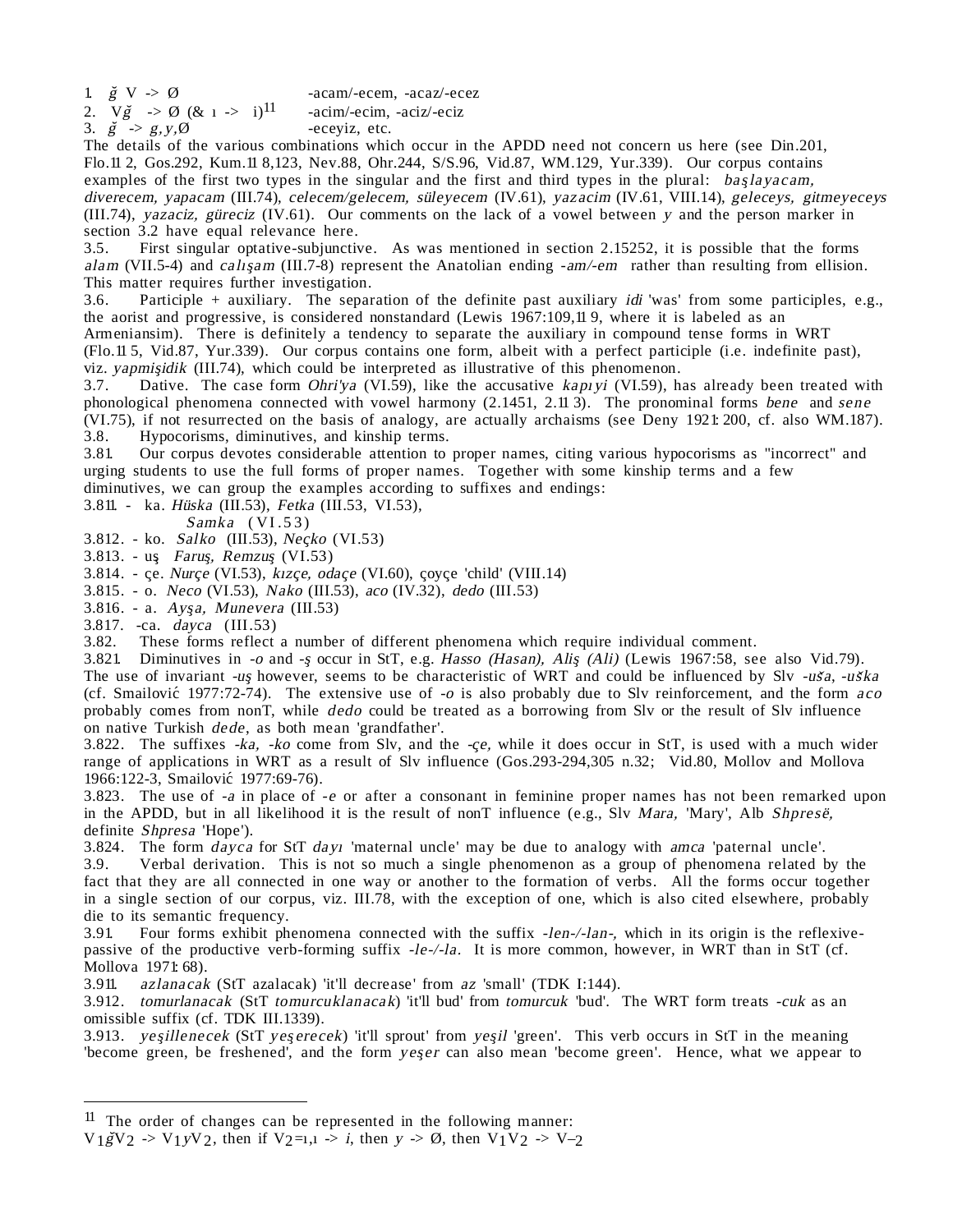have here is the use of a verb which occurs in StT where StT prefers a different form. (It could also be noted that yesillen- has a slang meaning 'become sexually aroused', whereas yeser- does not.)

3.914. düzlenecek (StT düzelecek) 'it'll improve' see 3.92.

3.92. The form just cited above and the infinitive düzletmek (StT düzeltmek) 'to put in order' should be treated together. In StT, düz is an adjective meaning 'smooth, flat', but there is also a verb stem düz- meaning 'arrange, mend'. From the former are derived the verb stems düzle- 'flatten', düzlen- 'become flat' and düzlet-'cause to flatten', whereas from the latter are derived düzel- 'improve' and düzelt- 'cause to improve, put in order'. In WRT, whether through metathesis or confusion of the adjectival and verbal stems or a combination of the two, we now have the forms cited here (cf. Vid.381).

3.93. sağıltıracak (StT sağaltacak 'he'll cure' from sağ 'healthy'. Aside from the extension by -1l- rather than -al- (cf. Vid.404, TDK III:11 78), we have the generalization of the causative suffix -trr-. In StT, polysyllabic stems in  $-1$  and  $-r$  take the causative suffix  $-t-$  (Lewis 1967:145).<br>3.94. The stem *diver*-'say, tell, explain' occurs in a number of p

The stem diver- 'say, tell, explain' occurs in a number of places (III.23,74,78). It is derived from the verbal adverb *diye/diyi*- 'saying' and the verb ver- 'give' which is often used as an auxiliary in forming compound verbs. This use is especially characteristic of WRT (Flo.11 8-9). Cf. also the use of koyverdi 'he ordered, sent, allowed' (VII.5-2).<br>4.0 Lexicon.

Lexicon. As our sections on phonology and morphology have been based on phenomena as they occur in a corpus comprising primarily isolated lexical items, we shall now treat specifically lexical questions and deal with syntactic constructions in section 5. In this section, we shall treat three types of WRT lexical items.

4.01. Native or pre-Balkan Turkish words. These are words. These are words which are considered dialectal due to their semantics rather than due to peculiarities of phonology or morphology, although these, too, may be present.<br>4.02.

4.02. Direct (recent) borrowings from Slv, including code-switching, calquing, and substitution of similar forms.<br>4.03. Turkisms, i.e. Turkish words and pre-Balkan borrowings subsequently borrowed by nonT and subsequently

Turkisms, i.e. Turkish words and pre-Balkan borrowings subsequently borrowed by nonT and subsequently reinforcing the WRT forms. 12

4.1. Native Turkish and pre-Balkan borrowings. acan (VIII.7-1) 'when' (Flo.11 8, Gos.247, Ohr.247, WM.165; Osmanli kaçan/haçan)

birhangi (VI.73) /birangi (III.10, IV.50) 'some, some kind of' (KM.318, Vid.84)

dernek (II.100) 'Saturday' (Flo.103, Yur.337)

hay ki (III.34) 'it means that' (not in APDD)

kapalı (III.7-9) 'by heart' (literally 'closed', meaning not in APDD)

kınaç (III.7-4) 'pleased' (TDK II.904)

pesi (III.7-2) 'stingy' (cf. StT pesti 'lowness, baseness'?)

ramet (II.100, IV.32) 'rain' (Kum.11 9, StT rahmet '(God's) mercy')

tegena (III.7-10) 'here, behold' (cf. te in this meaning Din.204, Kum.127)

4.2. Borrowings, calques, and substitutions.<br>4.21. If we define code-switching as involv

If we define code-switching as involving more than one lexical item in a string, we have one clear example in our corpus: bir karta drugo mesto for ikinci mevki bir bilet (VIII.14-3) 'a second class ticket'. This example also contains the borrowed calque mesto 'place' on Turkish mevki, the standard Slv word being razred 'class'.<br>4.22.

Another item in our corpus which probably represents a lexical calque is the use of qibi 'like' for *olarak* 'as' in Ağabeyim öğretmen gibi (vs olarak) ekmeği kazanıyor (VI.91) 'My older brother earns his living as a teacher' (with gibi 'like a teacher' in StT). Mac kako SC kao and Alb si could be used to mean both 'as' and 'like' in such a context. This phenomenon has not been commented upon in the APDD.

4.23. The use of prvi for ayın birinde 'first of the month' (VIII.14-2) represents a phonologically unassimilated borrowing, assuming that spelling represents pronunciation (for evidence that it does, cf. Jas ar-Nasteva 1969:243). The word odmor (VIII.14-7) 'vacation' has also been borrowed unchanged.

4.24. The following words are recent borrowings from Slv dialectal forms: *cirkus* (VII.5-3) 'circus' (Slv *cirkus*); gra (III.35) 'beans' (Mac graf, SC grah, both have dialectal gra); proma (VII.5-5) 'draft' (slv promaja); utakmica (VII.5-3) 'match, game' (Slv utakmica); isporija (VII.5-4) 'roasted pumpkin seeds' (Mac sporija). The use of Slv (and Alb) pronunciation of the names of consonant letters (e.g. bi for StT be) cited in 2.144 could also be included here.

4.25. The words proba 'test' and posta 'mail' (III.35) are recent borrowings in which the Slv and StT are so similar that the Slv has influenced or substituted for the StT in WRT. Older examples of this same process are dedo (III.53) for dede 'grandfather' and ni. . . ni. . . (III.34, VI.90) for ne. . .ne. . . 'neither nor'. The form tete (III.53) is an old Slv loanword in Turkish (Tietze 1957:30-1) and also occurs in Anatolia (TDK III:1348), but is undoubtedly reinforced in WRT by Mac teta 'auntie'.

 $12$  Archaisms, which could be treated as being of the first or third type, will not be treated here if their features are strictly phonological or morphological and have thus been discussed in one of the preceding sections.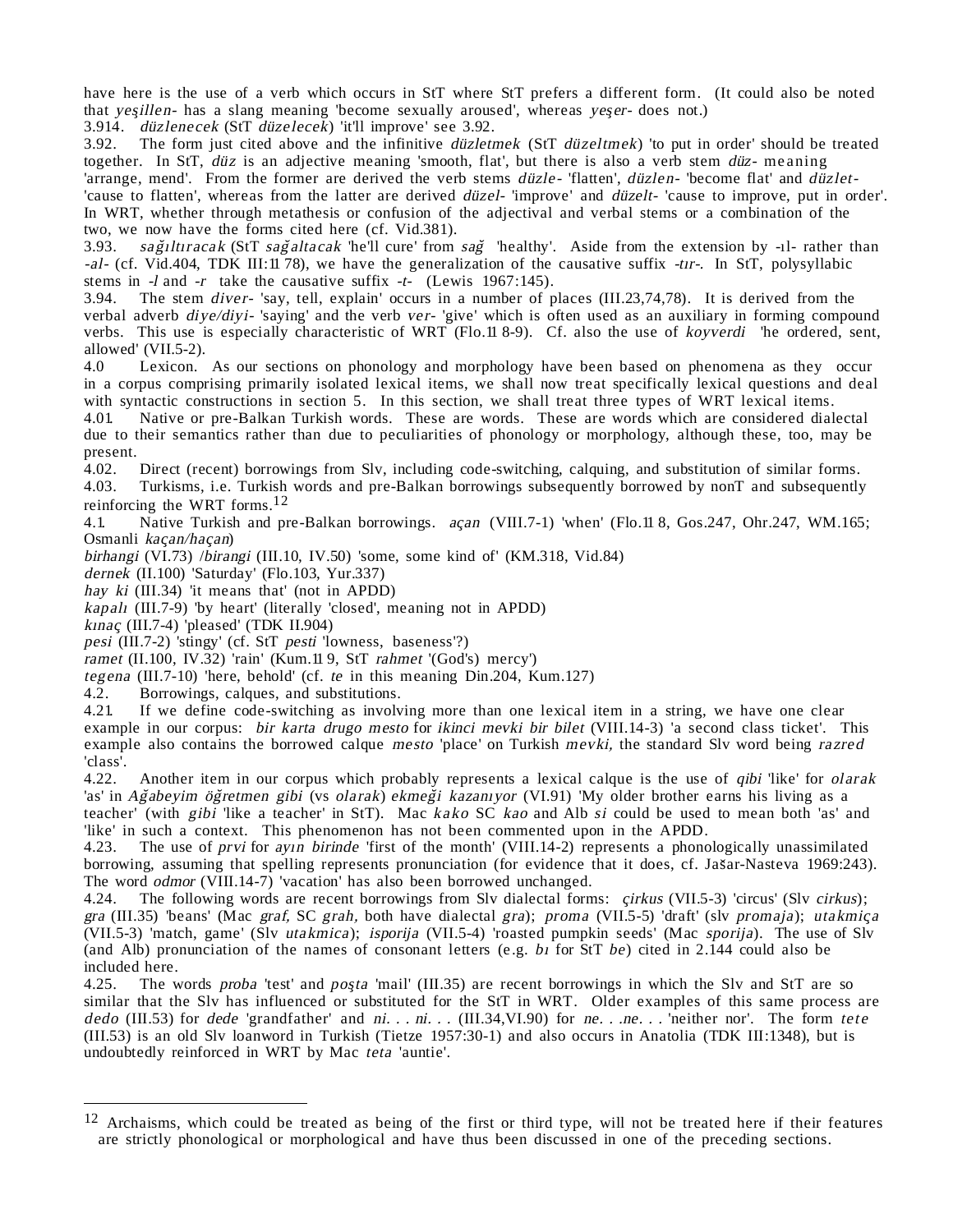4.26. The forms argat (III.7), pasul (III.35), piper (III.17), pita (III.53), skara (III.35), skelet (III.35) and possibly sapun (III.35) represent nonT forms of words which entered StT, Slv, and Alb independently where WRT now uses nonT rather than StT forms. These are, in essence, older examples of the phenomenon illustrated by modern posta.

4.30. Turkisms. Our corpus (III.35) gives a list of lexical items whose "mistaken" forms it attributes to the influence of "Macedonian in Macedonia and Serbian in Kosovo". (It is interesting to note that the influence of Albanian, which is surely significant in Kosovo and western Macedonia, is not mentioned.) The vast majority of these words are in fact Turkisms in the nonT languages (the remainder have been discussed in section 4.2), and their forms either reflect WRT pronunciation, e.g. ayvan, bayagi, or reflect processes shared by WRT with nonT or adopted by it from nonT, e.g. *çilim, şkembe* (cf. Schmaus 1968). What we have here, then, is the influence of the nonT pronunciation of WRT forms on speakers of WRT where the influence is more a matter of mutual reinforcement.

4.31. The list in our corpus which alludes to this phenomenon, however, does not include all of the items which illustrate it. Other obvious examples are bürek (VII.7, VIII.13), Alb byrek, Slv burek and carsi (VIII.13) Alb *çarski*, Slv *čaršija*. Similarly, all the proper names occur among nonT Moslems, i.e. most Albanians and Roms in Macedonia and Kosovo as well as Slv-speaking Moslems (Muslimani). In fact, the vast majority of words not cited in 4.1 or 4.2 could be included here.<br>4.32. Some of these "Turkisms" occur in the stand:

Some of these "Turkisms" occur in the standard nonT dictionaries, e.g., dembel (III.53). Others occur in the standard dictionaries only in compound or complex items, e.g. Mac dilmi 'ist't it so?' (StT değil mi, cf. dil akce standard dietomaries omy in compound or complex rems, e.g. ridd dinni fort it so. (StT degn nn, er. dir<br>[III.7] 'it isn't'), bičakčija 'knife-grinder' (StT biçakçı,cf. biçak [VIII.13] 'knife'), Alb gjyzlykë 'glasses' cf. güz [IV.32] 'eye'). Still others are limited to special dictionaries of Turkisms, e.g., sogan (III.46), or are considered dialectisms in the standard languages, the nonT standard forms being the same as the StT forms, e.g., ˆ penbe (III.62), petmez (III.53) in Slv. amam, ayat (III.47) in Alb. Uses of finite verb forms (cf. Skaljić 1966) can be considered as code-switching, as can utterances in folk tales in which some of the characters speak a little Turkish. Even further removed are words like albuki (III.34) which is used as a nonsense word in Mac children's rhymes.<br>4.33. As the fo

4.33. As the focus of this article is on WRT, an attempt to differentiate the functions of the words in our ˆ corpus in nonT is outside our purview (see especially Jas ar-Nasteva 1972 for Mac). Nonetheless, in order to give a general idea of the representation of this phenomenon in our corpus, we shall list here those WRT forms in our corpus with corresponding forms in the Fjalor *i gjuhës së sotme shqipe* (Tirana, 1981) and/or the Rečnik na makedonskiot jazik (Skopje, 1961- 66), i.e. in the principal dictionaries of the literary languages of the majorities in Kosovo and Macedonia. Thus excluded are compounds and derived forms, dialectisms, and specialized Turkisms.

4.34. alva (III.35), amam, ava, ayat (III.47), ayvan, bayagi (III.35), bicak (VIII.13), bunar (III.17), bürek (VII.7,VIII.13), çarşi (VII.17), çemer, çepenk, çesma (SC), çilim, çitap, çöfte (III.35), küfte (VII.7,VIII.13), da (III.30), dembel (III.53), div (III.35), dükân/duc¸an/düc¸an/dükan (III.30,30,35;IV.32), em (III.30), havli (IV.32), kafa/kafe (III.30,35), kais¸/kayis¸ (III.30), kapi (III.30,42;VII.5,VIII.13), karavan (III.35), pare (III.53[SC]0, sabayle, sincir, şeçer (III.35), turşi (III.17).<br>5.0. Syntax. It has often bee

Syntax. It has often been observed that the syntax of Balkan Turkish, including Gagauz, reflects a great deal of Slv influence or has been essentially Slavicized (Doerfer 1959:270, Pokrovskaja 1979, Kakuk 1960, Mollova 1970:218, KM.317, Ohr.316-17, Vid.108). The role of Alb, while irrelevant for ERT and the WRT dialects of Bulgaria and thus often ignored in the APDD (except by Jas ar-Nasteva), is also extremely important for Kosovo and Western Macedonia. Unlike the phonology, morphology, and lexicon of the WRT reflected in our corpus, where we have both contact phenomena and native features which are not even connected with nonT reinforcement, virtually all the WRT syntactic phenomena illustrated by our corpus involve the calquing of nonT models or, at the very least, phenomena which have unquestionably been reinforced or expanded on the basis on nonT constructions. In their broadest outlines, the syntactic features illustrated by our corpus are the following:<br>5.01. Use of the optative-subjunctive in place of other finite and nonfinite verbal forms as calques on Sl Use of the optative-subjunctive in place of other finite and nonfinite verbal forms as calques on Slv subordinate clauses in da and Alb ones in të. 5.02. Noninterrogative use of interrogatives.

5.03. Placement of verb in nonfinal position.<br>5.04. Placement of interrogative particle (*mi*)

5.04. Placement of interrogative particle  $(mi)$  after person markers in participle-based finite verb forms.<br>5.05. Agreement of modifiers with plural substantives.

5.05. Agreement of modifiers with plural substantives.<br>5.06. Stylistic questions.

5.06. Stylistic questions.<br>5.1. Optative-subjunctive

Optative-subjunctive as a calque on  $da/t\ddot{e}$ -clauses.

5.11. This phenomenon is well attested in WRT (Flo.106, Gos.297, Kum.130, Ohr.246, Vid.97,109; Kakuk ˆ 1960:253-4) as well as in ERT and Gagauz (Nev.97, Tre.79, Mollov and Mollova 1966:126-7, Gajdarz i 1973:54, Pokrovskaja 1964:210, 1979:204-14). The use of the optative-subjunctive to express indirect imperatives and clauses of goal also occurs in other Turkic languages and dialects (Kakuk 1960:246, Mollov and Mollova 1966:126), but the far greater frequency and wider range of such uses in Balkan Turkish indicate the influence of nonT Balkan languages. The examples in our corpus can be classified according to the corresponding StT construction or according to the nonT type of construction being calqued. Due to the fact that a given WRT form can sometimes be replaced by more than one StT construction while corresponding directly and uniquely to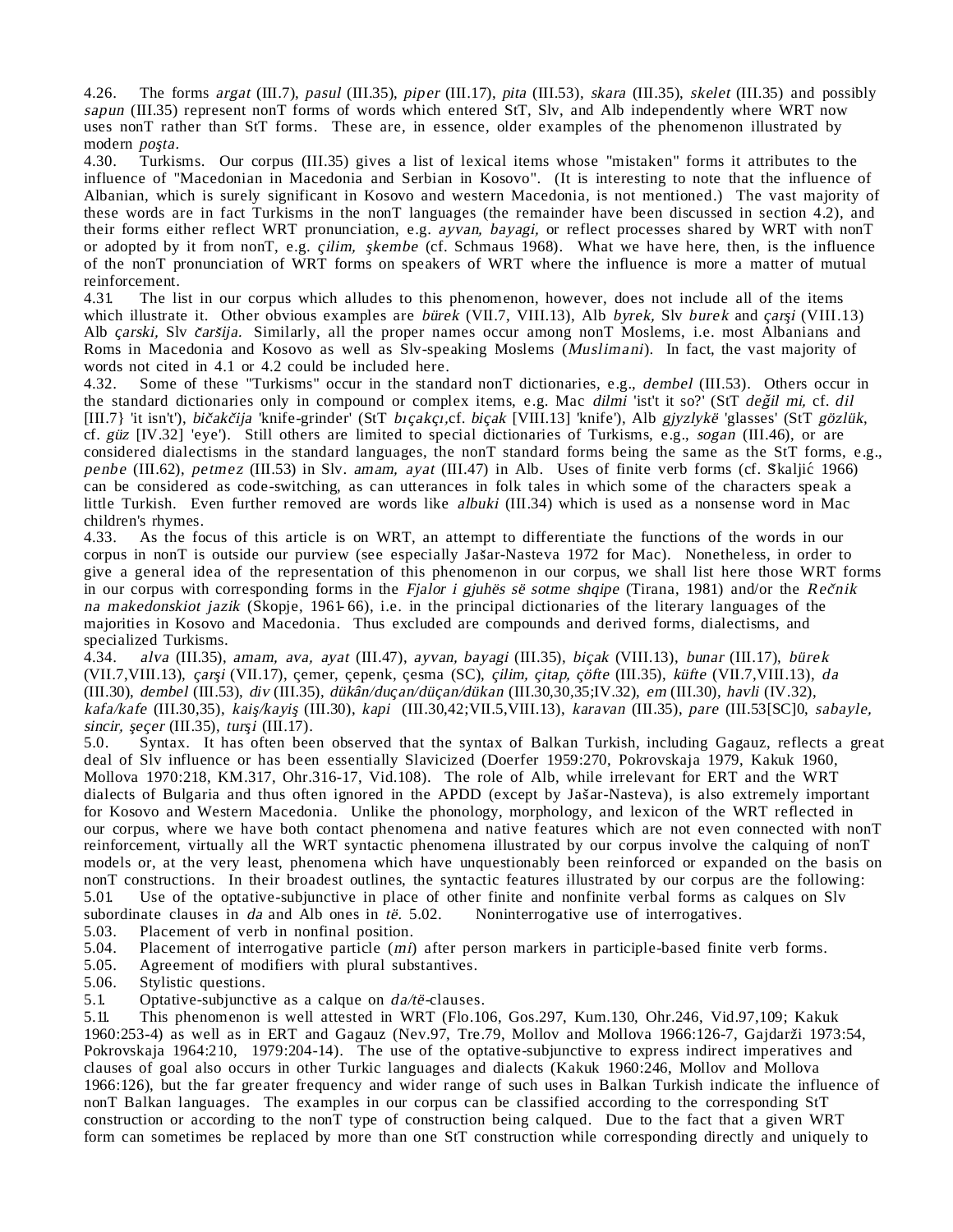a single nonT one, we have chosen the latter method. Also, since the examples in our corpus correspond most directly to Mac, that is the language we shall use as the basis of our classification. We shall give the WRT forms with references to the appenidx, where the complete sentences and the StT forms can be found, and we shall also give here Mac and English translations.

- 5.12. Possibility (Mac može da 'be able to')
- 5.121. Olur gitmeyelim (III.7-5) Može da ne odime 'We don't have to go'
- $5.122.$  Olur mu gidelim (III.10-3) Može li da odime 'Can we go?'
- 5.123. Sharma gheenn (introis) moze n'ea sanne san ne go.<br>5.123. Karişmayasın olur mu (III.7-7) Zar ne možeš da ne se mešaš 'Can't you keep from interfering'
- 5.13. Necessity (Mac treba da 'need to')<br>5.131. Lâzimdir calisalim (III.7-5) Treba
- Lâzımdır çalışalım (III.7-5) Treba da rabotime 'We have to work'
- 5.132. Lâzιm çalışasın (VI.38) Treba da rabotis 'You have to work'
- 5.133. Lâzım gideyim (VI.38) Treba da odam 'I have to go'
- 5.14. Negative futurity (Mac Nema da 'won't')
- 5.141. Yoktur gelesin (III.10-6) Nema da odis ˆ 'You won't go'
- 5.15. Existence for purpose (Mac ima da, nema da 'there is/isn't [something] to')
- 5.151. Birangi kitap var mπ veresin (III.10-4) Ima li nekoja kniga da dades ˆ 'Is there a book for you to give'

5.152. Yok ne darlayim (III.10-5) Nema što da se lutam 'There's nothing for me to get upset about'

- 5.16. Other purposive
- 5.161. Gideym alam (VII.5-4) Odam da zemam 'I'm going to get'
- 5.162. Koyverdi oynayalπm (VII.5-2) Pus ˆ ti da igrame 'He let/sent us to go play'
- 5.17. Aspectual (Begin-Continue-End)
- 5.171. Başlayacam çalışam (III.7-8) Ke počnam da rabotam 'I'll begin to work'
- 5.2. Noninterrogative uses of interrogatives 5.21. WRT *ne* 'what' as a calque on Mac  $\dot{s}t$
- 5.21. WRT ne 'what' as a calque on Mac *što* 'what, which, that, something, etc.'

5.211. 'We will be what as a card of the secondary when, then, something, etc.<br>5.211. ' something' (cf. KM.318). Yok ne darrlaym (III.10-5) Nema sto da se lutam 'There's nothing for me to get upset about'

5.212. ' which, that' (cf. Ohr.247, Vid.111, Tre.79, Gajdarži 1973:19) o akrabamız ki bize sık sık ne gelirdi

(III.10-1) rodninata što odeše često kaj nas 'the relative that used to dome to our place often.

5.22. Ne zaman 'when?' as a calque on koga 'when, whenever' (Ohr.247, Vid.11 0, Mollov and Mollova

1966:129). Ne zaman gittik sinemaya. . . (III.10-2) Koga odevme na kino 'When(ever) we went to the movies. . .'

5.30. Word order: main verbs. In StT, the main verb ordinarily comes at the end of the clause or sentence, although this rule is by no means adhered to rigidly, especially in emphatic and other marked contexts. Nonetheless, the verb in WRT occurs at the beginning of the sentence or in some other nonfinal position far more than in StT (Gos.297, KM.321, Vid.11 3, WM.163, also ERT: Kaz.186-7, Tre.79, Mollov and Mollova 1966:129, and Gagauz: Doerfer 159:271, Pokrovskaja 1979:215-20). The examples in our corpus can be classified according to position with respect to other units in the surface structure of the given clause in the following manner:

5.301. Full verbs and nonfinite predicates without enclitics.

- 5.3011. After initial subject.
- 5.3012. After adverb or adverbial phrase (no explicit subject).

5.3013. Absolute initial.

- 5.30131. Followed by verb phrase.
- 5.30132. Followed by noun.<br>5.302. Dependent enclitic
- Dependent enclitic 'be'
- 5.3021. After initial subject.
- 5.3022. After nonfinite predicative form (followed by subject or finite verb)<br>5.31 Full verbs and nonfinite predicative forms without enclitics
- 5.31. Full verbs and nonfinite predicative forms without enclitics
- 5.311. After initial subject.

Direktor koyverdi oynayalım (VII.5-2) 'The director told us to go play'

Sen de celi misin yikanma (VII.5-6) 'Are you coming to wash, too?'

Ben söyledim çoyçeye (VIII.14-4) 'I told the child'

5.312. After adverb or adverbial phrase.

Sonra başlayacam çalışam (III.7-8) 'Then I'll begin to work'

Ne zaman gittik sinemaya (III.10-2) 'When(ever) we went to the movies'

Dün utakmiçadan sonra gittim çirkusa (VII.5-3)

'Yesterday after the game I went to the circus'

Açan idin Ohri'de (VIII.14-1) 'When were you in Ohrid?'

5.313. Absolute initial.

5.3131. Followed by verb phrase.

Olur gitmeyelim okula (III.7-6) 'We don't have to go to school'

Lâzım çalışasın (VI.38) 'You have to work'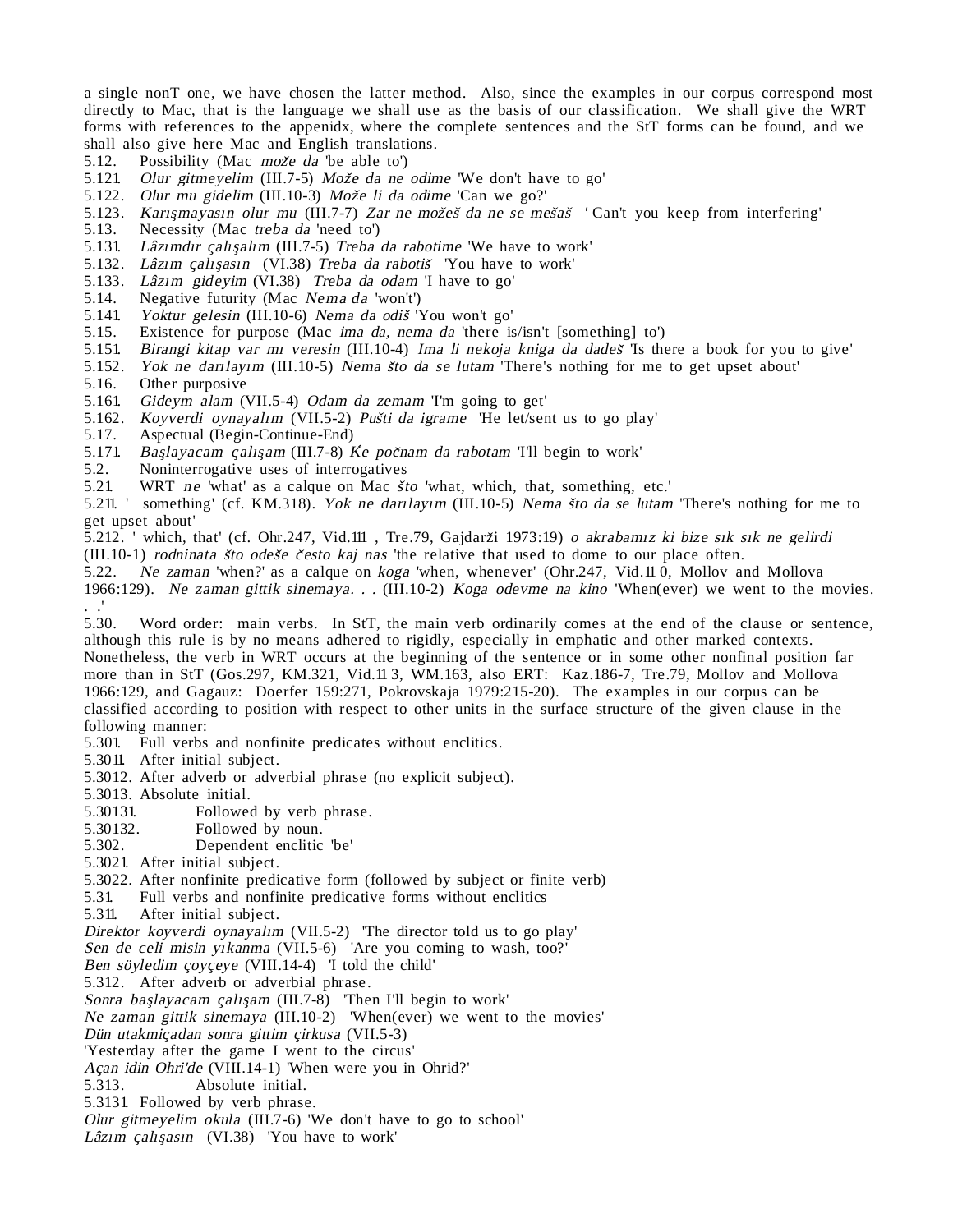Lâzım gideyim VI.38) 'I have to go'

5.3132. Followed by noun.

Yok ne darrlay  $(III.10-5)$  'There's nothing for me to get upset about'

Olur mu Hasanlara gidelim (III.10-3) 'Can we go to Hasan's house?'

Kapa kapi (VII.5-5) 'Close the door'

Yapamışsık patırdı (VII.5-2) '[He said that] we were making noise'

Gideys mi sinemaya (VIII.14-6) 'Are we going to the movies?'

5.32. Dependent enclitic be.

5.321. After initial subject.

Erol'dur iyi öğrenci (III.7-3) 'Erol is a good student'

Benim senin arkadaşın (III.7-1) 'I'm your friend'

5.322. After nonfinite predicative form.

Dildir o pesi (III.7-2) 'He's not stingy'

Lâzımdır çalışalım (III.7-5) 'I have to work'

Yoktur sen bizimle gelesin (III.10-6) 'You won't come with us'

5.323. The phrase Kac saat? (III.27, VI.74) 'What time is it' is normatively Saat kac Kac, 'how much' serves a predicative function in this expression, and so, in a sense, this example belongs with

5.3132. We have classed it separately because kac is not a nonfinite predicate like var, yok, lâzım, and değil.<br>5.4. Word order: The interrogative particle. In StT the interrogative particle mi comes before the person Word order: The interrogative particle. In StT the interrogative particle mi comes before the person marker in participle-based finite verb forms, e.g., geleceksin 'you'll come' gelecek misin 'will you come?'. In colloquial and dialectal Turkish, however, mi can be placed after the person marker, a fact which has not been cited in the APDD but which is amply illustrated in our corpus: Gideceğiz mi, gideysik mi, yapasık mi (III.82), gideceğim mi, (VI.38), gideys mi (VIII.14-6).<br>5.5. Agreement of modifiers with plural

Agreement of modifiers with plural substantives. In StT, modifiers do not agree with the substantives they modify, unlike Slv and Alb (and also English in the case of, e.g., demonstrative pronouns). Thus in StT we have bu çocuk 'this child', bu çocuklar 'these children', cf. Mac ova dete - ovie deca, Alb ky fëmijë-këta fëmijë, Sc ovo dete - ova deca.

Our corpus contains evidence that there is a tendency at least among children, to calque this type of modifier agreement in WRT, viz. there is a prescription against forms of the type bunlar cocuklar (IV.47). This phenomenon has not been mentioned in the APDD.<sup>13</sup>

5.6. Stylistic questions. There are a number of differences between the WRT sentences in our corpus and the prescriptive equivalents cited which appear to be due to the authors' stylistic preferences. As a result, some of the StT sentences are not exact equivalents of the WRT originals. Also, some of the sentences presented as StT in our corpus sounded nonstandard or awkward to native speakers from Turkey (Ankara and Eskisehir)<sup>14</sup>. We shall cite all of the examples of these phenomena here.

### ABBREVATIONS

|     | I. Non bibliographic                                                         |     |                 |  |
|-----|------------------------------------------------------------------------------|-----|-----------------|--|
| Alb | - Albanian                                                                   |     |                 |  |
|     | APDD - The available published dialect descriptions. In general, this refers |     |                 |  |
|     | to analyses of the WRT dialects of Macedonia.                                |     |                 |  |
| ERT | - East Rumelian Turkish                                                      |     |                 |  |
|     | Mac - Macedonian                                                             |     |                 |  |
|     | pn - proper name                                                             |     |                 |  |
|     | SC - Serbian                                                                 |     |                 |  |
|     | Slv - Slavic, i.e. Macedonian and Serbian taken together                     |     |                 |  |
|     | StT - Standard Turkish                                                       |     |                 |  |
|     | nonT - non-Turkish, i.e. Albanian and Slavic taken together unless           |     |                 |  |
|     | specified as non-Balkan.                                                     |     |                 |  |
| V   | - vowel                                                                      |     |                 |  |
|     | WRT - West Rumelian Turkish                                                  |     |                 |  |
|     | II. Bibliographic                                                            |     |                 |  |
| Alb | - Németh 1961                                                                | Nev | - Mollova 1962b |  |
|     | Bit - Eren 1968                                                              | Ohr | - Kakuk 1972    |  |
| Blg | - Németh 1956                                                                | Pri | - Asım 1976     |  |

<sup>&</sup>lt;sup>13</sup> The presence of an exercise requiring the correction of verb forms which do not agree with their pronominal subjects (see III.71 in the appendix) indicates that Turkish children have problems with these forms, but there is nothing about this exercise which makes it appear to be a feature characteristic of WRT. (Cf. in English children's forms of the type I goed ,which do not reflect common nonstandard usage.)

 $14$  I wish to thank Füsun Leventog`lu and Zülâl Balpinar for their help in this and other matters connected with this article.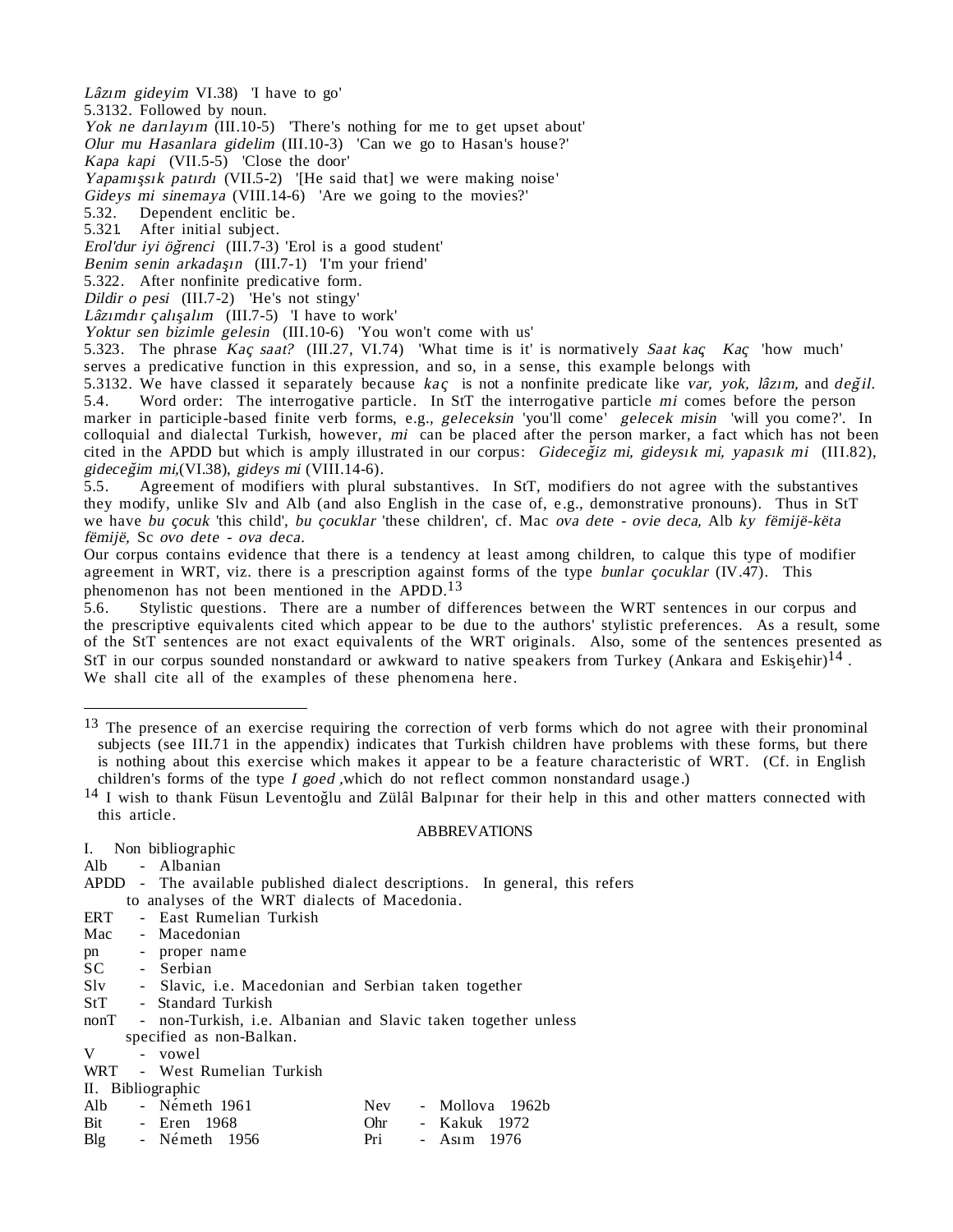- Din Eckmann 1960 Pri-2 Haf1z 1976 Flo - Mollova 1968 Rho - Hazai 1959 Gos - Jašar-Nasteva 1970 Sko Kaz - Kakuk 1959 S/S - Hazai 1959/60 KM - Kakuk 1961 TDK - Türk Dil Kurumu 1939-1947 Kum - Eckmann 1962a Tre - Guzev 1962 Vid - Németh 1956 WM - Katona 1969
- Yur Manevic´ 1953/4

#### BIBLIOGRAPHY

- Zajaczkowski 1968

## TEXTBOOKS

- II. Zekeriya, Necati. 1971. Yaprak. Skopje.
- III. Zekeriya, Necati. 1976. Dilimizi sevelim. Skopje.
- IV. Burgariç, Recep. 1976. Dilimizi öğrenelim. Skopje.<br>V. Yusuf, Sürevya. 1971. Dilimiz. Skopje.
- Yusuf, Süreyya. 1971. Dilimiz. Skopje.
- VI. Zekeriya, Necati. 1978. Dilbilgisi. Skopje.
- VII. Bujariç, Recep. 1978. Dilbilgisi. Skopje.<br>VIII. Zekeriva, Necati and Recep Bugariç 1976.
- Zekeriya, Necati and Recep Bugariç 1976. Dilbilgisi.
- Skopje.

High School. Yusuf, Süreyya. 1975. Dilbilgisi. Skopje.

OTHER WORKS

- Afendras, E.A.
- 1968 The Balkans as a Linguistic Area: A Study in Phonological convergence. Ph.D. dissertation. John Hopkins University.
- Asım, Mücait 1976 "Prizren civarında Mamuşa Köyünde düğün türküleriæ, I. Uluslararasıtürk folklor kongresi bildirileri, vol.I.1-7. Ankara.
- Bernštejn, S.B. 1968 "Les langues turkes de la Péninsule des Balkans et l'union des langues balkaniques", Actes du Premier congrés international des études balkaniques et sud-est européens, vol.VI.73-79. Sofia.
- Boretzky, N. 1975, 1976 Der türkische Einfluss auf das Albanische. I-II. Wiesbaden.
- Caferoğlu, A. 1959 "Die anatolische und rumelische Dialekte", *Philologiae Turcicae Fundamenta*, I.239-260. Wiesbaden.
- Caferoğlu, A. 1964 "Anadolu ve Rumeli ağızları ünlü değişmeleri", Türk dili araştırmaları yıllığı belleten, 1-33. Deny, J. 1921 Grammaire de la langue turque. Paris.
- Doerfer, G. 1959 "Das Gagausische", Philologiae Turcicae Fundamenta, I.260-71. Wiesbaden.
- Eckmann, J. 1960 "Dinler (Makedonya) türk ağzi", Türk dili araştırmaları yıllığı belleten,189-204.
- Eckmann, J. 1962a "Kumanova (Makedonya) türk ağzi", Németh armağani, 111-1 44. Ankara.
- Eckmann, J. 1962b "The Turkish Dialect of Edirne", American Studies in Altaic Linguistics (Uralic and Altaic Series, No.13), 45-69. Bloomington, Ind.
- Eren, İsmail. 1968. "Manastir Türklerinin bazı Hıdrelez âdetleri", Türk kültürü, 6.557-559.
- Erimer, kayahan 1970 "Anadolu ve Rumeli ağızları üzerinde bir bibliografya denemesi", Türk dili arastırmaları yıllığı belleten, 211-236.
- Gajdarži, G.A. 1973 *Gaguzskij sintaksis.* Kišinev.
- Gülensoy, T. 1981 Anadolu ve Rumeli ağızları bibliografyası. (Milli§ folklor araştırma dairesi yayınları, No.33). Ankara.
- Guzev, V.G. 1962 "Opisanie tureckogo govora sela Krepča tyrgovištenskogo okruga v Bolgarii", *Balkansko* ezikoznanie, 5,2.57-85.
- Hafız, T. 1976 "Prizren'de türk halk türküleri ve kaynakları", Türk folkloru araştırmaları yıllığı, 11 6-140.
- Hazai, G. 1959 "Les dialectes turcs du Rhodopes", Acta Orientalia Hungarica, 9.205-29.
- Hazai, G. 1959/60 "Beiträge zur Kenntnis der türkischen Mundarten Mazedoniens", Rocznik orientalistyczny, 23,2.83-100.
- Hazie, G. 1960a "Textes turcs du Rhodopes", Acta Orientalia Hungarica, 10.185- 229.
- Hazai, G. 1960b "Monuments linguistiques osmanlis-turcs en caractères cyrilliques dans les receuils de Bulgarie", Acta Orientalia Hungarica, 11. 221- 33.
- Hazai, G. 1961 "Contributions à l'histoire d'une limite dialectale dans les Balkans", Orbis, 10.15-19.
- Hazai, G. 1964 "Mes enquêtes sur les parlers turcs des Balkans", Communications et rapports du Premier congrès international de dialectologie générale, vol.II.85-90. Louvain.
- Hazai, G. 1978 Kurze Einführung in das Studium der türkischen Sprache. Wiesbaden.
- Jas ar-Nasteva, O. 1957 "Vlijanieto na makedonskiot jazik vrz albanskite i turskite govori vo Makedonija", Makedonski jazik, 7,2.147-64. ˆ
- Jašar-Nasteva, O. 1969 "Za nekoi fonološki izmeni vo govorot na turskoto naselenie vo Gostivarsko", Godišen zbornik na Filozofskiot fakultet na Univerzitetot vo Skopje, 21. 339-44.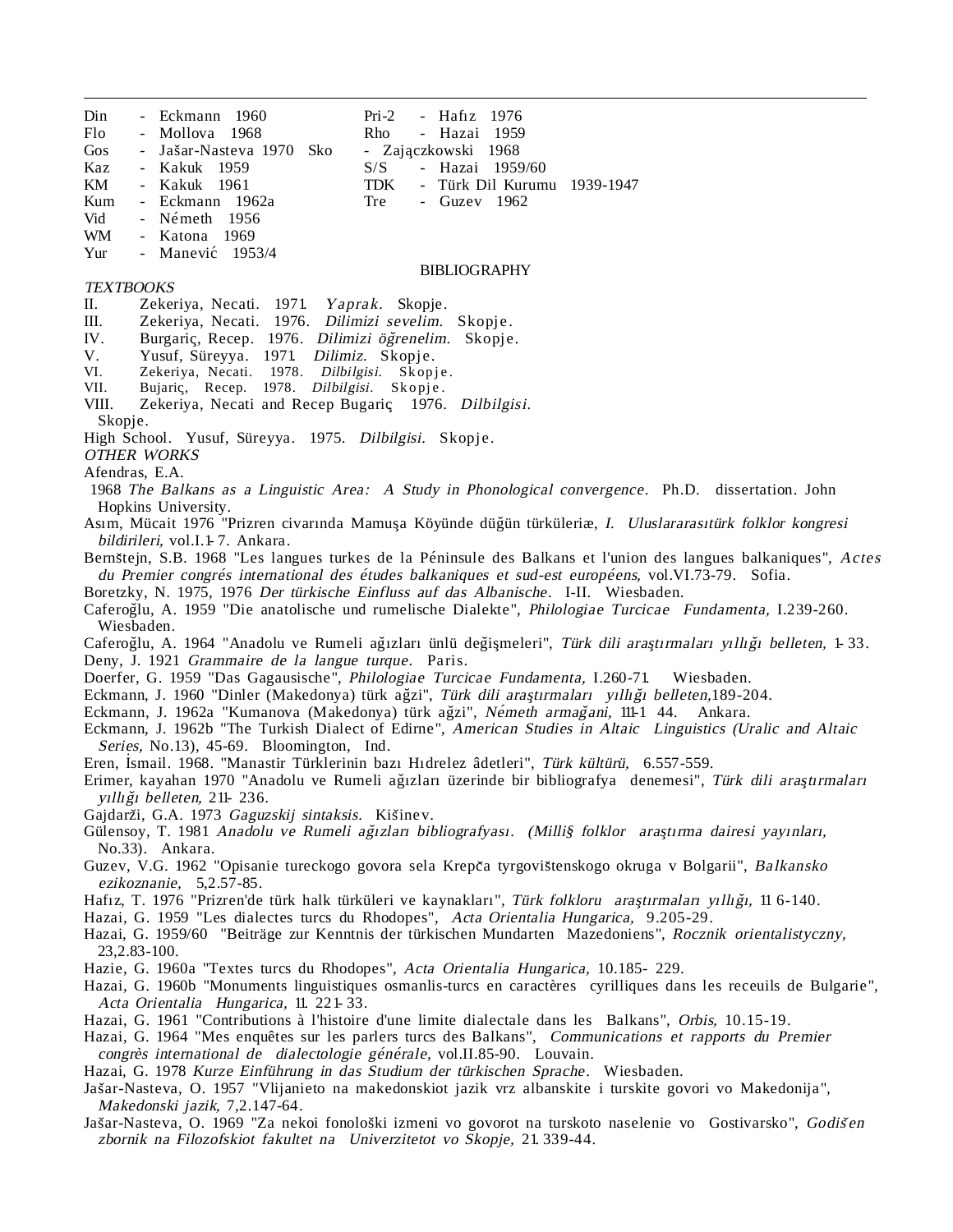5.61. Nonequivalent sentences and other modifications which speakers felt were not necessary.

5.611. Sen karnsmayasin olur mu - Karnsmazsan olmaz mi (III.7-7) 'Can't you keep from interfering?'. Both olur mu and olmaz miare acceptable here.

5.612. Sende birangi kitap var mī veresin - Sende okunacak herhangi bir kitap var mī (III.10.4) 'Do you have a book to lend me/for me to read?'. A more exact equivalent would use verilecek rather than okunacak.

5.613. Yoktur gelesin (III.10-6) is a simple negatvie future 'you won't be able to go' (see 5.141) whereas the equivalent supplied in the corpus, gelemiyeceksin, is a negative possibilitive future, i.e. it means 'you won't be able to go'. The StT negative future would be gelmiyeceksin.

5.614. Açan idin Ohri'de - Ne zaman Ohri'ye uğradın (VIII.14-6) 'When were you in/did you visit Ohrid?'. The more exact equivalent would be Ne zaman Ohri'deydin.

5.615. Gideys mi sinemaya - Sinemaya gidelim mi (VIII.14-6) 'Are we going/Shall we go to the movies'. The exact StT equivalent of the WRT sentence, viz. Sinemaya gidiyor muyuz, would also be acceptable.

5.616. Yok ne darılayım - Arada darılacak hiçbir şey yok (III.10-5) 'There's nothing for me to get upset about'. The StT version here verges on the awkward. Unless the sentence is meant to render the meaning

Jašar-Nasteva, O. 1970 "Turskiot govor vo gostivarskiot kraj", Zbornik za Gostivar, 269- 306. Gostivar.

Jas ar-Nasteva, O. 1971/2 "Bilinguität bei der türkischen Bevölkerung in der Gegend von Gostivar und dadurch bedingte phonologische Veränderungen in ihrem Dialekt", Zeitschrift für Balkanologie, 8.54-83.

Jašar-Nasteva, O. 1972 "Funkcioniranjeto na turcizmi vo makedonskiot kniževen jazik", *Makedonski jazik,* 20.91-98.

Kakuk, S. 1959 "Le dialecte turc de Kazanlyk I-II", Acta Orientalia Hungarica, 8.169-87, 241- 311.

Kakuk, S. 1960 "Constructions hypotactiques dans le dialecte turc de la Bulgarie occidentale", Acta Orientalia Hungarica, 11. 249-57.

Kakuk, S. 1961 "Die türkische Mundart von Küstendil und Michailovgrad", Acta Linguistica Hungarica, 11. 301- 85. Kakuk, S. 1972 "Le dialecte turc d'Ohrid en Macédoine", Acta Orientalia Hungarica, 26.227-282.

Katona, L. 1969 "Le dialecte turc de la Macédoine de l'Ouest", Türk dili araştırmalrı yıllığı belleten, 57-194.

Kowalski, T. 1926 "Osmanische-türkische Volkslieder aus Mazedonien", Wiener Zeitschrift für die Kunde des Morgenlandes, 33.166-231.

Lewis, G. 1967 Turkish Grammar. Oxford.

ˆ

McDonald, G. et al. 1973 Area Handbook for Yugoslavia. Washington, D.C.

Manević, Todor 1953/4 "Prilog proučavanju govora Juruka u Makedoniji", Južnoslovenski filolog, 20.333-41.

Mollov, R. and M. Mollova 1966 "Parlers turcs des Rhodopes de l'Ouest au point de vue slavistique", Balkansko ezikoznanie, 11 ,1. 121- 36.

Mollova, M. 1962a "Les ga-dialectes turcs dans les Balkans et leur rapport avec les autres langues turcs", Balkansko ezikoznanie, 4.107-30.

Mollova, M. 1962b "Le futur dans un parler turc de Bulgarie", Balkansko ezikoznanie, 5,2.87-97.

Mollova, M. 1967a "Etudes phonetiques sur les turcismes en bulgare", Balkansko ezikoznanie, 12.11 5-54.

Mollova, M. 1967b "Les noms des jours chez les Turcs des Balkans", Acta Orientalia Hungarica, 20.101- 9.

Mollova, M. 1968 "Parler turc de Florina", Balkansko ezikoznanie, 13,1. 95-127.

Mollova, M. 1970 "Coïncidences des zones linguistiques bulgares et turques dans les Balkans", Actes du 10<sup>e</sup> congrès international des linguistes (28 août - 2 septembre, 1967), 217-221. Bucharest.

Mollova, M. 1971 "Structure lexicale de dialecte turc du Rhodope de l'Est", Balkansko ezikoznanie, 15,2.49-72. Németh, J. 1951/2 "Le passage ö > ü dans les parlers turcs de la Roumelie nord- ouest", Rocznik

orientalistyczny, 17.11 4-21.

Németh, J. 1956 Zur Einteilung der türkischen Mundarten Bulgariens. Sofia.

Németh, J. 1961 "Traces of the Turkish Language in Albania", Acta Orientalia Hungarica, 13.9-29.

Németh, J. 1965 Die Türken von Vidin. Budapest.

Pokrovskaja, L.A. 1964 Grammatika gagauzskogo jazyka. Moscow.

Pokrovskaja, L.A. 1979 "Nekotorye osobennosti sintaksisa gagauzskogo jazyka i balkansko-tureckix govorov", Problemy sintaksisa jazykov balkanskogo areala, 199-225. Leningrad.

Schaller, H. 1975 Die Balkansprachen. Heidelberg.

Schmaus, A. 1968 "Türkische k' ch g', ç ch c in den Balkansprachen", Slavistische Studien zum VI internazionalen Slavistenkongress in Prag, 170- 82. Munich.

Sjoberg, A. 1963 Uzbek Structural Grammar. (Uralic and Altaic Series, No.8). Bloomington, Ind.

Škalijić, A. 1966 *Turcizmi u srpskohrvatskom jeziku*. Sarajevo.

Smailović, I. 1977 Muslimanska imena orijentalnog porijekla u Bosni i Hercegovini. Sarajevo.

Tietze, Andreas 1957 "Slavische Lehnwörter in der türkischen Volkssprache", Oriens, 10.1- 47.

Türk Dil Kurumu 1939, Türkiyede halk ağzından söz derleme dergisi, I, II, III. 1941, 1947 Instanbul. Zajączkowski, W. 1968 "Türkische Sprachproben aus Mazedonien", Folia orientalia, 9.19-51.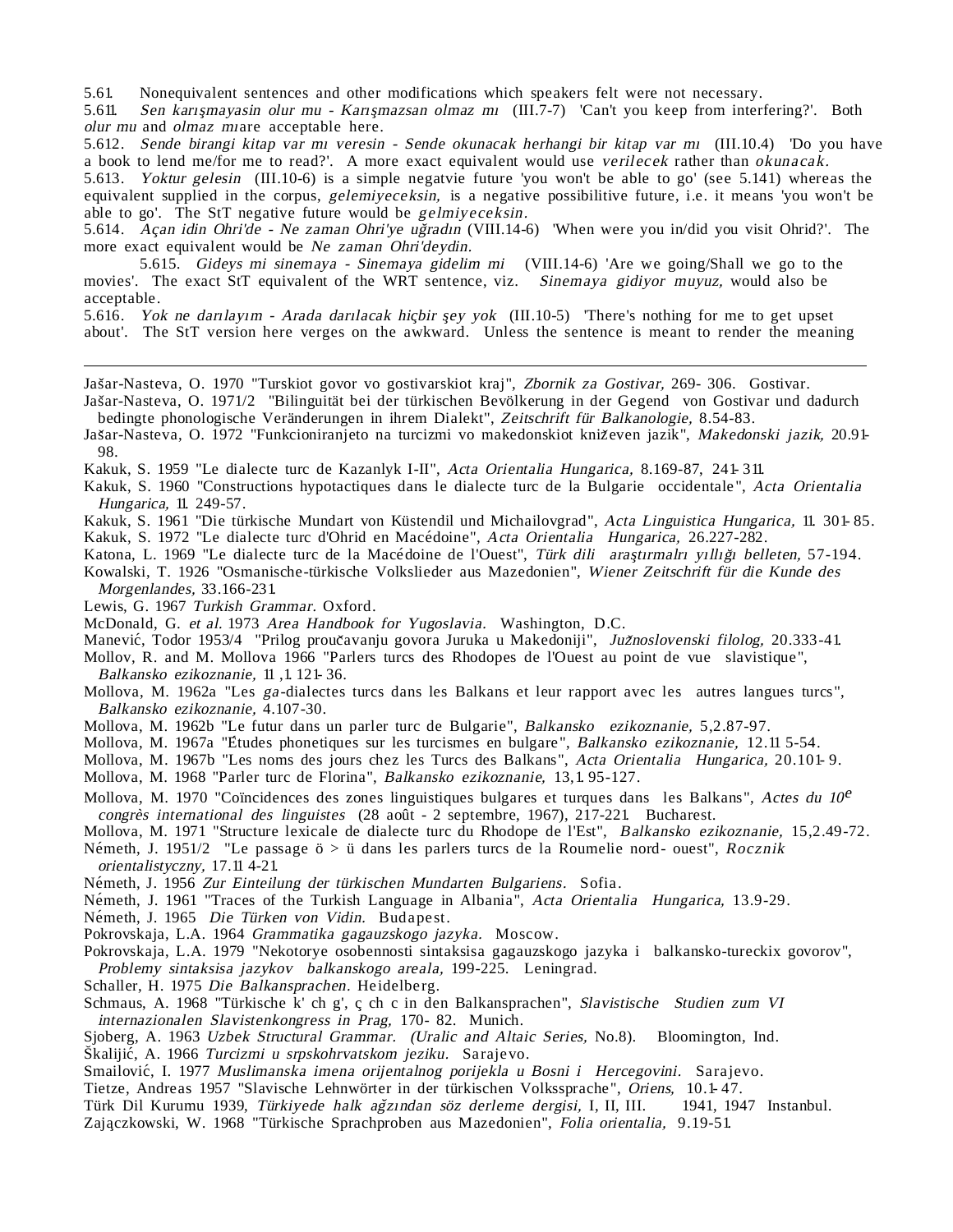'there's nothing between us two [for me] get upset about', it was felt that *ortada* lit. 'in the middle' would have been a better modification.

5.62. There were three sentences presented in our corpus as StT which our informants found distinctively less acceptable than the alternatives given here. (We will not cite the WRT sentences here, as they are not relevant to these considerations.)

5.621. Sinemaya gittiğimiz zaman çok sevindik (III.10-2) 'When/Wheniver we went to the movies, we were very happy'. According to our informants, this sentence is infelicitous. Either gittigimiz zaman should be replaced by *gittig*imizde, in which case the sentence refers to a single event in the past, or *sevindik* should be replaced by seviniriz, in which case the meaning is habitual with zaman taking on the meaning 'whenever', a meaning which, it should be noted, ne zaman can also have in StT (cf. 5.22). As the sentence stands in our corpus the first half is habitual while the second refers to a single past act.

5.622. Hasanlar's gidebilirmiyiz (III.10-3) 'Can we go to Hasan's house?'. Preferred: Hasanlar'a gitsek olur mu.

5.623. Geliyor musun sinemaya gidelim (VIII.14-5) 'Are you coming so we can go to the movies?'.

Preferred: Sinemaya gitmege geliyor musun or more colloquial Var misin sinemaya gidelim.

5.7. There is one example which is difficult to interpret, and so we cite it here only tentatively. The example o akrabamiz (III.10-1) in the WRT sentence is rendered as bir akrabamiz in the StT equivalent. The former means 'that relative' the latter means 'a relative'. It could be that the WRT version represents the use of o 'that' (as well as bu 'this') as a calque on the nonT definite articles (Vid.92-3), but the sentence does not have a surrounding context, and so it is difficult to determine.<br>6.0. NonT influence on WRT

NonT influence on WRT

At the beginning of this article, we mentioned the relative paucity of material on nonT influence on WRT and the general lack of acquaintance of Balkanologists with even that material. In this section, we shall examine nonT influence on WRT in light of our corpus as compared with the APDD and related studies.

6.1. Phonology ˆ

 $6.11.$ Jašar-Nasteva's (1969, 1971/2) studies of nonT influence on the phonology of the WRT dialect of Gostivar identify the following features as relevant:

6.111. Absence of  $\ddot{o}$ . The loss of  $\ddot{o}$  due to raising ( $\ddot{u}$ ) or backing ( $o$ ) is particularly characteristic of WRT and extremely rare in Anatolia (Caferoğlu 1964:14). It is significant that  $\ddot{o}$  is the one sound lacking in all the nonT languages with which WRT is in contact. It is also significant that the tendency to replace  $\ddot{o}$  with  $\ddot{u}$  increases in the western part of WRT territory, where Albanian, which has ü in its sound inventory, is widely spoken or, depending on the specific region, is the language of the majority. In the eastern part of WRT territory, on the other hand, where  $\ddot{u}$  is absent from the Slv dialects of the majority as well as from the other nonT languages, the tendency in WRT is to back rather than raise, and such is the treatment of  $\ddot{o}$  in the local nonT dialects. As has been seen  $(2.111, 2.11, 2)$ , this phenomenon of elimination of  $\ddot{o}$  is well represented in our corpus. 6.11 2. Absence of h. This phenomenon is especially characteristic of Macedonian WRT (Blg.21). It is also characteristic of Mac and of the Alb and SC dialects of Macedonia and Kosovo. While loss of h may occur elsewhere in Turkish, and while its preservation may occur sporadically in the WRT of Yugoslavia, it is clear that this is basically a shared phonological phenomenon. It, too, is well attested in our corpus (2.213). 6.11 3. Palatal mutation of palatalized  $k, g$ . The phenomenon is somewhat controversial, as different linguists have treated it differently (e.g., Alb. vs Gos.). Németh (Alb.22) considers this to be a native WRT feature brought by the original Turkish immigrants from northeast Anatolia, where this same feature appears. Even if the tendency was present in the language of the Turkish settlers whose descendents are the modern speakers of WRT, however, there is no question that the same type of sounds were also present in the nonT languages of the area thus permitting mutual reinforcement. It is thus legitimate to include this dialectal feature among those phenomena which has at least been reinforced by contact with nonT. It is well attested in our corpus (2.212). 6.11 4. Simplification of geminate consonants. This feature is rare in Anatolia (Caferoğlu 1959:255) but is characteristic not only of WRT, but of the nonT languages with which it is in contact. The nonT languages routinely simplify Turkish geminates in borrowings, e.g. StT dükkân, Alb dyqan, Mac dukan, SC dućan 'shop', StT sünnet, Alb synet, Mac sunet 'circumcision', StT insqllah, Mac isala 'God willing', etc. The examples of this phenomenon in our corpus are not numerous and occur mainly in proper names, but they are present (see 2.23).

6.11 5. Absence of prothetic vowels. The loss of prothetic high vowels in old loanwords and the failure to add them to initial consonant clusters in new loans is a sporadic phenomenon in WRT and is clearly connected with the absence of such prothesis in the nonT languages. Our corpus, however, displays both nonprothetic forms, e.g. tasiyon (IV.32) (StT istasiyon 'station'), skembe (III.35) (StT ishembe 'tripe') and newer prothetic ones, e.g. isporija (VII.5-4) from Mac sporia 'roasted pumpkin seeds' (see 2.151).

6.11 6. Velarization of clear 1 word finally and before all back vowels. This feature is especially characteristic of Mac. As we have already indicated (2.224) this phenomenon only has minimal possibilities for representation in StT orthography, and so examples of it in our corpus are minimal.

6.11 7. Changes in the distribution and frequency of consonant clusters and introduction of new sounds. These ˆ are all the result of unadapted borrowings from Slv, e.g. država 'state', *opština 'district'* (Jašar-Nasteva 1969:243).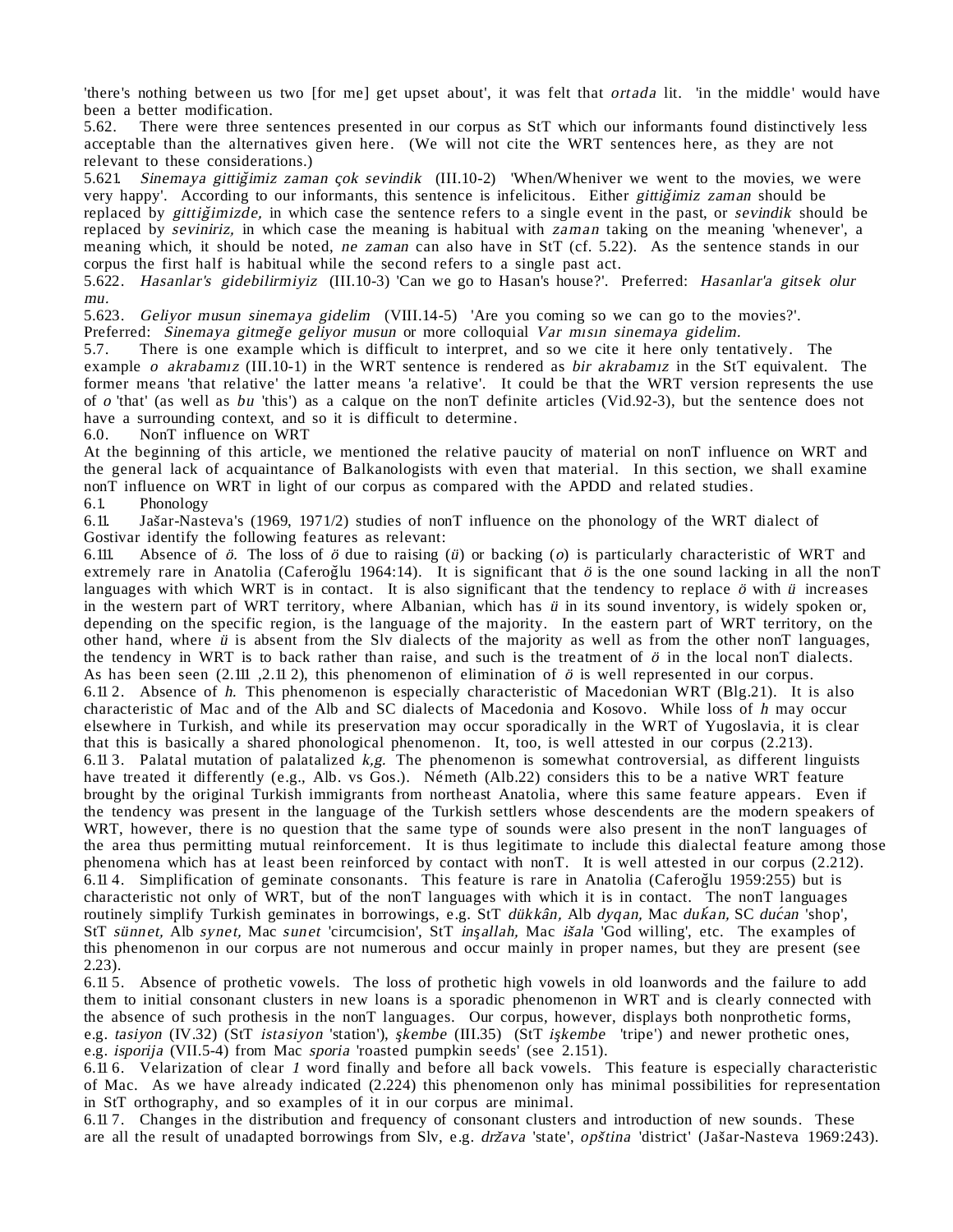Our only example is the word prvi (VIII.14-2). Other recent borrowings in our corpus are phonologically adapted, e.g. utakmica (VII.5-3) from Slv utakmica 'match, game' or do not display any unusual clusters or sounds, e.g. odmor (VIII.14-7) cf., e.g., StT idman 'gymnastics'.

6.11 8. Phenomena connected with the affricate ts. Jas ar-Nasteva (1969:242-243) cites the introduction of the phoneme or cluster /ts/ and the related phenomenon of the anticipatory softening in forms with suffixed -itsa, e.g. Sabayntsa from Sabanitsa Slv Sabanica 'Shaban's wife, Mrs. Shaban'. There are no examples of this in our corpus. Rather, we have two examples where the Slv dental affricate is rendered in the StT manner by a palatal one: *cirkus* and *utakmica* (VII.5-3).

6.11 9. Mollova (1970:218) cites the WRT pronunciation of StT  $\mu$  in a lower, more central position, as in Slv (or, we might add, Alb). The only possible evidence for this in our corpus is the admonition to pronounce the names of consonant letters be, ce rather than bi, ci "as in Serbian and Macedonian" (see 2.144).

6.111 0. The devoicing of final z to s. This occurs elsewhere in Turkish (CaferogTlu 1959:251), but any possible pre-existing tendency can only have been greatly strengthened by the fact that this is a regular phonetic process in Mac and in Alb dialects. Our corpus gives a number of examples (see 2.2222).<br>6.1111. The phonology and morphology of Németh's first five features (1.41-1.45, 2.

The phonology and morphology of Németh's first five features  $(1.41-1.45, 2.11 2, 2.11 3, 2.11 4, 2.145,$ 3.1) all violate the rules of StT vowel harmony. It is well-known that a number of dialects of another Turkic language, Uzbek, have lost vowel harmony in connection with their close contact with Iranian, i.e. with Indo-European dialects lacking vowel harmony (see, e.g., Sjobert 1963:3). It is entirely likely that the close contacts of WRT with nonT reinforced tendencies which lead to the breakdown of vowel harmony in WRT.

6.2. Morphology. Aside from the morphophonological phenomena connected with vowel harmony just mentioned above, the only morphological influence of nonT on WRT reflected in our corpus is in the use of the derivational and hypocoristic suffixes discussed in 3.821-4, q.v. 6.3. Lexicon. We can identify three types of lexical influe

Lexicon. We can identify three types of lexical influence of nonT on WRT: Borrowings, calques, and "Turkisms".

6.31. Borrowings. These are of the following three types:

6.311. Recent borrowings without phonological adaptation, e.g. prvi (VIII.14-2), or not requiring adaptation, e.g. odmor (VIII.14-7) (see 4.21, 4.23).

6.312. Recent borrowings with phonological adaptation, e.g. utakmica, cirkus (VII.5-3), isporija (VII.5-4) (see 4.24).

6.313. Substitution of nonT forms for Turkish words with the same meaning and similar phonological shape including old and recent borrowings, e.g. *piper* (III.17),  $poşta$  (III.35), etc. (see 4.25-6).

6.32. Calques. Our corpus displays only two examples of lexical calques: the use of Slv mesto 'place' instead of razred 'class' as a borrowed calque on StT mevki (place) (VIII.14-3, see 4.21), and the use of gibi 'like' in place of olarak 'as' (VI.91) calqued, presumably, on nonT (Mac kako, Alb si, SC kao, see 4.22). 6.33. " Turkisms". This phenomenon is implicit in the term mutual reinforcement Afendras 1968:99), viz. Turkish loanwords borrowed by nonT in their WRT forms and subjected to the phonological processes of the borrowing languages subsequently influenced WRT pronunciation. This phenomenon is explicitly referred to in our corpus (III.35) and also appears elsewhere in it (see section 4.3). Particularly worthy of note is the influence of nonT Moslem proper names on WRT forms. Onomastics has received very little attention in the APDD (a little material is to be found in, e.g., Flo. and WM, cf. Kaz.264-67 for ERT) but our corpus devotes a relatively significant amount of space to it (see 7.533-4 below).<br>6.4. Syntax. As we observed in section 5.0, virtually all the

Syntax. As we observed in section 5.0, virtually all the syntactic phenomena in our corpus reflect calques on nonT. While there are some phenomena not illustrated by examples in our corpus, e.g. the reversal of genitive-head order in definite izafet constructions as in WRT familiasi adamπn lit. '(his= the family of the man' for StT adamın familiası 'the man's family', where the former is the order, found in nonT (WM.165), we nonetheless have examples of the most important features, i.e. calquing of  $da/t\ddot{e}$ -clauses by means of the optative-subjunctive, noninterrogative uses of interrogatives, nonfinal verb position, as well as change of clitic order with the interrogative particle mi (cf. use of Slv  $I_i$ ) and agreement of modifiers with plural substantives, which have not been observed in the APDD (see 5.1-5.5). The sentences in 5.62 which educated speakers from Turkey found awkward or unacceptable could themselves represent unintentional manifestations of WRT on the part of the authors of the textbooks.

7.0. Pedagogy, popular perception, and dialectology. It has been a basic premise of this article that the examples labeled yanlış 'wrong' in the textbooks used for teaching Turkish grammar in the Turkish language elementary schools of Yugoslavia represent WRT forms used by Turks of Macedonia and Kosovo, and this premise has been borne out by comparison with the APDD and occasional explicit statements in our corpus (III.6, 10; IV.32; VI.60, 90; VII.7, VIII.13). A unique characteristic of our corpus is that it affords us the opportunity to compare the native speaker's perceptions with those of the dialectologist. In this section, we shall discuss the manner in which the material which we have analyzed in sections 2-6 of this article is presented in the corpus itself.<br>7.1. Phonology. The APD

Phonology. The APDD of WRT published since 1956 have taken Németh's features (see 1.4) as their starting points, and it is appropriate that we do the same in our comparison. (We shall include the two features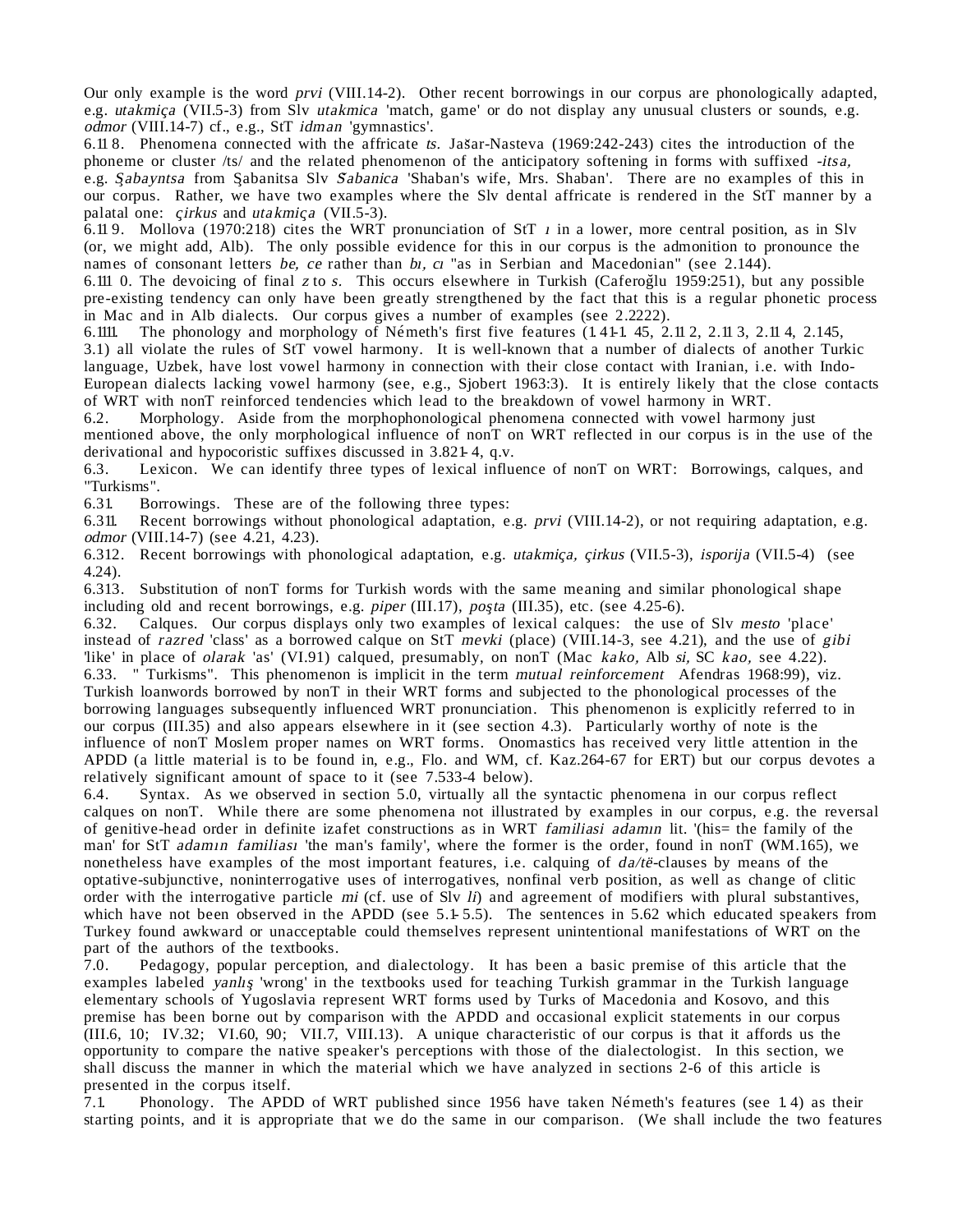mentioned in section 1. 49. A comparison of these features with their treatment in our corpus shows a number of significant differences.)<br>7.11. Consonantal featu

Consonantal features. All three of these features (preservation of  $\zeta$  as g, loss of h, palatal mutation of  $k, g$ ) are treated as phonological phenomena in our corpus, i.e. there are explicit statements on how words containing these sounds should be pronounced (III.46, VII.7; III.47; VII.7).<br>7.111. The pronunciation of  $\check{g}$  as v. v. or  $\check{Q}$  also occurs throughout the W

The pronunciation of  $\zeta$  as y, v, or Ø also occurs throughout the WRT area, and this fact is also brought out by explicit statement in our corpus (III.22,46; cf. also III.74,77;VIII.14) (see 2.211 ).

7.11 2. Loss of h is the only phonological feature illustrated, albeit not explicitly described as such, by the normative statements in the second grade textbook (II.36,56,100). It is treated more extensively at the later grade levels (see 2.213).

7.11 3. Palatal mutation of velars is explicitly mentioned only in connection with g, although numerous lexical examples also illustrate the change with  $k$  (see 2.212). The explicit treatment of the fronting of  $g$  describes it as typical of Kosovo. While such pronunciation has also been noted in Macedonia (Sko.21, WM.155), it appears ˆ that stronger fronting is more characteristic of  $k$  in Macedonia (cf. WM.155 vs 156-8, Gos.287) and Jašar-Nasteva (Gos.287) specifies greater fronting of g as typical of Kosovo. We can also note here that palatal mutation of k is only illustrated by eight substantives in two places (III.30,35) while this same phenomenon in g is limited to three verb-stems (cel- 'come', cit- 'go', and cür- 'see') but occurs in six places.

7.11 4. From this evidence we can conclude that WRT speakers are sensitive to consonantal phenomena as such as well as to regional differences (see 7.3 below).<br>7.12. Vocalic features. Németh's vocalic features

Vocalic features. Németh's vocalic features are more numerous and more complicated in their structure, and their varied treatments in our corpus reflect this complexity. The vocalic phenomena can be split into three groups on the basis of their inherent properties:

7.1201. Lexical or unconditioned: backing of  $\ddot{o}$  and  $\ddot{u}$  to  $o$  and  $u$ ; raising of  $\ddot{o}$  to  $\ddot{u}$ .

7.1202. Environmentally conditioned: neutralization of the oppositons front/back and rounded/unrounded in word final position (only *i* occurs) and backing of *i* to  $\iota$  in closed final and noninitial syllables.

7.1203. Morphophonemic (vowel harmonic): generalization of e or a in suffixes and clitics and generalization of -mis for the perfect (indefinite past).

7.121. Lexical or unconditioned. As we have noted  $(6.111)$ , raising of  $\ddot{o}$  to  $\ddot{u}$  appears to be more characteristic of Macedonia and Kosovo while backing of  $\ddot{o}$ ,  $\ddot{u}$  to  $o, u$  is more typical of the eastern part of WRT territory. The treatment of these phenomena in our corpus clearly reflects the predominance of the former phenomenon over the latter in the WRT dialects of Yugoslavia. The raising of  $\ddot{o}$  is explicitly mentioned (as the rponunciation or spelling of ö as ü) three times (III.22,45; VII.7) and occurs in numerous examples throughout the corpus (see 2.111). The backing or  $\ddot{o}$  and  $\ddot{u}$  is illustrated by only four scattered items occurring in lists organized on lexical principles and is never explicitly mentioned (see 2.11 2).

7.122. Environmentally conditioned. Both these phenomena are well attested in our corpus, but, probably due to the fact that they are environmentally conditioned, they are not explicitly treated as phonological phenomena. Rather, they occur in lists of verb forms intended to illustrate vowel harmony (VI.56,63; VI.59, VIII.13,14), a list of substantives said to be influenced by nonT (III.35), and in other places where there is no explicit phonological or morphological organizing principle (see 2.11 3, 2.11 4). Examples of the neutralization of high vowels word-finally to *i* occur throughout the corpus, but examples of the backing of *i* to *i* in closed final and noninitial syllables are restricted to finite verb forms. This appears to be due to the fact that the former phenomenon is prominent in all types of word forms, whereas the latter is by definition restricted to polysyllabic stems and inflectional endings. This latter changes is especially prominent in nominal inflectional and derivational suffixes, e.g., the possessive suffixes of the first and second persons and also of the third when followed by a case suffix, the genitive suffix, the plural suffix, the productive derivational suffix  $-1ik$ , etc. As our corpus pays remarkably little attention to nominal inflectional and derivational phenomena (see 7.22), the latter of these two types of environmentally conditioned change receives far less attention than the former. 7.123. Vowel harmony. The rules of vowel harmony are explicitly described from the third grade onward. For purposes of studying specifically WRT forms, however, we are concerned only with those discussions in our corpus in which yanlış 'wrong' forms are specifically cited. Phenomena connected with high vowel harmony, except the generalization of -mis are environmentally conditioned and were discussed in 7.122. Of the two remaining phenomena, the generalized use of -mis, is not explicitly identified as such, but a list is devoted to it in the context of teaching vowel harmony in verb forms (IV.58), and it occurs elsewhere in the context of vowel harmony (VIII.13) and yanlış verb forms (III.74). The generalization of a or  $e$  in suffixes and clitics receives almost no attention, implicit or explicit. f the four examples illustrating this phenomenon in our corpus, one occurs in a lexically based list of conjunctions (clitic da III.34), one in a list devoted to vowel harmony in verbs in general (negative imperative citma VIII.14), one in a list of sentences aimed at a broad range of grammatical features (dative infinitive gitma VIII.14-5), and one in a discussion of vowel harmony in case endings (dative Ohri'ya VI.59). Thus the relative lack of consistency in this phenomenon in WRT as observed in the APDD is reflected in the general lack of attention paid to it in our corpus (see 2.145).

7.124. From the treatment of Németh's vocalic phenomena in our corpus, we can reach the following conclusions: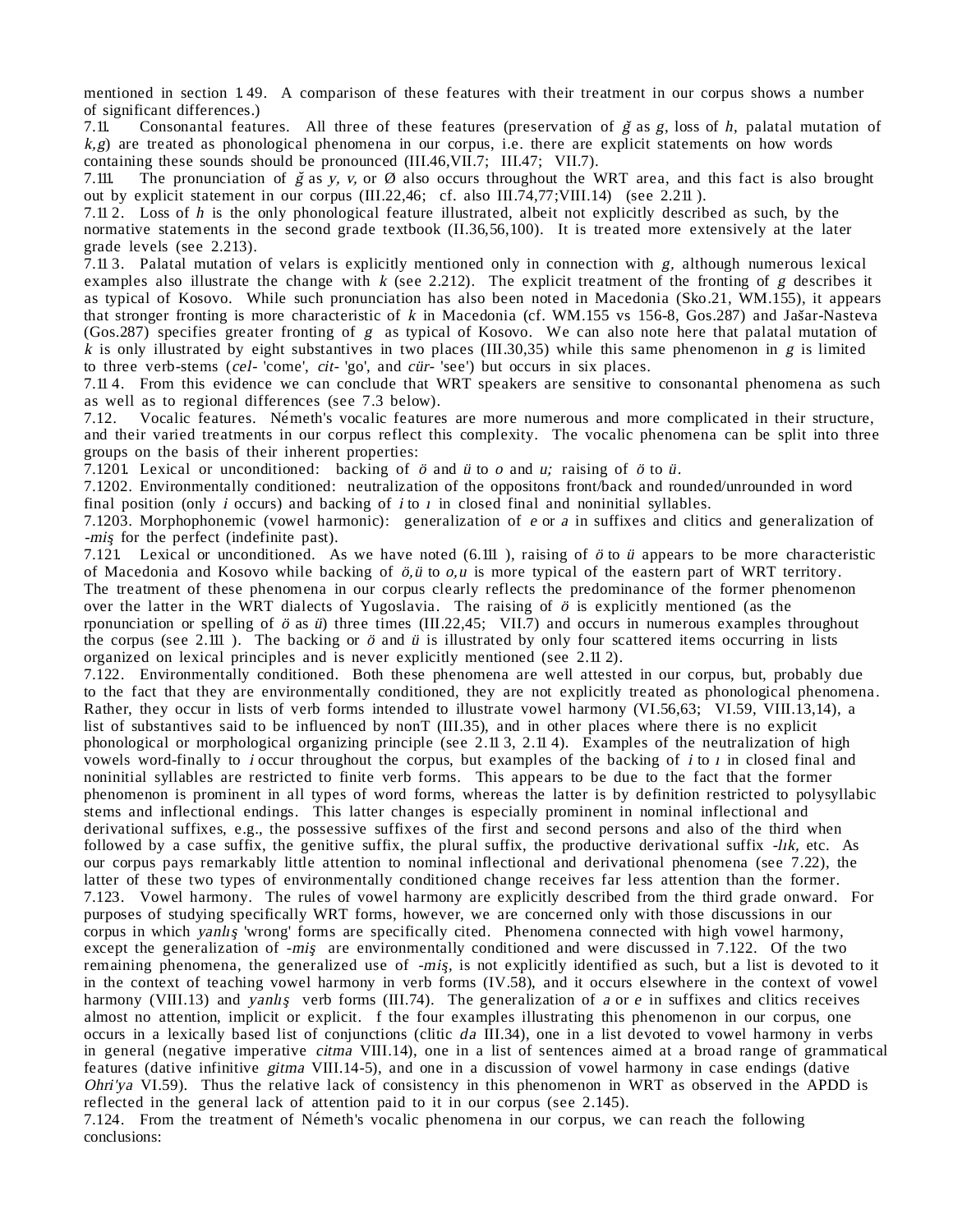7.1241. If the approach taken in our corpus represents popular perception, then the dialectal features affecting high vowel harmony, which are in any case more numerous, are also perceived as being more distinctive, i.e. obviously dialectal.

7.1242. It is significant that there are only two WRT forms cited in connection with vowel harmony in the nominal inflectional system (VI.59), although numerous WRT nouns violating lexical vowel harmony are cited in their nominative case forms. All other discussions of vowel harmony with WRT examples are concerned with finite verb forms. This can be taken as indicating the popular perception of nouns as absolute entities and verbs as inflected entities, but it also can be taken as indicative that high vowel phenomena are more salient in popular perception than low vowel ones, as the latter are typical of nominal inflection.

7.1243. On several occasions, the raising of ö to ü is part of the phenomenon of deviation from the StT rules of vowel harmony (IV.56,58,61; VIII.13). While this is not the case, e.g., the form güdüm (StT gördüm) 'I saw' (IV.56) does not display a violation of vowel harmony, it is a clear indication that the various vocalic phenomena are popularly perceived as being of one general type.

7.13. There is only one other phonological WRT phenomenon which occurs in the context of the explicit discussion of sounds in our corpus, viz. the form bicak (VIII.13) 'knife' (StT bicak), which illustrates the fronting of π to i next to a palatal, is cited in a discussion of vowel harmony. It is not, however, cited as a phenomenon per se. All the other phonological phenomena discussed in section 2 of this article are not treated systematically or explicitly.<br>7.14. On the basis of the

7.14. On the basis of their treatment in our corpus, then, we can generalize that the popular perception of WRT phonological features is focused on phenomena connected with  $\zeta$ , h,  $\ddot{o}$ , the fronting of velars, and lack of vowel harmony in verbal inflection and the absolute forms of nouns.

7.2. Morphology.

Excluding syntactic and lexical phenomena to be discussed in 7.3 and 7.4 below, our corpus treats four parts of speech explicitly in our WRT context: verbs, nouns, conjuctions, and one postposition.

7.21. Verbs. Verbal morphology is explicitly mentioned in a number of places in our corpus (III.74,77,78,82; IV.56,57,59,61,63; VI.43,44; VIII.14), but the majority of phenomena illustrated in these sections are in fact phonological or morphophonological (see 7.1). Our corpus specifically cites the following verbal categories: present tense (*simdiki zaman:* III.74, IV.59), past tense (*geçmiş zaman:* III.74), which is subdivided into definite/witnessed (belirli: IV.56) and indefinite/unwitnessed (belirsiz: IV.56, VI.43), future tense (gelecek zaman: III.74, IV.61), aorist tense (genis zaman: IV.63), the negative verb (olumsuz eylem: III.77), the interrogative particle (soru eki: III.82, VI.49), the verbal noun and infinitive (eylem adı and mastar: III.78). Of all the phenomena discussed in sections 3.1- 3.6 and 3.9, however, only the use of -sik as a 1pl marker in the indefinite past is alluded to in a purely morphological context (VI.43, see 3.3). The present (progressive) tense in -y is a purely morphological phenomenon, but in our corpus it is treated like the future as involving "mistakes" in personal suffixes connected with ellision rather than as a tense form in competition with the progressive in -yor. (No mention is made of the substitution of one tense for another, although this is characteristic of some WRT dialects, see 3.20). The phenomena connected with verbal derivation in III.78 are treated lexically, i.e. the items cited are not related to one another on the basis of their derivational affixes and processes, they are simply given in a list in their future participial forms (with one infinitive). The remainder of the verbal categories explicitly cited as such in our corpus display WRT phonological features already discussed in 7.1 or syntactic features to be discussed in 7.3 below. The phonological (and morphophonological) features are treated as "mistakes" in vowel harmony.<br>7.22. Nouns.

Nouns.

7.221. Inflection. As we have indicated above (7.1242, also cf. 3.7), nominal inflection receives almost no attention in our corpus. Our four examples are the accusative *kapryi*, dative *Ohri'ya* (VI.59), and the 1s, 2s dative pronouns bene, sene (VI.75). They are explicitly cited in sections concerned with vowel harmony in case endings as examples of what is done but should not be done. As we have already seen, kapiyi is actually phonologically motivated, Ohri'ya is morphophonological and bene, sene could be treated as morphophonological or morphological.

7.222. Derivation. Of the various suffixes cited in 3.8, only the diminutive  $-ce$  is separated out and explicitly mentioned in our corpus (VI.60). The remainder occur in lexically defined lists, viz. proper names and kinship terms.

7.23. Conjunctions and postpositions. These words are generally morphologically invariant, and the features they display are phonological and lexical (native, borrowed, and calqued). Our corpus specifically cites one list of conjunctions (III.34) one member of which is cited elsewhere as a borrowed form (VI.90), and cites the usage of one postposition, which we take to be calqued, although our corpus does not specify this (VI.91). The total number of forms is eight, and we will list them here on the basis of the type of WRT features they display, although our corpus distinguishes them only as parts of speech:

7.231. Phonological (III.34, see 2.141, 2.145, 2.213, 2.224): ema, da, em. . .em. . ., albuki, lakin 'but, and, both. . and. . ., however, but'.

7.232. Borrowed or lexically influenced (III.34, VI.90, see 4.25): ni. . .ni. . .'neither. . .nor. . .'.

7.233. Native (III.34, see 4.1): hay ki 'it means that'.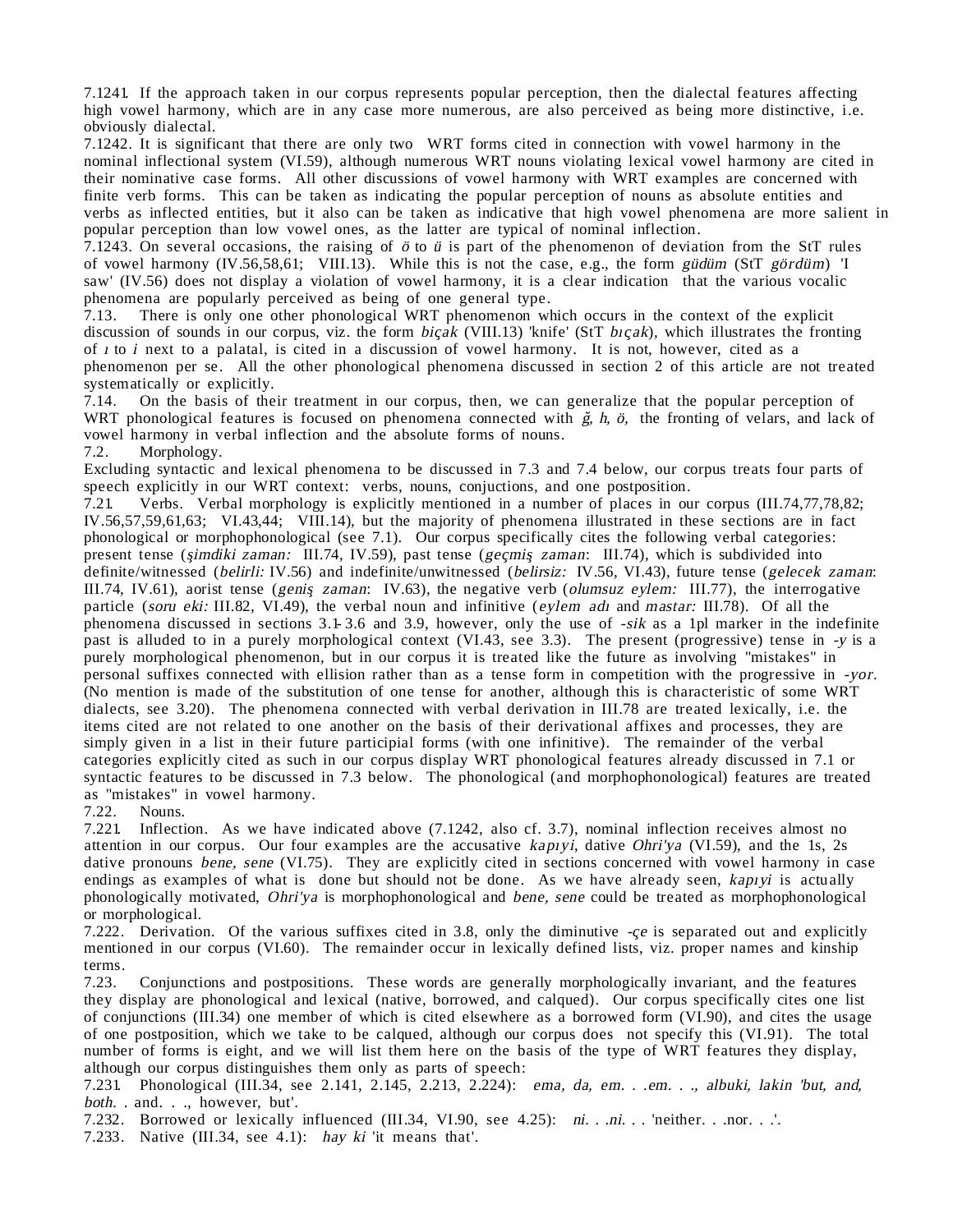7.234. Calqued (VI.91, see 4.22): gibi 'like' used as 'as'.

7.3. Syntax. Most of the syntactic phenomena which we treated in section 5 are not explicitly isolated in our corpus. Rather, lists of sentences labeled gelisigüzel konus7ma 'sloppy speech' are given either with dogru 'correct<sup>'</sup> models or with instructions to write *dogru* versions. These sentences contain various WRT phonological, morphological, and lexical features as well as the syntactic phenomena we analyzed in section 5. The following three phenomena, however, are explicitly cited:

7.31. Placement of interrogative particle after person markers (III.82, VI.49; see 5.4).<br>7.32. Agreement of modifier with plural substantive (IV.47/ see 5.5).

7.32. Agreement of modifier with plural substantive  $(IV.47/$  see 5.5).<br>7.33. Use of  $l\hat{a}z\hat{i}m$  and optative-subjunctive in place of necessitative (

7.33. Use of  $l\hat{a}z_1m$  and optative-subjunctive in place of necessitative (VI.38; see 5.13). 7.34. As we mentioned in 5.0, virtually all the WRT syntactic phenomena displayed in  $\epsilon$ 

As we mentioned in 5.0, virtually all the WRT syntactic phenomena displayed in our corpus result from nonT influence or reinforcement. This is not specified in the case of these three explicit references to syntactic phenomena, although it could be inferred from the statement that  $l\hat{a}z_1m$  + optative-subjunctive in place of the necessitative "Türkçe söyleyişe aykırıdır" (VI.38) 'is contrary to Turkish speech'.

7.5. Lexicon. The treatment of lexical questions in our corpus is more varied than that used by us in section 4.<br> $7.51\qquad$  O

Of the native Turkish dialectisms treated by us in 4.1, only three: ramet  $(II.100)$ , dernek  $(II.142)$ , selves. The words kapalı (III.7-9), kınaç (III.7-4), and tegana (III.7-10), however, are used in sentences in which they constitute the only WRT element. The conjunction hay ki is cited in a list of conjunctions displaying various types of WRT features (see 7.23 above), while açan (VIII.7-1) and pesi (III.7-2) occur in sentences which also display other WRT features.<br>7.52. Loanwords are explicitly

Loanwords are explicitly cited in the list of nouns in III.35, in a note on VI.90, and in sentences in VIII.14-2,3,7. The borrowed pronunciation of letter names is also explicitly cited (III.41). The recent loanwords in the sentences in VII.5-3,4,5, however, are not identified as such. Lexical calquing (VIII.14-3, VI.91, see 4.21, 4.22) is also not explicitly identified, and no distinction is made between borrowed words and the phenomenon of mutual reinforcement from "Turkisms" described by us in 4.3 (see also 4.2).

7.53. A major difference between our treatment of the lexicon and that of our corpus is the use by the latter of a series of semantically defined lists of yanlis 'wrong' forms which display a wide variety of WRT features. These lists are the following:

7.531. Numerals (III.62); 3 items, 3 phonological features.

7.532. Colors (III.62); 8 items; 7 phonological features.

7.533. Kinship terms (III.53); 6 items, 2 phonological features, 1 morphological, 2 lexical or morphological.

7.534. Proper names (III.53, IV.32, VI.53). In addition to these explicit lists, proper names are cited in II.36, III.23, 47 for a total of 48 occurrences displaying a wide range of phonological and morphological (hypocoristic

derivational) features. The great attention payed to onomastic phenomena by our corpus is particularly noteworthy. It may be associated with attempts at strengthening ethnic identification. (In this connection, note the emphasis on using full forms rather than hypocorisms [III.53; VI.53] which are, or sound as if they were, of Slv origin, although this characteristic is not explicitly mentioned.)

7.54. The treatment of lexical phenomena by our corpus indicates the following:<br>7.541. WRT speakers are sensitive to recent borrowings.

WRT speakers are sensitive to recent borrowings.

7.542. If a word occurs in both WRT and nonT, there is a tendency to pronounce it in the nonT rather than the StT fashion, the nonT itself frequently being WRT in origin.

7.543. Phonological phenomena are readily identified in popular perception and for pedagogical purposes with isolated lexical items or classes of lexical items.

7.544. The use of StT forms of proper names is considered very important, at least from a pedagogical or intellectual standpoint. This may be directly connected with attempts to increase ethnic awareness, but it requires further study.<br>7.6. Regional differ-

Regional differences.

As we mentioned at the beginning of this article , the subdivision of WRT, aside from the identification of the Yuruk dialects, remains to be done. As we also stated, our corpus does not imply any specifically Yuruk features. On three occasions, however, it does refer to specific features, phonological, morphological, and lexical, as being typical of certain regions.

7.61. The following features are identified as being characteristic of certain regions: 7.611. The fronting of  $g$  to  $c$  for Kosovo (VII.7).

The fronting of  $g$  to  $c$  for Kosovo (VII.7).

7.612. The use of the diminutive suffix  $-ce$  for Ohrid (VI.60).

7.613. The reflex of  $\breve{g}$  as  $g$  and the raising of  $\breve{\sigma}$  to  $\breve{u}$  for Skopje (VII.7).

7.614. The use of the conjunction  $ni.$  .  $ni.$  . 'neither. . .nor<sup>5</sup> for Skopje and Ohrid (VI.90). 7.62. As we indicated in 7.11.3, there does appear to be evidence that there is a correlation

As we indicated in 7.11 3, there does appear to be evidence that there is a correlation between voice and fronting in velars, where the process occurs to a greater extent with the voiced in Kosovo and the voiceless in Macedonia.<br>7.63. On

On the other hand, the preservation of  $\breve{g}$  as g and the raising of  $\breve{\sigma}$  to  $\breve{u}$  are found in Kosovo (Alb.19-20, Pri.7, Pri-2.11 8), Ohrid (Ohr.236-7,241) and throughout the WRT speech area (see 2.111 and 2.211 ), and they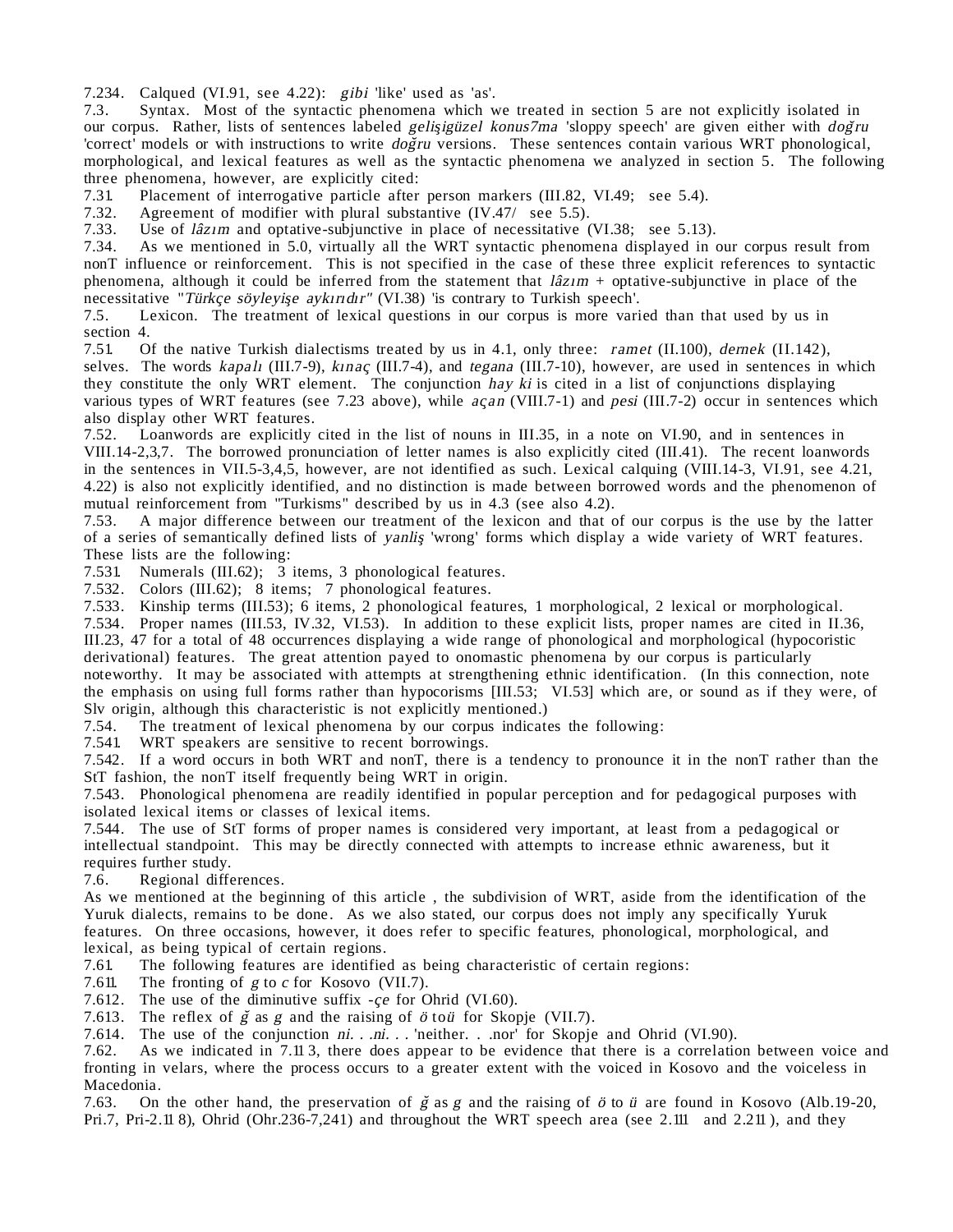cannot be said to be peculiar to Skopje. It seems that we have here the assignment of particular importance to a major population center on the basis of traits which occur over a much wider area.<br>7.64. The use of the diminutive suffix -ce of Sly origin is recorded for Gostivar (Gostivar)

The use of the diminutive suffix -ce of Slv origin is recorded for Gostivar (Gos.287) and is also found elsewhere in WRT (see 3.8), while the use of  $ni.$  . .  $ni.$  . is not mentioned in the APDD. Given the lack of additional material, we can only speculate that the use of -ce may be particularly characteristic of WRT in western Macedonia, while the mention of both Skopje and Ohrid in connection with ni. . .ni. . . may be intended simply to indicate that it is widespread.

7.65. It appears likely, we can conclude, that the pedagogical motivation for the specification of certain features as being typical of certain regions where there are large numbers of WRT speakers is to increase the students' sense of identification with the lesson.<br>7.7. NonT influence.

7.7. NonT influence.<br>7.71. Explicit referenc

Explicit reference to nonT influence on WRT occurs in five places in our corpus (III.35,41; VI.60,90; VIII.14).<br>7.72.

In three of these places, Mac and SC are mentioned together, in one (VI.60) Mac is mentioned alone, and the other (VIII.14) simply refers to "other languages of Yugoslavia". It is interesting to note that Alb is never mentioned, even when referring to the dialects of Kosovo (III.35), where the majority of the population is Albanian.<br>7.73. Tl

The five citations can be analyzed in the following list:

7.731. Mac morphological:  $-ce$  (VI.60, see 3.8).

7.732. Slv lexical: ni. . .ni. . . (VI.90, see 4.25).

7.733. nonT lexical and syntactic: see VIII.14-1 through 7 (4.2, 5.311 , 5.312, 5.3132, 5.4, also 5.614, 5.615,

5.623); the lexical phenomena comprise recent unadapted loanwords and a calque while the syntactic phenomena are presented in the form of unsystematized sentences.

7.734. Slv (but actually also Alb) lexical or phonological: pronunciation of the names of consonant letters with a following  $\mu$  rather than StT e (III.41, see 2.14).

7.735. Slv (but actually nonT) lexical: "Turkisms" and common borrowings (III.35, see 4.2-4.3).

As can be seen, nonT influence is referred to only minimally in our corpus, and reference to specific languages is limited to Slv. Given the relative subtlety of phonological influence, it is understandable that it is reinterpreted as influence in specific lexical items. Of particular interest is the focus on nonT pronunciation of words of Turkish origin as constituting a foreign influence on WRT. The lack of differentiation between

borrowing and mutual reinforcement could indicate a popular attitude that some WRT pronunciations are of nonT origin. The lack of any systematic treatment of WRT syntax, a treatment in which nonT influence would have to play a major role as it did in section 5 of this paper, contributes to the small number of references to nonT in our corpus.<br>8.0. Conclu

Conclusions. Our analysis of the WRT material used in prescriptive statements in the textbooks used for teaching StT in Yugoslav Turkish-language elementary schools has brought out new data and raises questions for further research. Chief among the points we have tried to make are the "Balkan" nature of WRT, the difference between dialectology and popular perception, and the need to gather more data in both Balkanological and Turcological contexts.

8.1. From a Turcological point of view, there is a great need to assemble and coordinate the data which has been gathered and fill in the gaps which exist. Many of the authors cited in the bibliography to this article have unpublished materials as well as students gathering data, but until this material is generally available, we are left with a fragmented picture of WRT. Among the Turcological questions raised by our data are the following:<br>8.11. W

What is the extent and role of hypercorrection in producing forms like may and kursunu, which violate the basic patterns of WRT (2.131)?<br>8.12. What are the relative distri

8.12. What are the relative distributions and restrictions on the 1pl markers  $-iz$  and  $-sik$  (3.25)?<br>8.13. What is the sound-shape vs perception of the person markers and tense marker in the *y*-pro-

What is the sound-shape vs perception of the person markers and tense marker in the y-progressive and the future (3.24, 3.4)?

8.14. What is the extent of the loss, retention, and productivity of prothesis (2.151)?<br>8.15. What is the level of retention of low yowel vs high yowel harmony? What, i

What is the level of retention of low vowel vs high vowel harmony? What, if any, are the isoglosses defining distribution of consistent and inconsistent suffixes, especially in low vowel harmony?

8.2. From a Balkanological point of view, our most important questions concern syntax and semantics. The data from our corpus show that the influence of nonT extends even further than has been described in works that deserve to be better known. Of special interest are phenomena involving modifier agreement, which has not been observed elsewhere, and verb placement and subordinate clause formation, which require further study. Lexical calques (as opposed to borrowings) have gone unnoticed, as has the phenomenon of the influence of nonT "Turkisms" on WRT (see 4.3), which also has sociolinguistic implications. Phonologically, too, however, WRT is more of a Balkan language than the StT usually referred to in Balkanology. And so, the treatment of Turkish in Balkanological studies needs to be revised and WRT investigated more thoroughly as a member and not just a contributor to the Balkan linguistic league.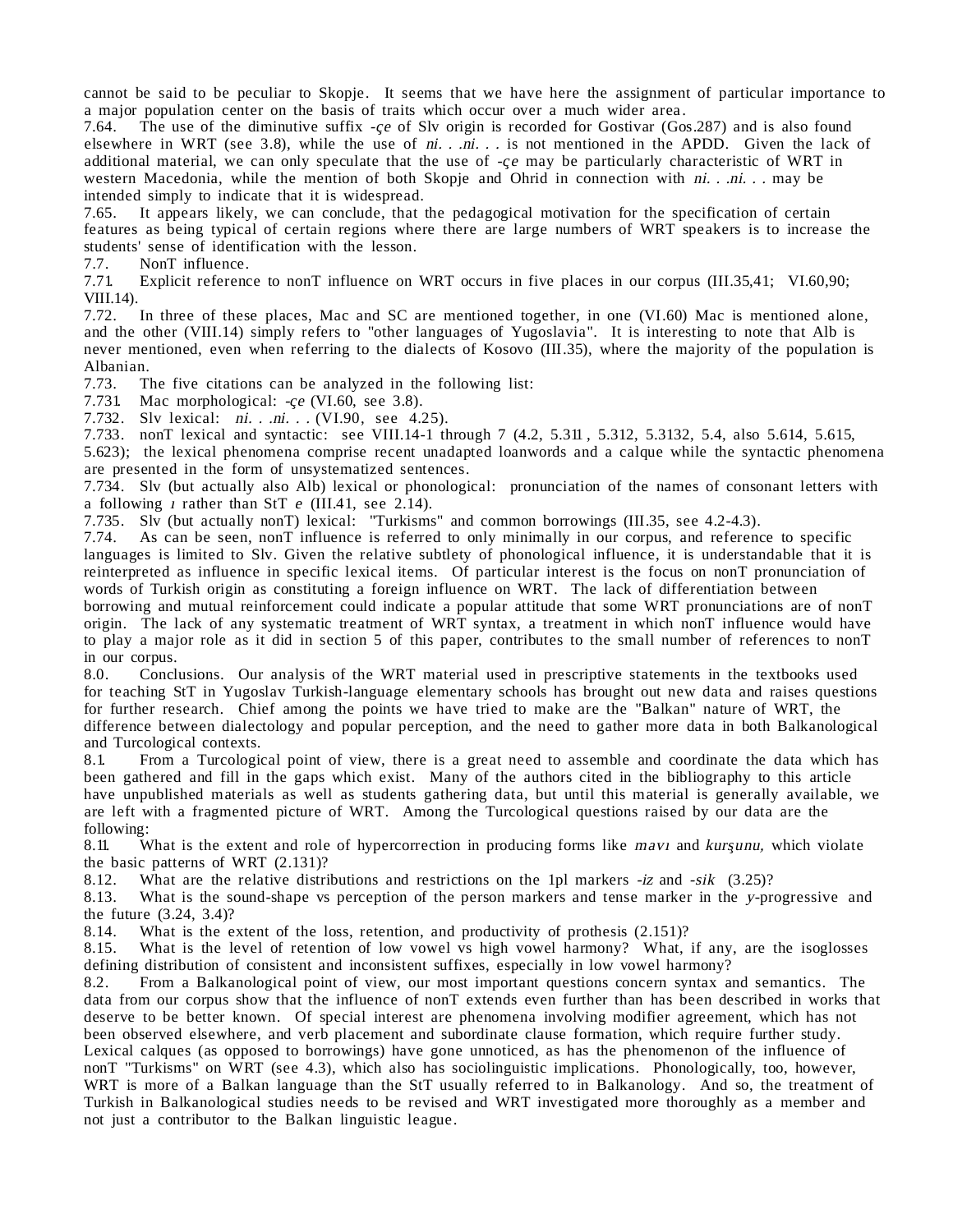# APPENDIX

| Forms in parenthesis were not supplied in our corpus. The sentences were checked with Füsun Leventoğlu. |                                      |                                |         |
|---------------------------------------------------------------------------------------------------------|--------------------------------------|--------------------------------|---------|
| <b>WRT</b>                                                                                              | StT                                  | <b>Gloss</b>                   | Page    |
| $\mathbb{I}$                                                                                            | $\mathbb{I}$                         |                                |         |
| Asan                                                                                                    | Hasan                                | pn                             | 36      |
| Fari                                                                                                    | Fahri                                | pn                             | 36      |
| 1 amur                                                                                                  | 1hlamur                              | linden tree                    | 56      |
| ramet                                                                                                   | yağmur                               | rain                           | 100     |
| dernek                                                                                                  | cumartesi                            | Saturday                       | 142     |
| Ш                                                                                                       | Ш                                    |                                |         |
| Benim senin                                                                                             | Ben senin                            |                                | $7-1$   |
|                                                                                                         |                                      | I am your freind               |         |
| arkadaşın                                                                                               | arkadaşınım                          |                                |         |
| Dildir o pesi                                                                                           | O pinti değildir                     | He's not stingy                | $7-2$   |
| Erol'dur iyi                                                                                            | Erol iyi                             | Erol is a good                 | $7 - 3$ |
| öğrenci                                                                                                 | öğrencidir                           | student                        |         |
| Kinaç olduk                                                                                             | Çok memnun                           | We were very                   | $7 - 4$ |
|                                                                                                         | kaldık                               | pleased                        |         |
| Lâzımdır                                                                                                | Çalışalıyız/                         | We need to work                | $7 - 5$ |
| çalışalım                                                                                               | Çalışmamız lâzım                     |                                |         |
| Olur gitmeyelim                                                                                         | Okula                                | We don't have to               | $7-6$   |
| okula                                                                                                   | gitmeyebiliriz                       | go to school                   |         |
| Sen karısmayasın                                                                                        | Sen karismazsan                      | Can't you keep                 | $7 - 7$ |
| olur mu?                                                                                                | olmaz mu?                            | from interfering?              |         |
| Sonra başlayacam                                                                                        | Sonra çalışmaya                      | Then I'll begin                | $7 - 8$ |
| çalışam                                                                                                 | başlayacağim                         | to work                        |         |
| Şiiri kapalı                                                                                            | Siiri ezbere                         | I know the poem                | $7-9$   |
| bilim                                                                                                   | biliyorum                            | by heart                       |         |
| Tegana senin                                                                                            | Iste senin                           | Here's the pencil              | $7-10$  |
| aradığın                                                                                                | aradığın kalem                       | you've been looking for        |         |
| Anne, o akrabamız                                                                                       | Anne, hani bize                      | Mother, there was              | $10-1$  |
| ki bize sik sik                                                                                         |                                      | a relative who used to         |         |
|                                                                                                         | sik sik gelen bir<br>adrabamız vardı | come to visit us often, y'know |         |
| ne gelirdi                                                                                              |                                      |                                | $10-2$  |
| Ne zaman gittik                                                                                         | Sinemaya                             | When we went to                |         |
| sinemaya çok                                                                                            | gittiğimiz zaman                     | the movies we                  |         |
| sevindik                                                                                                | çok sevindik                         | were very happy                |         |
| Olur mu                                                                                                 | Hasan'lara                           | Can we go to                   | $10-3$  |
| Hasanlara                                                                                               | gidebilir                            | Hasan's house?                 |         |
| gidelim?                                                                                                | miyiz?                               |                                |         |
| Sende birangi                                                                                           | Sende okunacak                       | Do you have some               | $10-4$  |
| kitap var                                                                                               | herhangi bir                         | kind of book to                |         |
| miveresin?                                                                                              | kitap var mi?                        | lend me/for me to read?        |         |
| Yok ne darılayım                                                                                        | Arada darilacak                      | [Between us]                   | $10-5$  |
|                                                                                                         | hiçbir şey yok                       | there's nothing for me to      |         |
|                                                                                                         |                                      | get upset about                |         |
| Yoktur sen                                                                                              | Sen bizimle                          | You won't [be able to]         | $10-6$  |
| bizimle gelesin                                                                                         | gelemiyeceksin                       | come with us                   |         |
| argat                                                                                                   | <i>argat</i>                         | day-laborer                    | 17      |
| bunar                                                                                                   | pinar                                | well                           | 17      |
| piper                                                                                                   | biber                                | pepper                         | 17      |
| turși                                                                                                   | turşu                                | pickle                         | 17      |
| üğrenci                                                                                                 | öğrenci                              | pupil                          | 17      |
| üğretmen                                                                                                | öğretmen                             | teacher                        | 17      |
| saylıklar                                                                                               | sağlıklar                            | good health                    | 22      |
| ünceleri                                                                                                | önceleri                             | at first                       | 22      |
| cumairtesi                                                                                              | cumartesi                            | Saturday                       | 23      |
| diverir                                                                                                 | anlatır                              | explain, tell                  | 23      |
| İdriz                                                                                                   | <b>İdris</b>                         |                                | 23      |
| kuntralar                                                                                               | kunduralar/                          | pn<br>shoes                    | 23      |
|                                                                                                         |                                      |                                |         |
|                                                                                                         | ayakkabılar                          |                                |         |
| Yonuz                                                                                                   | Yunus                                | pn                             | 23      |
| Kaç saat?                                                                                               | Saat kaç?                            | What time is it?               | 27      |
| Say mi?                                                                                                 | Sahi mi?                             | Really?                        | 27      |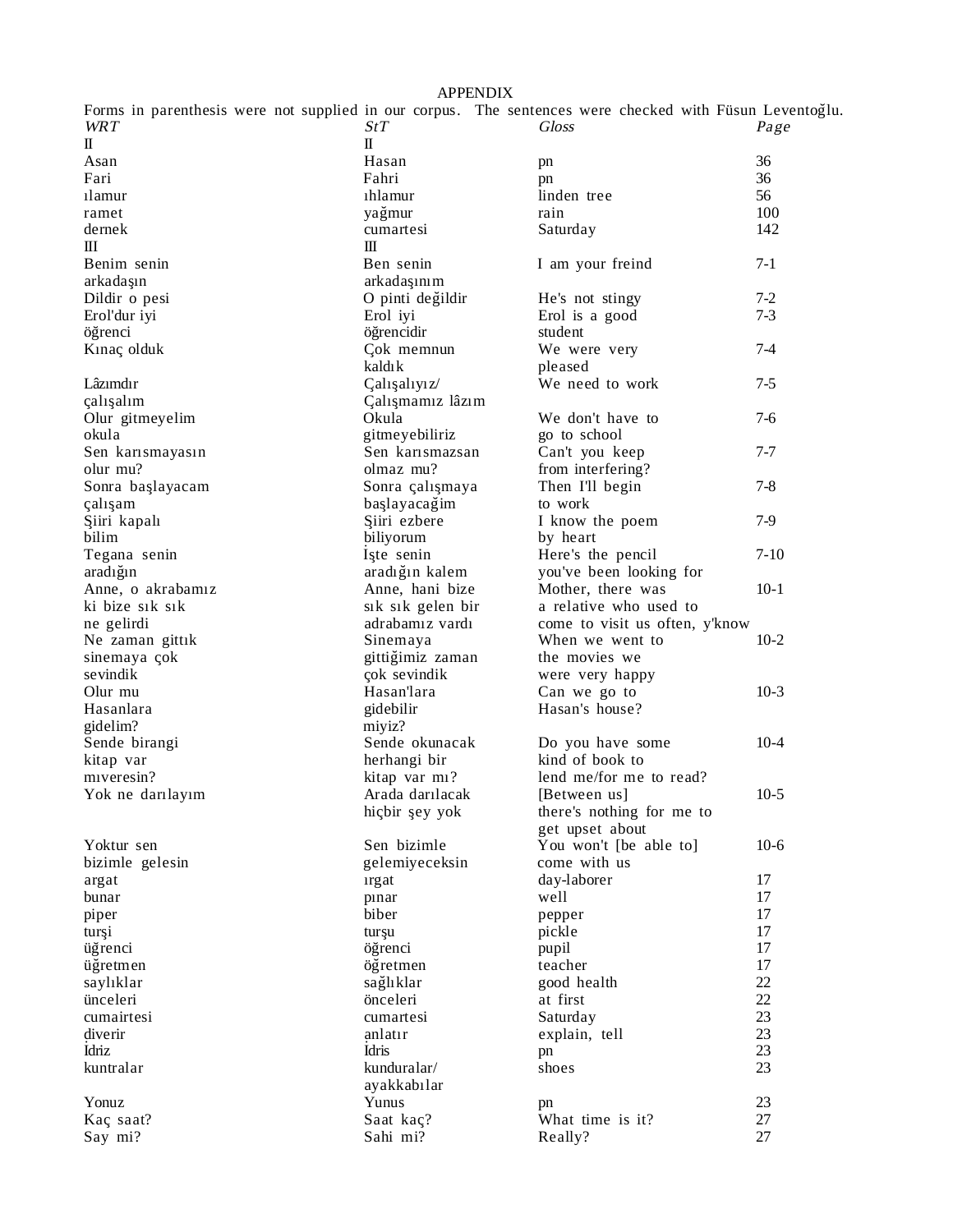| alva            | helva            | halva (a sweetmeat)    | 30       |
|-----------------|------------------|------------------------|----------|
| duçan           | dükkân           | shop                   | 30       |
| dükân           | dükkân           | shop                   | 30       |
| elva            | halva            | halva (a sweetmeat)    | 30       |
| elva            | halva            | halva (a sweetmeat)    | 30       |
| kafa            | kahve            | coffee                 | 30       |
| kafe            | kahve            | coffee                 | 30       |
| kaiş            | kayış            | belt                   | 30       |
| kapi            | kapi             | door                   | 30       |
| kapu            | kapi             | door                   | 30       |
| kayiş           | kayiş            | belt                   | 30       |
| tapşan          | tavşan           | rabbit                 | 30       |
| tauşan          | tavşan           | rabbit                 | 30       |
| albuki          | halbuki          | however                | 34       |
| ben da geldim   | ben de geldim    | I came, too            | 34       |
| em güldu em     | hem güldü, hem   | He both laughed        | 34       |
| ağladı          | ağladı           | and cried              |          |
|                 |                  | but                    | 34       |
| ema             | ama<br>olsun ki/ | it means that          | 34       |
| hay ki          |                  |                        |          |
|                 | demek ki         |                        |          |
| hem da          | hem de           | and also               | 34       |
| lakin           | lâkin            | but                    | 34       |
| ni sen ni ben   | ne sen ne ben    | neither you nor I      | 34       |
| alva            | helva            | halva (a sweetmeat)    | 35       |
| ayvan           | hayvan           | animal                 | 35       |
| bayagi          | bayağı           | common                 | 35       |
| çemer           | kemer            | belt                   | 35       |
| çepenk          | kepenk           | shutter                | 35       |
| çesma           | çeşme            | fountain, tap          | 35       |
| çilim           | kilim            | rug                    | 35       |
| <b>WRT</b>      | StT              | <b>Gloss</b>           | Page     |
|                 |                  |                        |          |
| Ш               | $\rm III$        |                        |          |
| citap           | kitap            | book                   | 35       |
| çöfte           | köfte            | meatball               | 35       |
| div             | dev              | giant, ogre            | 35       |
| düçan           | dükkân           | shop                   | 35       |
| emiş            | yemiş, meyve     | fruit                  | 35       |
| gra             | fasülye [sic]    | beans                  | 35       |
| kafe            | kahve            | coffee                 | 35       |
| karavan         | kervan           | caravan                | 35       |
| pasul           | fasülye [sic]    | beans                  | 35       |
|                 |                  | mail                   | 35       |
| poşta<br>proba  | posta<br>prova   | test                   | 35       |
|                 |                  |                        | 35       |
| sabayle         | sabahleyin       | in the morning         |          |
| sapun<br>sincir | sabun<br>zincir  | soap<br>chain          | 35<br>35 |
|                 |                  |                        |          |
| sirçe           | sirke            | vinegar                | 35       |
| skara           | 1zgara           | grill                  | 35       |
| skelet          | iskelet          | framework, scaffolding | 35       |
| şeçer           | şeker            | sugar                  | 35       |
| şkembe          | işkembe          | tripe                  | 35       |
| (üküz)          | (ökuz)           | OX                     | 45       |
| (ürdek)         | (ördek)          | duck                   | 45       |
| deil            | değil            | it is not              | 46       |
| deyil           | değil            | it is not              | 46       |
| sogan           | soğan            | onion                  | 46       |
| sovan           | soğan            | onion                  | 46       |
| sovuk           | soğuk            | cold                   | 46       |
| soyuk           | soğuk            | cold                   | 46       |
| amam            | (hamam)          | Turkish bath           | 46       |
| Asan<br>ayat    | Hasan<br>(hayat) | pn<br>life, courtyard  | 47<br>47 |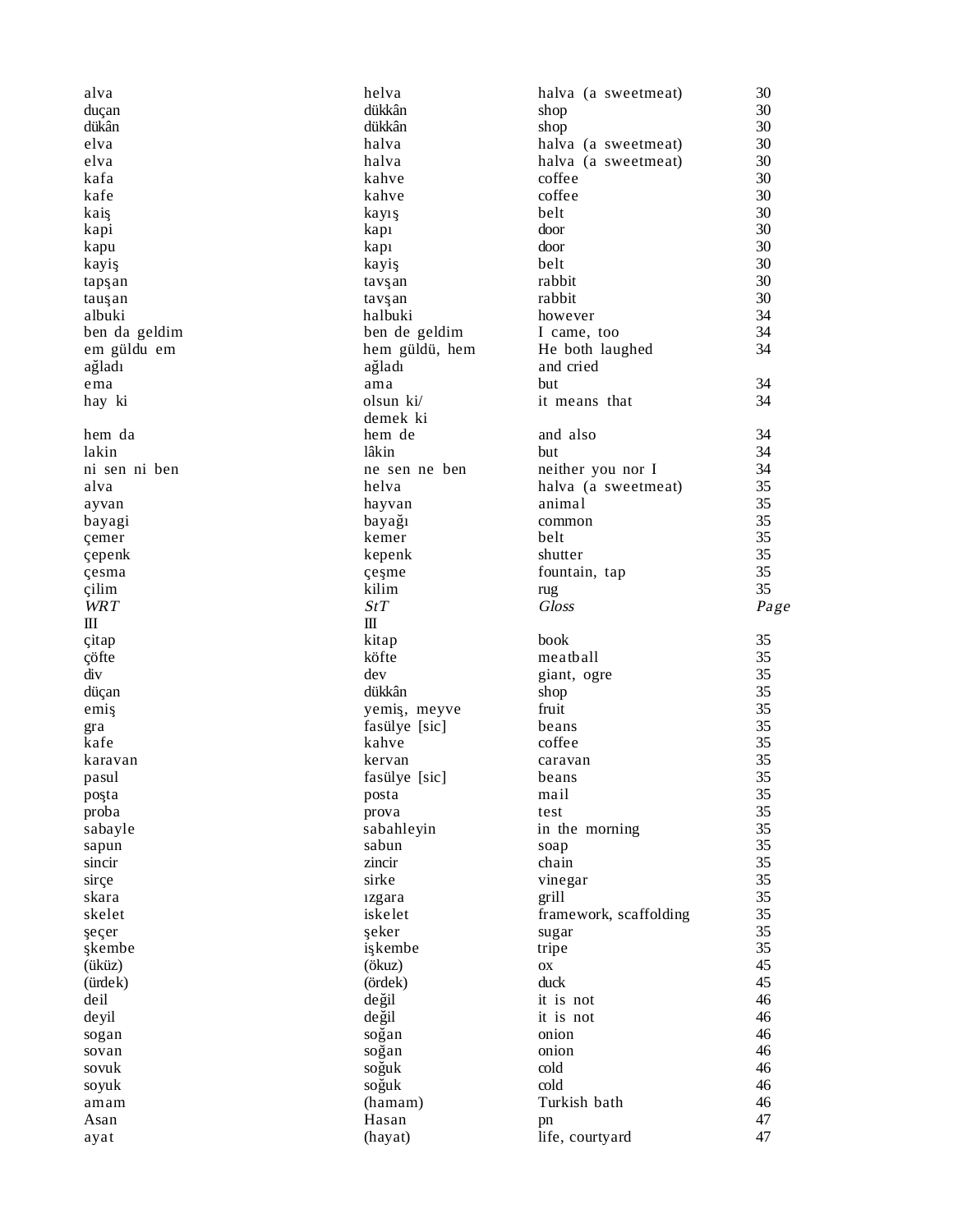| ava              | hava                | air                       | 47       |
|------------------|---------------------|---------------------------|----------|
| baar             | bahar               | spring                    | 47       |
| Bari             | Bahri               | pn                        | 47       |
| Emrula           | Rmrullah            | pn                        | 47       |
| Feymi            | (Fehimî)            | pn                        | 47       |
| hılamur          | 1hlamur             | linden tree               | 47       |
| İlâmi            | Ilhami              | pn                        | 47       |
| neir             | (nehir)             | river                     | 47       |
| oroz             | (horoz)             | rooster                   | 47       |
| Salaydin         | (Salâhettin)        | pn                        | 47       |
| Sali             | (Salih)             | pn                        | 47       |
| Seer             | (Seher)             | pn                        | 47       |
| Seyfula          | Seyfullah           | pn                        | 47       |
| siya             | (siyah)             | black                     | 47       |
| tari             | tarih               | date, history             | 47       |
| Üsamettin        | Hüsamettin          | pn                        | 47       |
| amica            | (amca)              | paternal uncle            | 53       |
|                  |                     |                           | 53       |
| amucca           | (amca)              | paternal uncle            |          |
| Ayşa             | Ayşe                | pn<br>maternal uncle      | 53<br>53 |
| dayca            | (day)               |                           |          |
| dedo             | (dede)              | grandfather               | 53       |
| dembel           | tembel              | lazy                      | 53       |
| fafrika          | fabrika             | factory                   | 53       |
| Fetka            | Fethiye             | pn                        | 53       |
| gemik            | kemik               | bone                      | 53       |
| Hüska            | Hüsamettin          | pn                        | 53       |
| Munevera         | Münevver            | pn                        | 53       |
| Nako             | Nakiye              | pn                        | 53       |
| pare             | para                | money                     | 53       |
| petmez           | pekmez              | jam                       | 53       |
| pita             | pide                | flat bread                | 53       |
| Salko            | Salâhettin          | pn                        | 53       |
| Skender          | Iskender            | pn                        | 53       |
| tapşan           | tavşan              | rabbit                    | 53       |
| tete             | (teyze)             | maternal aunt             | 53       |
| yinge            | (yenge)             | brother's or uncle's wife | 53       |
| alti             | altı                | six                       | 62       |
| dokoz            | dokuz               | nine                      | 62       |
| dort             | dört                | four                      | 62       |
| kaverengi        | kahverengi          | brown                     | 62       |
| kirmzi           | kirmizi             | red                       | 62       |
| kurşunu          | kurşunf             | gray                      | 62       |
| mavi             | mavî                | blue                      | 62       |
| penbe            | pembe               | pink                      | 62       |
| sari             | sarı                | yellow                    | 62       |
| siya             | s <sup>a</sup> iyah | black                     | 62       |
| turunci          | turuncu             | orange                    | 62       |
| ben gülüyoruz    | (gülüyorum)         | I'm laughing              | 71       |
| biz okuyorum     | (okuyoruz)          | We're reading             | 71       |
| o ekmek yiyorsun | (yiyor)             | He's eating bread         | 71       |
| o dey            | o diyor             |                           | 74       |
| diverecem        |                     | He's saying<br>I'll tell  | 74       |
| geldik           | anlatacağım         | We came                   | 74       |
|                  | geldik              |                           |          |
| geleceys         | geleceğiz           | We'll come                | 74       |
| gelim            | geliyorum           | I'm coming                | 74       |
| gelmişsik        | gelmişiz            | We've come                | 74       |
| gideceksık       | gideceğiz           | We'll go                  | 74       |
| gideys           | gidiyoruz           | We're going               | 74       |
| gürdük           | gördük              | We saw                    | 74       |
| seveym           | seviyorum           | I'm loving                | 74       |
| sevindik         | sevindik            | We were happy             | 74       |
| yapacaksık       | yapacağız           | We'll do                  | 74       |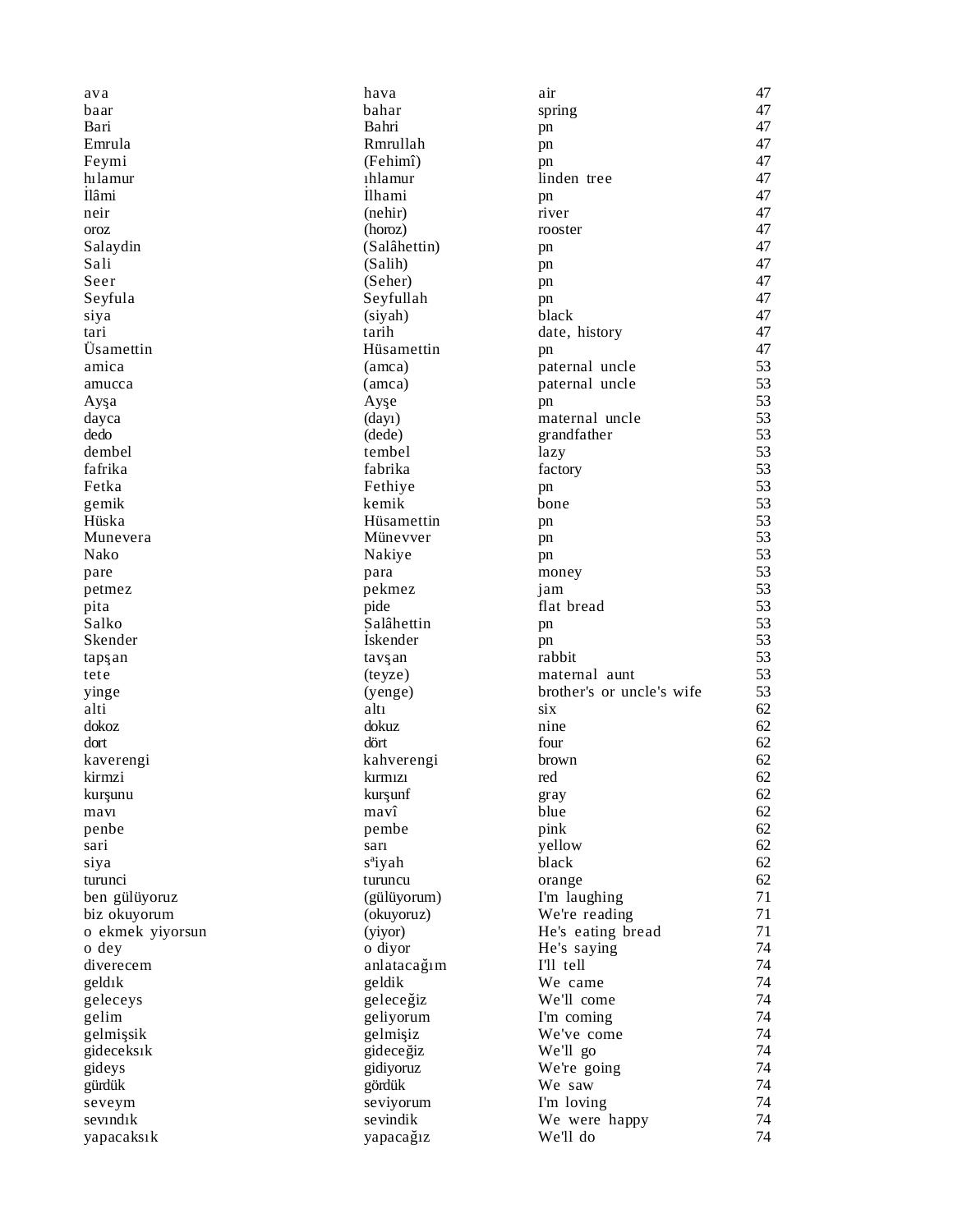| yapacam         | yapacağım         | I'll do          | 74 |
|-----------------|-------------------|------------------|----|
| yapaysın        | yapıyorsun        | You're doing     | 74 |
| yapmişidik      | yapmıştık         | We'd done        | 74 |
| gitmeyeceys     | gitmeyeceğiz      | We won't go      | 77 |
| okumay          | okumuyor          | He's not reading | 77 |
| yapmaym         | yapmıyorum        | I'm not doing    | 77 |
| azlanacak       | azalacak          | It'll decrease   | 78 |
| diverecek       | anlatacak/        | He'll tell       | 78 |
|                 | söyleyecek        |                  |    |
| düzlenecek      | düzelecek         | It'll improve    | 78 |
| sağıltıracak    | sağaltacak        | He'll cure       | 78 |
| tomurlanacak    | tomurcuklanacak   | It'll bud        | 78 |
| yeşillenecek    | yeserecek         | It'll sprout     | 78 |
| Bili mi         | (Bilivor mu)      | Does he know     | 82 |
| Çalışacağız mu  | (Çalışacak mıyız) | Will we work     | 82 |
| Geli mi         | (Geliyor mu)      | Is he coming     | 82 |
| Gideceğiz mi    | (Gidecek miyiz)   | Will we go       | 82 |
| Gideysik mi     | (Gidiyor muyuz)   | Are we going     | 82 |
| Yapaysık mı     | (Yapıyor muyuz)   | Are we doing     | 82 |
| IV              | IV                |                  |    |
| Abdula          | Abdullah          | pn               | 32 |
| aco             | amca              | paternal uncle   | 32 |
| agaç            | ağaç              | tree             | 32 |
| alma            | elma              | apple            | 32 |
| Amet            | Ahmet             |                  | 32 |
| <b>Büran</b>    | Bürhan            | pn               | 32 |
| dükan           | dükkân            | pn               | 32 |
| furun           | firin             | shop             | 32 |
|                 |                   | oven             | 32 |
| güz             | göz               | eye              | 32 |
| havli           | havlu             | towel            |    |
| kapi            | kapi              | door             | 32 |
| düpri           | köprü             | bridge           | 32 |
| Mamut           | Mahmut            | pn               | 32 |
| Marem           | Muharrem          | pn               | 32 |
| Mazes           | Muazzez           | pn               | 32 |
| Münur           | Münir             | pn               | 32 |
| pengir          | peynir            | cheese           | 32 |
| ramet           | yağmur            | rain             | 32 |
| Salaydin        | Salaettin [sic]   | pn               | 32 |
| Seyfula         | Seyfullah         | pn               | 32 |
| Şukri           | Sükrü             | pn               | 32 |
| tapşan          | tavşan            | rabbit           | 32 |
| Tasin           | Tahsin            | pn               | 32 |
| tasiyon         | istasiyon         | station          | 32 |
| tauk            | tavuk             | chicken          | 32 |
| Tefik           | Tevfik            | pn               | 32 |
| teşekür         | teşekkür          | thanks           | 32 |
| Umer            | Ö™mer             | pn               | 32 |
| Üseyin          | Hüseyin           | pn               | 32 |
| Üsni            | Hüsni             | pn               | 32 |
| bunlar çocuklar | bu çocuklar       | these children   | 47 |
| şunlar çocuklar | şu çocuklar       | these children   | 47 |
| onlar çocuklar  | o çocuklar        | those children   | 47 |
| birangi         | herhangi          | some             | 50 |
| buldi           | buldu             | He found         | 56 |
| büyüdi          | büyüdü            | It grew          | 56 |
| celdim          | geldim            | I came           | 56 |
| cittim          | gittim            | I went           | 56 |
| geldim          | geldim            | I came           | 56 |
| gittim          | gittim            | I went           | 56 |
| gürdüm          | gördüm            | I saw            | 56 |
| süledim         | söyledim          | I said           | 56 |
|                 |                   |                  |    |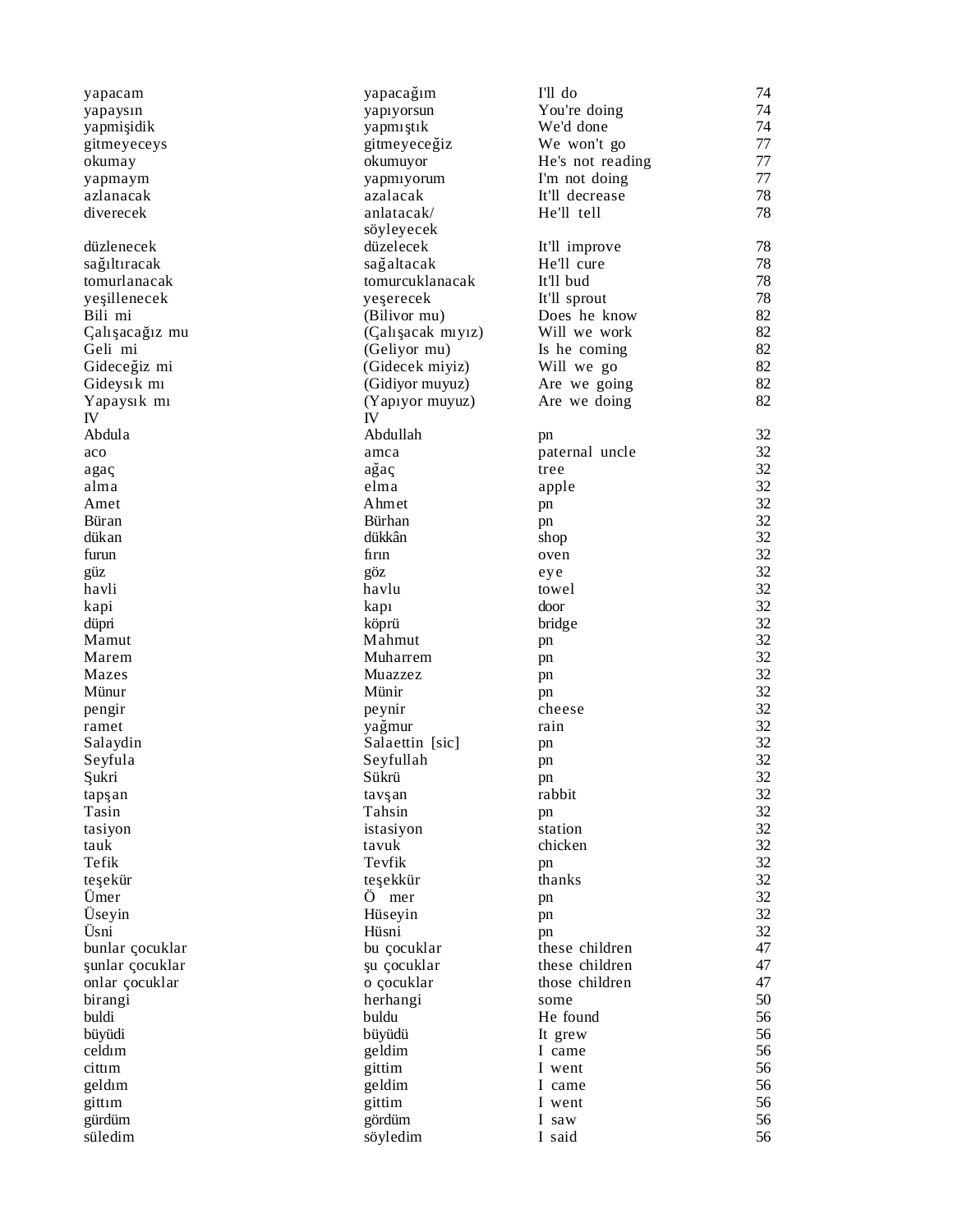| ağlamiş          | ağlamış           | He has wept               | 58      |
|------------------|-------------------|---------------------------|---------|
| almiş            | almış             | He has taken              | 58      |
| büyümiş          | büyümüş           | It has grown              | 58      |
| cürmiş           | görmüş            | He has seen               | 58      |
| gürmiş           | görmüş            | He has seen               | 58      |
| kaçmiş           | kaçmış            | He has run                | 58      |
| sülemiş          | söylemiş          | He has said               | 58      |
| yakmiş           | yakmış            | He has broken             | 58      |
| bili             | biliyor           | He knows                  | 59      |
| çalışız          | çalışıyoruz       | We're working             | 59      |
| geli             | geliyor           | He's coming               | 59      |
| gideys           | gidiyoruz         | We're going               | 59      |
| kaçay            | kaçıyor           | He's running              | 59      |
| süleys           | söylüyoruz        | We're saying              | 59      |
| yazay            | yazıyor           | He's writing              | 59      |
| celecem          | geleceğim         | I'll come                 | 61      |
| gelecem          | geleceğim         | I'll come                 | 61      |
| gidecem          | gideceğim         | I'll go                   | 61      |
| güreciz          | göreceğiz         | We'll see                 | 61      |
| süleyecem        | söyleyeceğim      | I'll say                  | 61      |
| yazacim          | yazacağım         | I'll write                | 61      |
|                  | yazacağız         | We'll write               | 61      |
| yazaciz<br>bilir | bilir             | He knows                  | 63      |
|                  |                   |                           | 63      |
| gelir            | gelir             | He comes                  |         |
| günderir         | gönderir          | He sends                  | 63      |
| gürür            | görür             | He sees                   | 63      |
| süler            | söyler            | He says                   | 63      |
| VI               | VI                |                           |         |
| lâzım gideyim    | gitmeliyim        | I have to go              | 38      |
| lâzım çalişasin  | çalışmalısın      | You have to work          | 38      |
| gelmişsik        | gelmişiz          | We've come                | 43      |
| gideceys mi      | (gidiyor muyuz)   | Are we going              | 49      |
| gideceğim mi     | gidecek miyim     | Will I go                 | 49      |
| Alko             | Alâettin          | pn                        | 53      |
| Faruş            | Fahri             | pn                        | 53      |
| Fetka            | Fethiye           | pn                        | 53      |
| Güko             | Gülser            | pn                        | 53      |
| Mamka            | Muharrem          | pn                        | 53      |
| Masko            | Muazzez           | pn                        | 53      |
| Neco             | Necmiye           | pn                        | 53      |
| Neçko            | Necati            | pn                        | 53      |
| Nurce            | Nuri              | pn                        | 53      |
| Remzuş           | Remziye           | pn                        | 53      |
| Salko            | Salâettin [sic]   | pn                        | 53      |
| Samko            | Samiye            | pn                        | 53      |
| kapiyi           | kapiyi            | door (accusative)         | 59      |
| Ohri'ya          | Ohri'ye           | Ohrid (dative)            | 59      |
| kizcaz           | kizcağiz          | girl (diminutive)         | 60      |
| kizçe            | kizcağız          | girl (diminutive)         | 60      |
| odaçe            | odacık            | room (diminutive)         | 60      |
| birhangi         | herhangi          | some                      | 73      |
| kaç saat         | saat kaç          | What time is it?          | 74      |
| saat ne kadar    | saat kaç          | What time is it?          | 74      |
| bene             | bana              | me (dative)               | 75      |
|                  |                   | you (dative)              | 75      |
| sene             | sana              |                           |         |
| ni sen ni ben    | ne sen ne ben     | neither you nor I         | 90      |
| gibi             | olarak            | as                        | 91      |
| Ağabeyim         | Ağabeyim          | My brother                | 91      |
| ögretmen gibi    | öğretmen olarak   | earns his living          |         |
| ekmeği kazanıyor | ekmeği kazamıyor  | (lit. bread as a teacher) |         |
| VШ               | VII               |                           |         |
| Ali alma ali     | (Ali elma alıyor) | Ali is buying             | $5 - 1$ |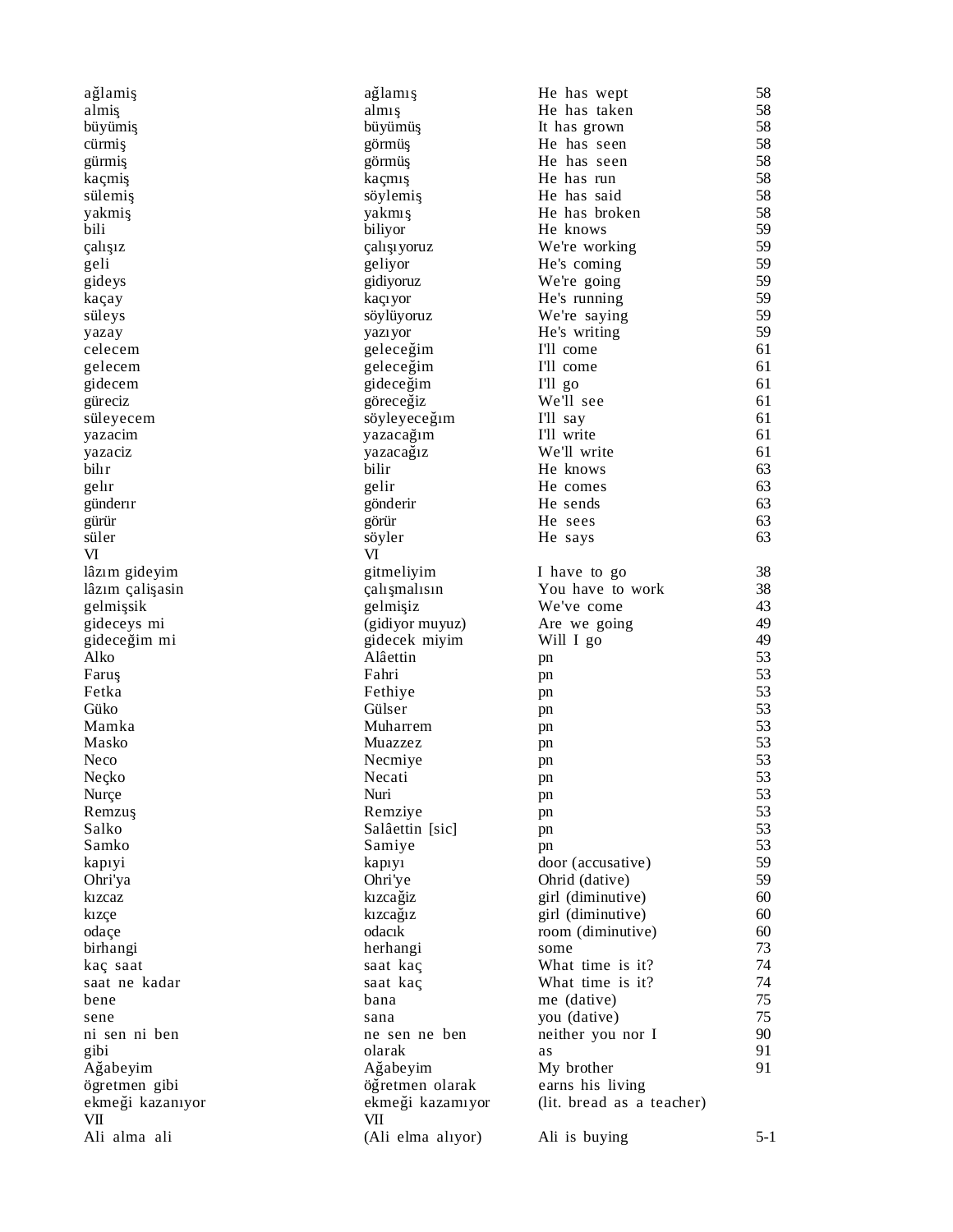|                      | apples                |                           |                                      |
|----------------------|-----------------------|---------------------------|--------------------------------------|
| Direktor koyverdi    | (Direktor             | The director              | $5-2$                                |
| oynayalım,           | oynamamıza izin       | told/sent us to           |                                      |
| yapaymışsık          | verdi/bizi            | go play, (he said)        |                                      |
| patirdi              | oynamağa              | we were making noise      |                                      |
|                      | gönderdi, patırdı     |                           |                                      |
|                      | yapıyormuşuz)         |                           |                                      |
| Dün atakmiçadan      | (Dün yarıştan         | Yesterday after           | $5 - 3$                              |
| sonra gittim         | sonra sirke           | the game I went           |                                      |
| çirkusa              | gittim)               | to the circus             |                                      |
| Gideym alam          | (Kabak çekirdeği      | I'm going to get          | 5-4                                  |
| isporiya             | almağa gidiyorum)     | pumpkin seeds             |                                      |
| Kapa kapi, proma     | (Kapiyi kapa,         | Close the door,           | $5 - 5$                              |
| oli                  | cereyan oluyor)       | there's a draft           |                                      |
| Sen de celi misin    | (Sen de yıkanmağa     | Are you coming            | $5-6$                                |
| yikanma?             | geliyor musun?)       | to wash too?              |                                      |
| bürek                | börek                 | pasty (pie)               | 7                                    |
| celdi                | geldi                 | He came                   | $\tau$                               |
| citti                | gitti                 | He went                   | $\boldsymbol{7}$<br>$\boldsymbol{7}$ |
| dag                  | dağ                   | mountain                  |                                      |
| gürdi                | gördü                 | He saw                    | $\boldsymbol{7}$                     |
| küfte                | köfte                 | meatball                  | $\boldsymbol{7}$                     |
| küpri                | köprü                 | bridge                    | $\boldsymbol{7}$                     |
| yag                  | yağ                   | oil                       | $\boldsymbol{7}$                     |
| yagmur               | yağmur                | rain                      | $\overline{7}$                       |
| VIII                 | VIII                  |                           |                                      |
| biçak                | biçak                 | knife                     | 13                                   |
| bürek                | börek                 | pasty (pie)               | 13                                   |
| çarşi                | çarşı                 | bazaar                    | 13                                   |
| gelir                | gelir                 | He comes                  | 13<br>13                             |
| gürdüm               | gördüm                | I saw                     | 13                                   |
| kapi                 | kapi                  | door                      |                                      |
| kırmızi              | kırmızı               | red                       | 13<br>13                             |
| küfte                | köfte                 | meatball                  | 13                                   |
| küpek                | köpek                 | dog                       | 13                                   |
| pare                 | para                  | money<br>yellow           | 13                                   |
| sari<br>ülmiş        | sarı<br>ölmüş         | He has died               | 13                                   |
| üyle                 | öyle                  | thus                      | 13                                   |
| alim                 | alıyorum              | I'm taking                | 14                                   |
| anlay misin          | anlıyor musun         | Do you understand         | 14                                   |
| <b>WRT</b>           | StT                   | <b>Gloss</b>              | Page                                 |
| VШ                   | VШ                    |                           |                                      |
| bilim                | biliyorum             | I know                    | 14                                   |
| cel                  | gel                   | Come!                     | 14                                   |
| citma                | gitme                 | Don't go!                 | 14                                   |
| gelim                | gelivorum             | I'm coming                | 14                                   |
| gelis                | gelivoruz             | We're coming              | 14                                   |
| gürmeymisın          | görmuyor musun        | Do you see                | 14                                   |
| sülerim              | söylüyorum            | I am telling              | 14                                   |
| yazacim              | yazacağim             | I'll write                | 14                                   |
| Açan idin            | Ne zaman Ohri'ye      | When were you             | $14-1$                               |
| Ohri'de?             | uğgradın?             | in/did you visit          |                                      |
|                      |                       | Ohrid?                    |                                      |
| Babam bu <i>prvi</i> | ayın birinde          | My father will            | $14 - 2$                             |
| bana                 |                       | buy me shoes on           |                                      |
| ayakkabı alacak      |                       | the first [of this month] |                                      |
| Bana bir karta       | ikinci mevki bir      | Buy me a second           | $14-3$                               |
| drugo mesto al       | bilet                 | class ticket              |                                      |
| Ben söyledim         | K <sub>1</sub> za ben | I told the girl           | 14-4                                 |
| çoyçeye              | söyledim              |                           |                                      |
| Geli misin gitma     | Geliyor musun         | Are you coming            | $14-5$                               |
|                      |                       |                           |                                      |